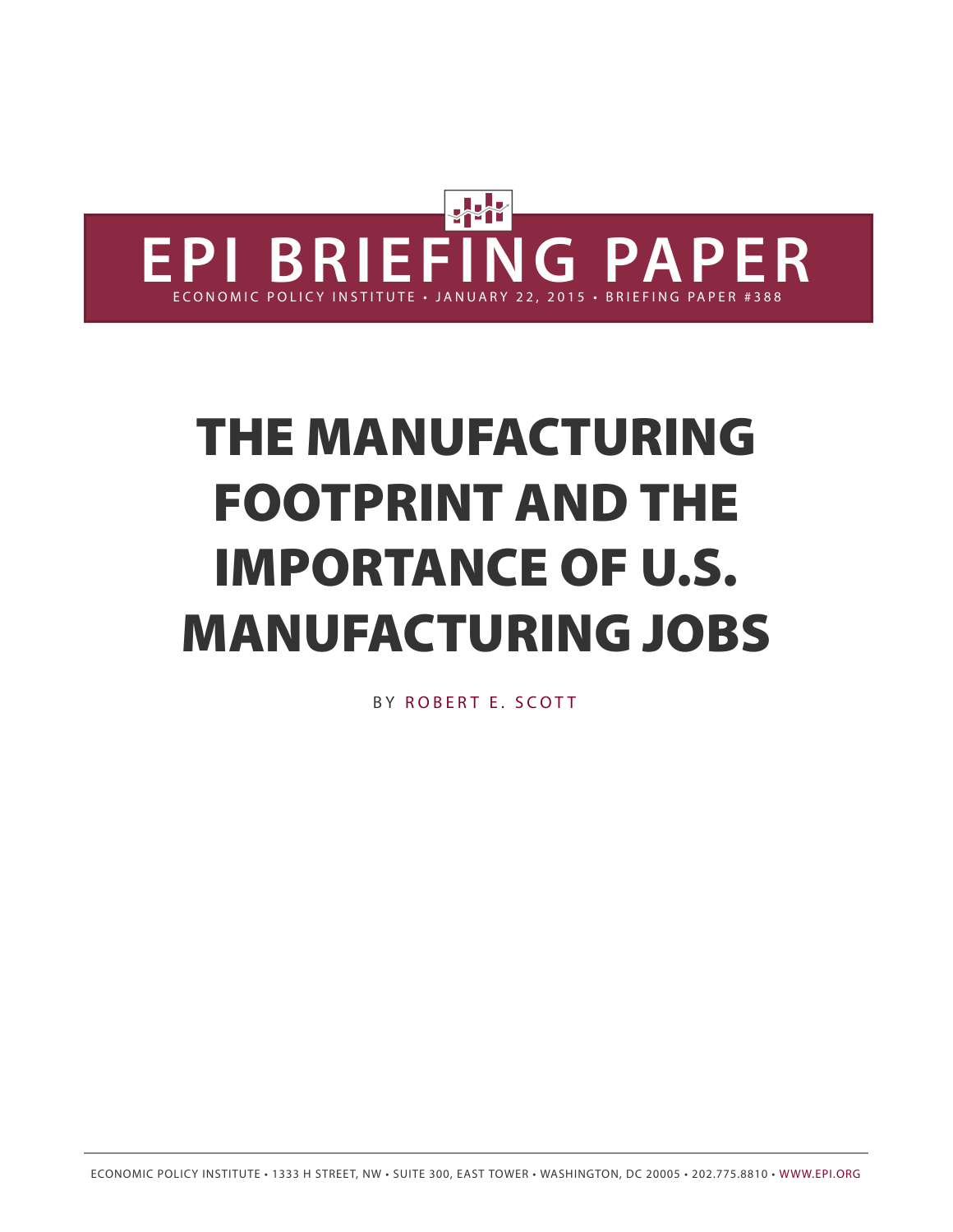### *Contents*

| Manufacturing jobs in congressional districts  5      |
|-------------------------------------------------------|
|                                                       |
| Manufacturing punches above its weight: output and    |
|                                                       |
| Manufacturing productivity and other contributions to |

| Recent manufacturing job losses nationally and by<br>Historically weak manufacturing recoveries  10   |  |
|-------------------------------------------------------------------------------------------------------|--|
| Reversing the manufacturing job losses by addressing<br>currency manipulation and other challenges 11 |  |
|                                                                                                       |  |
|                                                                                                       |  |
|                                                                                                       |  |
|                                                                                                       |  |
|                                                                                                       |  |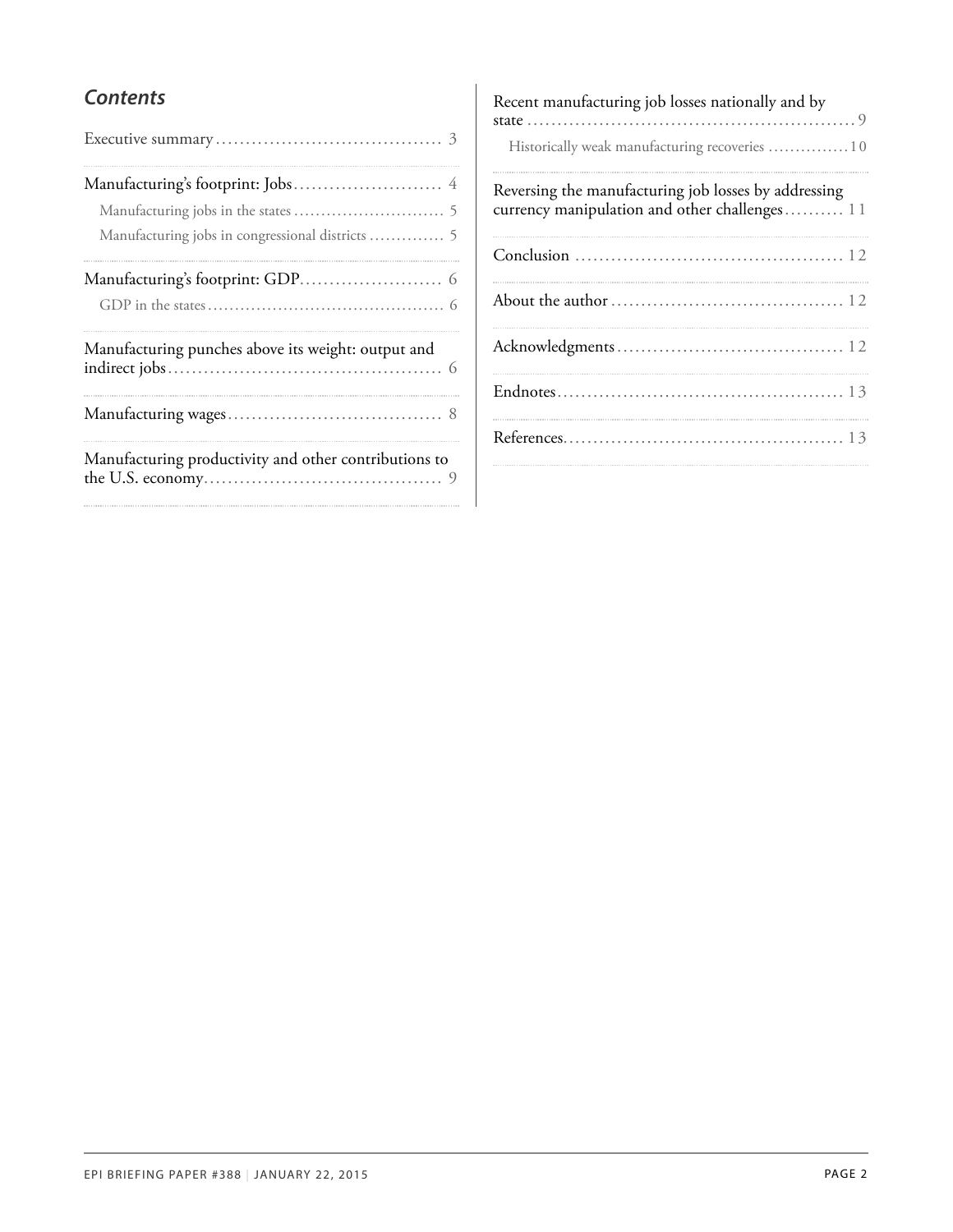### <span id="page-2-0"></span>**Executive summary**

W hile U.S. manufacturing has been hit hard by nearly two decades of policy failure that have damaged its international competitiveness, it remains a vital part of the U.S. economy. hile U.S. manufacturing has been hit hard by nearly two decades of policy failures that have damaged its international com-

The manufacturing sector employed 12 million workers in 2013, or about 8.8 percent of total U.S. employment. Manufacturing employs a higher share of workers without a college degree than the economy overall. On average, non-college-educated workers in manufacturing made 10.9 percent more than similar workers in the rest of the economy in 2012–2013.

This report examines the role manufacturing plays in employment at the national, state, and congressional district levels, including the number of jobs manufacturing supports, the wages those jobs pay, and manufacturing's contribution to GDP. (This report updates an earlier EPI report but includes U.S. congressional district data for the first time.) The data show that manufacturing employment was stable for three decades until 1998, and has been on a largely downward trajectory since then, with traditional manufacturing states hit particularly hard. Given its size and importance, we cannot ignore the consequences of such a decline. Further, the policies that would help manufacturing the most are those that would help close the nation's large trade deficit. Reducing this trade deficit would, in turn, provide a valuable macroeconomic boost to a U.S. economy that is still operating far below potential.

- $\blacksquare$  The manufacturing sector has a large footprint in the U.S. economy. It employed 12.0 million workers in 2013, 8.8 percent of total U.S. employment.
- **Manufacturing plays a particularly important role in** supporting jobs in a core group of states in the upper Midwest (East North Central and selected West North Central) and South (East South Central) states. The top 10 states ranked by manufacturing's share of total state employment in 2013 are Indiana

(16.8 percent, 491,900 jobs), Wisconsin (16.3 percent, 458,400 jobs), Iowa (14.0 percent, 214,500 jobs), Michigan (13.5 percent, 555,300 jobs), Alabama (13.1 percent, 249,100 jobs), Arkansas (12.9 percent, 152,400 jobs), Ohio (12.6 percent, 662,100 jobs), Kentucky (12.4 percent, 228,600 jobs), Mississippi (12.3 percent, 136,700 jobs), and Kansas (11.9 percent, 162,900 jobs).

- $\blacksquare$  The top 10 states ranked by total manufacturing employment in 2013 are California (1,251,400 jobs), Texas (871,700 jobs), Ohio (662,100 jobs), Illinois (579,600 jobs), Pennsylvania (563,500 jobs), Michigan (555,300 jobs), Indiana (491,900 jobs), Wisconsin (458,400 jobs), New York (455,100 jobs), and North Carolina (442,500 jobs).
- The top 10 congressional districts ranked by manufacturing's share of total district employment are Indiana's 3rd Congressional District (76,200 jobs, 23.3 percent of district employment), Indiana's 2nd (73,500 jobs, 23.1 percent), Wisconsin's 6th (80,000 jobs, 22.6 percent), California's 17th (63,400 jobs, 19.9 percent), Indiana's 6th (60,400 jobs, 19.4 percent), Alabama's 4th (48,500 jobs, 19.2 percent), Wisconsin's 8th (69,600 jobs, 19.2 percent), Ohio's 4th (61,000 jobs, 19.0 percent), Michigan's 2nd (57,500 jobs, 18.6 percent), and Wisconsin's 5th (66,200 jobs, 17.9 percent).
- The top 50 congressional districts ranked by share of employment in manufacturing are widely dispersed throughout 16 states, nearly one-third of all the states. The states represented in the top 50 congressional district list include Indiana (seven congressional districts), Michigan (seven), Wisconsin (six), Ohio (five), Alabama (three), Arkansas (three), California (three), Iowa (three), Tennessee (three), Kentucky (two), North Carolina (two), South Carolina (two), Georgia (one), Kansas (one), Mississippi (one), and Oregon (one).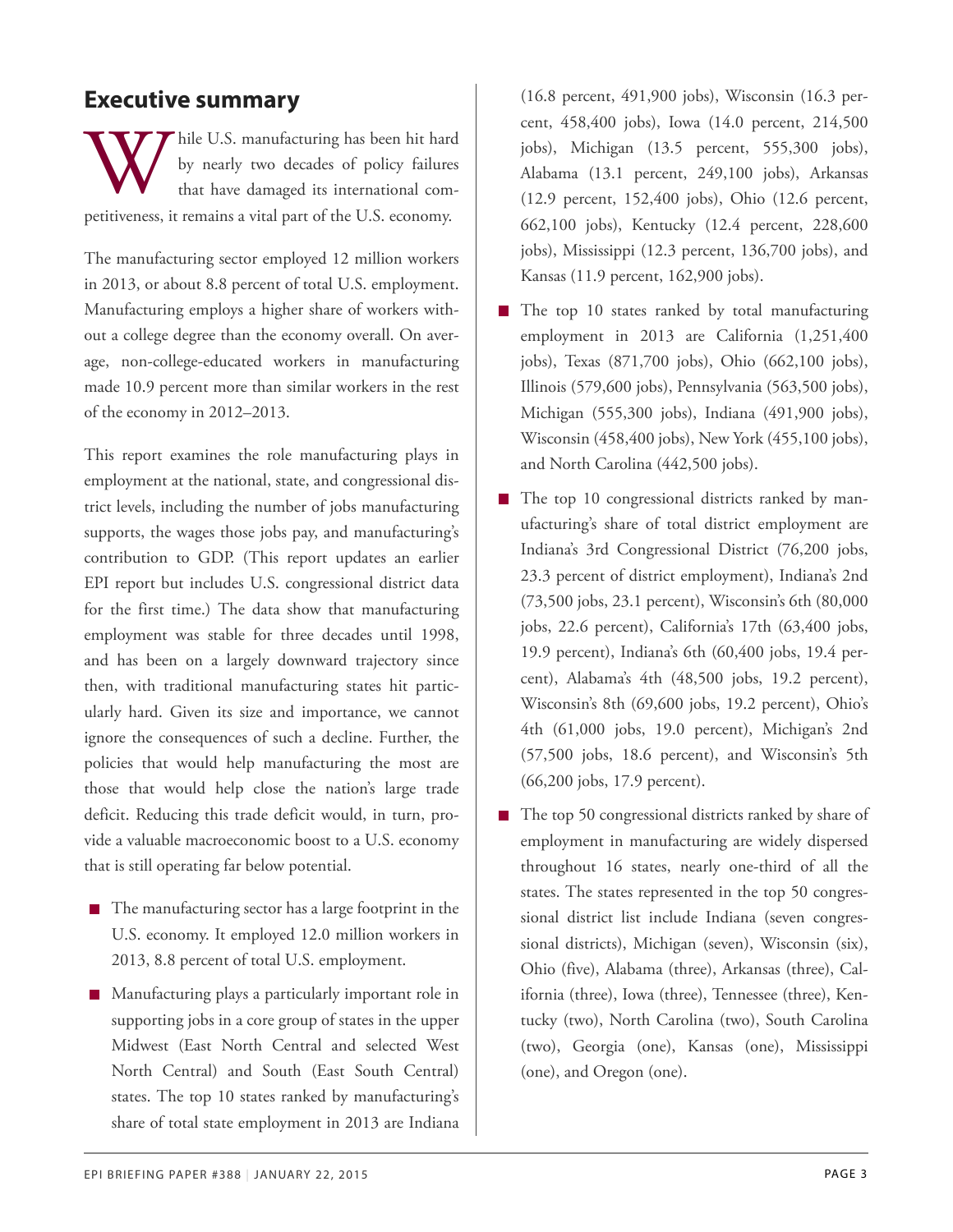Complete data for employment in each state and for all 435 congressional districts (and the District of Columbia) are also available in the **EPI Manufacturing Footprint Map** in the online version of this report. This interactive feature also includes details on employment by state and congressional district in each of 25 unique manufacturing industries.

Manufacturing industries generated \$2.1 trillion in GDP (12.5 percent of total U.S. gross domestic product) in 2013. But even these figures do not fully capture manufacturing's role in the economy. Manufacturing provides a significant source of demand for goods and services in other sectors of the economy, and these sales to other industries are not captured in measures of manufacturing sector GDP but are counted in the broader measure of its gross output. U.S. manufacturing had gross output of \$5.9 trillion in 2013, more than one-third (35.4 percent) of U.S. GDP in 2013. Manufacturing is by far the most important sector of the U.S. economy in terms of total output and employment. The manufacturing sector supported approximately 17.1 million indirect jobs in the United States, in addition to the 12.0 million persons directly employed in manufacturing*,* for a total of 29.1 million jobs directly and indirectly supported, more than one-fifth (21.3 percent) of total U.S. employment in 2013.

The manufacturing sector is also a particularly important provider of jobs with good wages for workers without a college degree. This can be seen in the manufacturing wage premium—the dollar amount by which the average manufacturing worker wage exceeds the wage of an otherwise comparable worker outside the manufacturing sector. The average wage premium for all U.S. manufacturing workers without a college degree was \$1.78 per hour (or 10.9 percent) in 2012–2013.

<span id="page-3-0"></span>The United States lost 5.7 million manufacturing jobs between March 1998 and 2013. The principal causes of manufacturing job losses were growing trade deficits, especially with China, Mexico, and other low wage

nations, and the weak recovery from the Great Recession since 2009.

The Great Recession was unusual because of the length and depth of the manufacturing employment decline. Although nearly 800,000 manufacturing jobs have been added since the employment trough, U.S. manufacturing employment remains depressed. If employment had recovered to the level of the average recovery in the post-World War II era, then an additional 1.2 million manufacturing jobs would have been created through the third quarter of 2014. The weak manufacturing recovery is a product of both international and domestic challenges faced by the manufacturing sector. The U.S. trade deficit in manufactured goods has increased sharply since 2009, which has significantly retarded the growth of manufacturing output and employment since the recession. Currency manipulation by China, Japan, and other countries is one of the leading causes of the growing U.S. trade deficit (Scott 2014b). Weak growth of domestic demand is also a major contributor to the relatively weak manufacturing recovery.

The Midwest and some southern states have been particularly hard hit by the collapse of manufacturing since 1998. Those states are also well positioned for a manufacturing recovery if the structural causes of the manufacturing decline are reversed, including by eliminating currency manipulation, which would substantially reduce or eliminate the U.S. trade deficit in manufactured goods. In addition to the growth of the U.S. trade deficit, other structural problems in manufacturing are the stagnation of public investment in infrastructure and in research and development, and inadequate tax, education, and energy policies.

# **Manufacturing's footprint: Jobs**

In 2013, the U.S. manufacturing sector directly employed 12 million workers, or about 8.8 percent of total U.S. employment.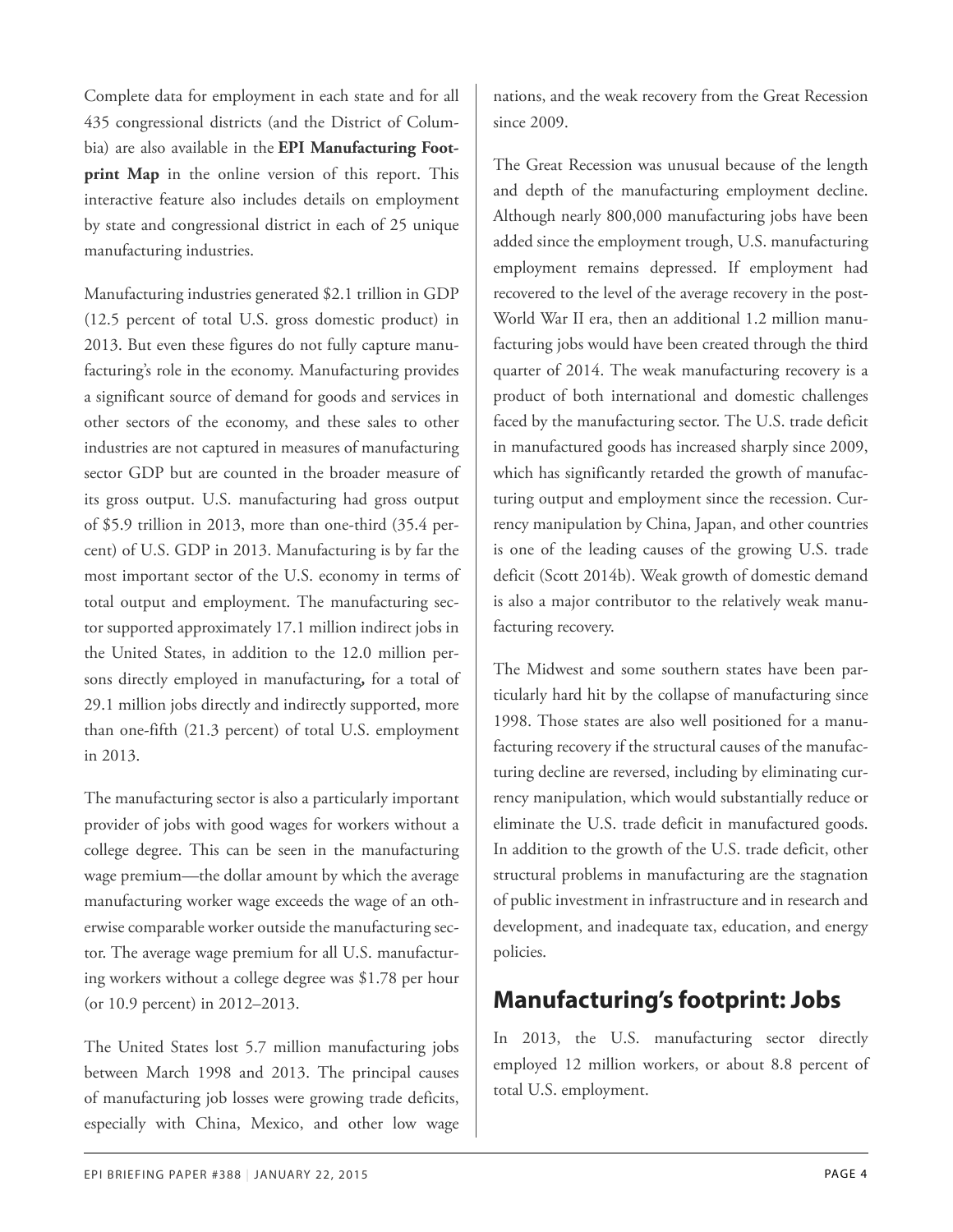This report uses a unique data set from the American Community Survey (ACS) to estimate the distribution of employment in each state and congressional district. Estimates of total manufacturing employment for each of 25 industries for each region in 2011 were obtained from the survey and used to develop estimates of the distribution of manufacturing employment in each state in the representative period. Total state employment in manufacturing in 2013 was obtained from the Bureau of Labor Statistics (2014c), and allocated to states, industries, and congressional districts based on the distribution of employment obtained from the ACS (U.S. Census Bureau 2013). For further details on the data sources and models used, see Scott (2014a, Appendix: Methodology, 25–27).

### <span id="page-4-0"></span>*Manufacturing jobs in the states*

As **Table 1** shows, manufacturing plays a particularly important role in the labor markets of a core group of states in the upper Midwest (East North Central and selected West North Central) and South (East South Central). Manufacturing was responsible for 13.1 percent of employment in the East North Central region in 2013.

<span id="page-4-1"></span>Midwestern states with a large manufacturing share of employment (greater than 10 percent, measured as manufacturing's share of all jobs in the state) include Indiana (491,900 jobs, 16.8 percent of total employment), Wisconsin (458,400 jobs, 16.3, percent), Iowa (214,500 jobs, 14.0 percent), Michigan (555,300 jobs, 13.5 percent), and Ohio (662,100 jobs, 12.6 percent), Kansas (162,900 jobs, 11.9 percent), and Minnesota (308,100 jobs, 11.1 percent).

Manufacturing-dependent states in the South include Alabama (249,100 jobs, 13.1 percent), Arkansas

(152,400 jobs, 12.9 percent), Kentucky (228,600 jobs, 12.4 percent), Mississippi (136,700 jobs, 12.3 percent), South Carolina (224,800 jobs, 11.8 percent), Tennessee (319,000 jobs, 11.6 percent), and North Carolina (442,500 jobs, 10.9 percent).

**Table 2** reports manufacturing employment in each of the 50 states (and the District of Columbia) ranked by manufacturing jobs as a share of total state employment. The top 10 states in 2013 by share of manufacturing employment were Indiana (16.8 percent, 491,900 jobs), Wisconsin (16.3 percent, 458,400 jobs), Iowa (14.0 percent, 214,500 jobs), Michigan (13.5 percent, 555,300 jobs), Alabama (13.1 percent, 249,100 jobs), Arkansas (12.9 percent, 152,400 jobs), Ohio (12.6 percent, 662,100 jobs), Kentucky (12.4 percent, 228,600 jobs), Mississippi (12.3 percent, 136,700 jobs), and Kansas (11.9 percent, 162,900 jobs).

**Table 3** provides the same information but ranks the 50 states (and the District of Columbia) by total manufacturing employment. The top 10 manufacturing employers in 2013 were California (1,251,400 jobs), Texas (871,700 jobs), Ohio (662,100 jobs), Illinois (579,600 jobs), Pennsylvania (563,500 jobs), Michigan (555,300 jobs), Indiana (491,900 jobs), Wisconsin (458,400 jobs), New York (455,100 jobs), and North Carolina (442,500 jobs).

### *Manufacturing jobs in congressional districts*

Using a new model and new congressional district data to estimate the job impacts of manufacturing for the 113th Congress, this study finds that manufacturing is a key source of jobs in many congressional districts, both net jobs and jobs as a share of total congressional district jobs. For example, in over a third of congressional districts,

**Note:** All of the tables referenced in the text are available at the end of this report.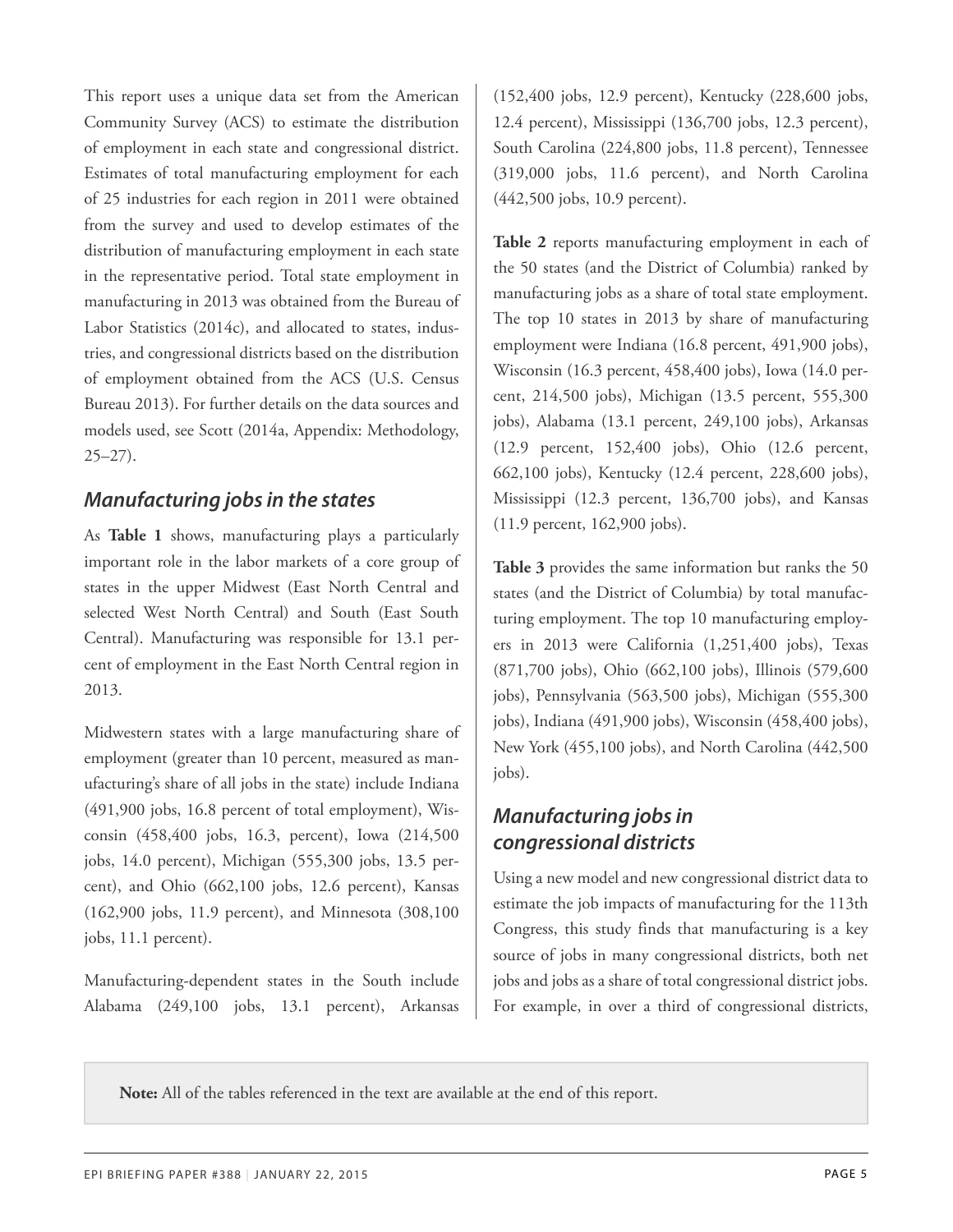manufacturing accounts for 10 percent or more of total jobs. (These estimates use the data sources and models described above.)

<span id="page-5-0"></span>The top 50 U.S. congressional districts ranked by manufacturing's share of overall district employment are shown in **Table 4.** The top 10 U.S. congressional districts, in terms of the share of employment in manufacturing, were Indiana's 3rd (76,200 jobs, 23.3 percent of district employment), Indiana's 2nd (73,500 jobs, 23.1 percent), Wisconsin's 6th (80,000 jobs, 22.6 percent), California's 17th (63,400 jobs, 19.9 percent), Indiana's 6th (60,400 jobs, 19.4 percent), Alabama's 4th (48,500 jobs, 19.2 percent), Wisconsin's 8th (69,600 jobs, 19.2 percent), Ohio's 4th (61,000 jobs, 19.0 percent), Michigan's 2nd (57,500 jobs, 18.6 percent), and Wisconsin's 5th (66,200 jobs, 17.9 percent).

<span id="page-5-3"></span><span id="page-5-1"></span>The top 50 congressional districts, by share of employment in manufacturing, were widely dispersed throughout 16 states, nearly one-third of all the United States. The states represented in the top 50 districts are Indiana (seven congressional districts), Michigan (seven), Wisconsin (six), Ohio (five), Alabama (three), Arkansas (three), California (three), Iowa (three), Tennessee (three), Kentucky (two), North Carolina (two), South Carolina (two), Georgia (one), Kansas (one), Mississippi (one), and Oregon (one).

**Supplemental Table 1** reports manufacturing employment for each of the 435 U.S. Congressional districts and the District of Columbia, ranked by manufacturing employment as a share of total district employment. This table is available online in interactive format **[insert url],** which allows the user to sort the table alphabetically (by state and congressional district), and to rank the districts by net manufacturing jobs in the districts.

<span id="page-5-2"></span>Complete data for employment in each state and for all 435 congressional districts (and the District of Columbia) are also available in the **EPI Manufacturing Footprint Map With Extended Data by State and Congres-** **sional District** in the online version of this report.. This interactive feature also includes details on employment by state and congressional district in each of 25 unique manufacturing industries.

# **Manufacturing's footprint: GDP**

Manufacturing's impact on jobs is a reflection of its outsize share of U.S. economic production. Manufacturing is the largest sector of the economy, excluding real estate (which is dominated by imputed and actual rental income on property) in most states, as a share of GDP. Nationwide, manufacturing generated \$2.1 trillion in GDP in 2013, equal to 12.5 percent of total U.S. GDP (Bureau of Economic Analysis 2014b).**[1](#page-12-2)**

### *GDP in the states*

In 2013, manufacturing was responsible for more than 10 percent of GDP in 32 of the 50 states, as shown in **Table 5**. **Table 6** ranks the states by the manufacturing share of GDP. Many manufacturing jobs are capital intensive, productive activities. Thus, the GDP share of manufacturing exceeds its employment share in most states, reflecting the fact that manufacturing activity also generates higher-than-average value-added per employee. (This helps explain why manufacturing wages are higher than average for non-college-educated workers, as discussed later in this report.)

Manufacturing generated more than 20 percent of total GDP in four states in 2013: Indiana (30.1 percent of total GDP, or \$95.3 billion), Oregon (29.8 percent, \$65.4 billion), Louisiana (23.4 percent, \$59.3 billion), and North Carolina (20.9 percent, \$98.3 billion).

**Table 7** ranks the states by total manufacturing GDP. Ten states generated more than \$65 billion each in GDP in 2013: California (\$239.0 billion), Texas (\$233.2 billion), Illinois (\$101.3 billion), Ohio (\$99.8 billion), North Carolina (\$98.3 billion), Indiana (\$95.3 billion), Michigan (\$82.3 billion), Pennsylvania (\$77.4 billion), New York (\$67.9 billion), and Oregon (\$65.4 billion).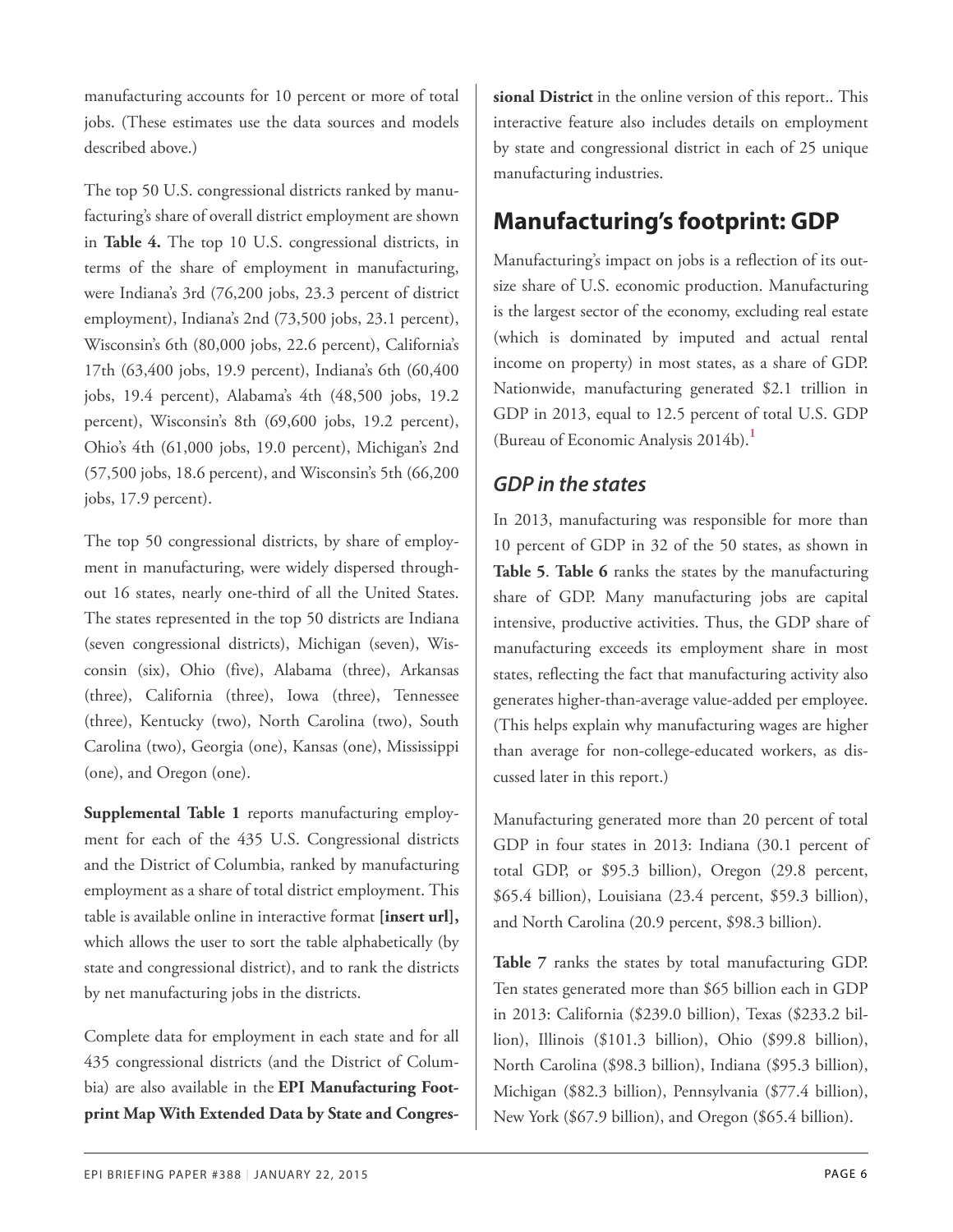# <span id="page-6-0"></span>**Manufacturing punches above its weight: output and indirect jobs**

<span id="page-6-2"></span><span id="page-6-1"></span>The GDP data do not fully cover manufacturing's impact because they don't account for how manufactured goods generate significant demand for goods and services from other sectors of the economy, ranging from energy and natural resources to construction of new factories to services provided by accounting, engineering, software, and temporary help firms. U.S. manufacturing had gross output of \$5.9 trillion in 2013, more than one-third (35.4 percent) of U.S. gross domestic product in 2013. Manufacturing is by far the most important sector of the U.S. economy in terms of total output (Bureau of Economic Analysis 2014a).

<span id="page-6-3"></span>An industry's GDP, also referred to as "value added," includes sales to final users in the economy but not sales to other industries, referred to as "intermediate inputs." In technical terms, value added/GDP includes compensation of employees, taxes on production and imports, less subsidies, and gross operating surplus. When aggregated across industries, value added equals national GDP. The intermediate inputs that are not part of industry GDP refer to "the value of both foreign and domestically produced goods and services which are used as energy, materials, and purchased services as part of an industry's production process" (Bureau of Economic Analysis 2014c). As such manufacturing's GDP does not account for the fact that the manufacturing sector is a large consumer of goods and services produced elsewhere in the economy and, thus, the source of a large share of the final demand for goods and services produced in the United States. Because it includes intermediate inputs, manufacturing's gross output (technically, the value of manufacturing shipments, net of purchases of domestic manufactured intermediates) is perhaps the best measure of the overall manufacturing impact on the economy.

**Figure A** reports U.S. manufacturing's gross output and its value added as a share of overall national GDP for 1997–2013. Gross output (net manufacturing ship-

ments) exceeded one-third of U.S. GDP in every year of this period except for the recession year of 2009.**[2](#page-12-3)** Thus, the manufacturing sector was responsible for more than one-third of all economic activity in the United States (35.4 percent of GDP in 2013) in this period.**[3](#page-12-4)** As a result, manufacturing's economic footprint is nearly three times as large as its share of direct economic output (value added) in 2013 (12.1 percent of GDP), and more than four times as large as its share of total U.S. employment (8.8 percent, as shown in Table 1).**[4](#page-12-5)**

The large footprint of the manufacturing sector (as indicated by the gross output share of manufacturing in GDP) is also reflected in the high level of indirect employment supported by manufacturing production. The purchase of domestic goods and services by the manufacturing sector supports a large number of jobs outside of manufacturing. As a result, manufacturing has a large "indirect employment multiplier." For every person directly employed in manufacturing, manufacturing output supports more than 1.4 jobs elsewhere in the economy. In total, the manufacturing sector supported approximately 17.1 million indirect jobs in the United States, in addition to the 12.0 million persons directly employed in manufacturing, for a total of 29.1 million jobs directly and indirectly supported, more than one fifth (21.3 percent) of total U.S. employment in 2013.**[5](#page-12-6)** These estimates do not include macroeconomic respending multipliers, which are also quite large in manufacturing due to the high level of wages in manufacturing industries (Bivens 2003; Bivens 2015, forthcoming).

Manufacturing gross output and value added shares of the economy declined steadily between 1997 and 2013, as shown in Figure A. One reason for this decline is the rapid growth of manufactured imports, which have reduced the demand for domestically manufactured goods. Total imports of manufactured goods increased from \$744 billion in 1997 to \$1.83 trillion in 2014, rising from 8.6 percent of GDP in 1997 to 10.9 percent in 2013. Had it not been for the increase in manufactured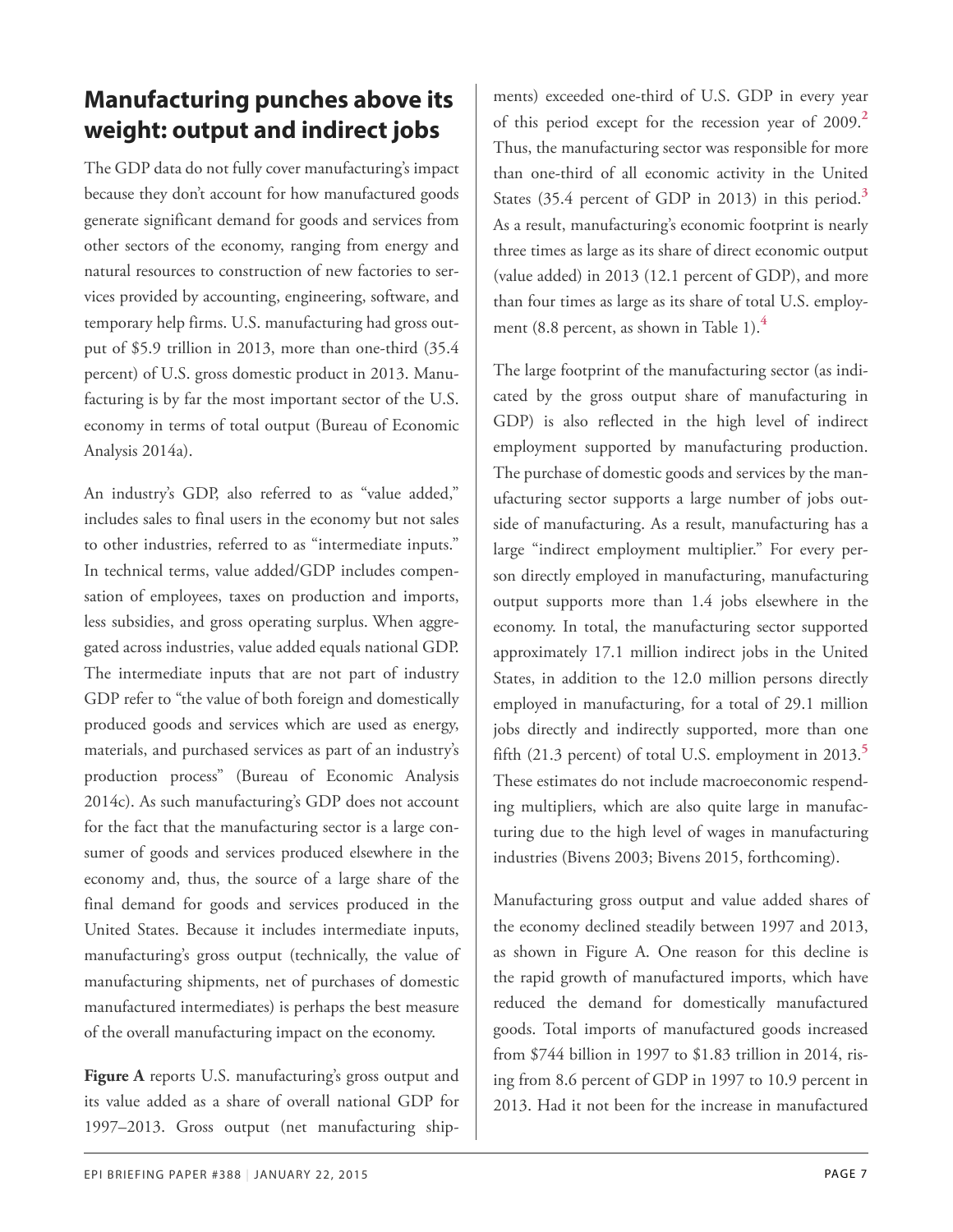



imports, and of the U.S. trade deficit in manufactured goods, manufacturing output and GDP would have been *2013* 35.4% 12.1% significantly higher in 2013.**[6](#page-12-7)**

# <span id="page-7-3"></span><span id="page-7-1"></span><span id="page-7-0"></span>**Manufacturing wages**

<span id="page-7-2"></span>The manufacturing sector employs workers at all skill and education levels, and is a particularly important provider of jobs with good wages for workers without a college degree. It employs a higher share of workers without a college degree than does the economy overall.**[7](#page-12-8)** In addition, scientists and engineers made up 7.8 percent of the manufacturing labor force in 2011, a share that is more than twice as large as in the rest of the economy (Scott 2013, Table 4). And while many manufacturing jobs may not require a college education, they are not "unskilled." Manufacturing employs many highly skilled workers in high-productivity jobs and manufacturing wages are higher than average as a result.

The manufacturing wage "premium" for non-collegeeducated workers—the amount that the average wage in manufacturing exceeds wages in nonmanufacturing industries—varies widely by state and industry, as shown in **Table 8**. **[8](#page-12-9)** The average wage premium for U.S. manufacturing workers without a college degree was \$1.78 per hour (or 10.9 percent) in 2012–2013 (Table 8). However, the manufacturing wage premium is much higher in states that produce more high-tech or capital-intensive goods, such as aircraft, autos, and refined petroleum products. States with especially high manufacturing wage premiums include Montana (\$3.76 per hour, or a 24.4 percent premium), Michigan (\$3.35 per hour, 21.9 percent), New Mexico (\$3.31 per hour, 20.8 percent), Louisiana (\$3.06 per hour, 19.6 percent), Oregon (\$3.23 per hour, 19.6 percent), Maine (\$3.04 per hour, 19.5 percent), Ohio (\$2.99 per hour, 19.4 percent), Kansas (\$2.87 per hour, 19.1 percent), New Hampshire (\$3.16 per hour, 17.9 percent), Kentucky (\$2.57 per hour, 17.7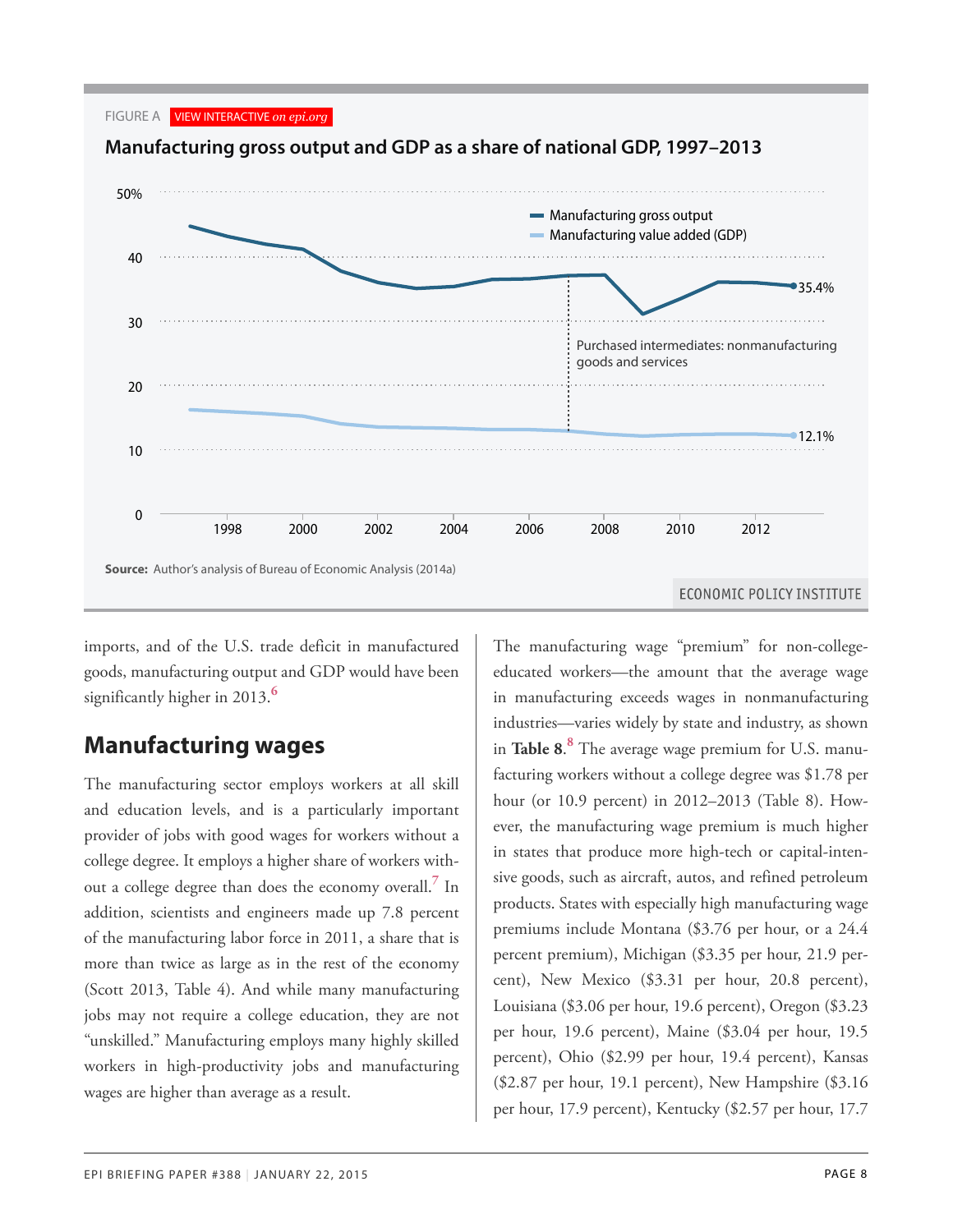percent), and Washington (\$3.13 per hour, 17.6 percent).

High rates of unionization contribute to the wage premiums earned by manufacturing workers. In 2013, 10.1 percent of manufacturing workers belonged to labor unions, substantially above the 6.7 percent average unionization rate for workers in the private sector as a whole (Bureau of Labor Statistics 2014d, Table 3). Workers covered by a collective bargaining agreement (who made up 13.0 percent of the labor force) earned about 13.6 percent more than workers from comparable demographic groups in 2011 (Mishel 2012, Table 1).

# <span id="page-8-1"></span><span id="page-8-0"></span>**Manufacturing productivity and other contributions to the U.S. economy**

Manufacturing is one of the most dynamic sectors of the U.S. economy. It is responsible for roughly two-thirds, or roughly \$208 billion, of all U.S. business research and development spending. (Manufacturing was responsible for 68.9 percent of all U.S. business research and development spending in 2012, with total business research and development spending in all industries of \$302 billion (total public, corporate, and other funds) in that year alone (Wolfe 2014, Table 2). As a result, manufacturing productivity growth rates have been high for decades. Multifactor labor productivity growth averaged 3.3 percent per year in manufacturing between 1997 and 2012 (Bureau of Labor Statistics 2014b). This was nearly onethird greater than in the private, nonfarm economy as a whole. Given the nexus between research and development and manufacturing, a vital manufacturing sector plays an important role in maintaining an innovative economy.

Not only is manufacturing important for jobs and production, but a vital manufacturing sector is also essential to meeting national challenges, including rebuilding U.S. infrastructure, reducing greenhouse gas emissions, and lowering the nation's reliance on fossil fuels. Renewable

forms of energy, such as wind and solar power, rely on manufactured components more so than extractable energy such as oil. A vibrant manufacturing sector will be needed to supply the new materials needed to rebuild America's decaying infrastructure and to create a low-carbon economy.

Finally, U.S. manufacturing firms also led the way on trade, exporting \$1.4 trillion in manufactured goods—60.6 percent of all U.S. goods and services exported in 2013 (USITC 2014; U.S. Census Bureau 2014a; author's analysis).

# **Recent manufacturing job losses nationally and by state**

U.S. manufacturing employment was relatively stable between 1970 and 1998, and never fell below 16.5 million workers, as shown in **Figure B.** U.S. manufacturing employment reached a cyclical peak in March 1998. The United States lost 5.7 million manufacturing jobs between March 1998 and 2013, as shown in **Table 9**. The principal causes of manufacturing job loss were growing trade deficits, especially with China, Mexico, and other low-wage nations, and also the Great Recession, which was followed by a weak recovery. The Asian financial crisis of late 1997 caused the real, tradeweighted value of the U.S. dollar to rise 20 percent in value through the first quarter of 2002. What began with steady growth in U.S. manufacturing imports and job losses in the late 1990s turned into a major collapse when the U.S. economy fell into recession in early 2001. Manufacturing employment declined continuously thereafter throughout the recovery that ended in December 2007. The Great Recession caused another collapse in manufacturing employment, followed by a relatively weak recovery since 2009. Between March 1998 and December 2007, 3.9 million manufacturing jobs were lost and an additional 1.8 million manufacturing jobs were lost through 2013 (Figure B; Bureau of Labor Statistics 2014a and author's analysis).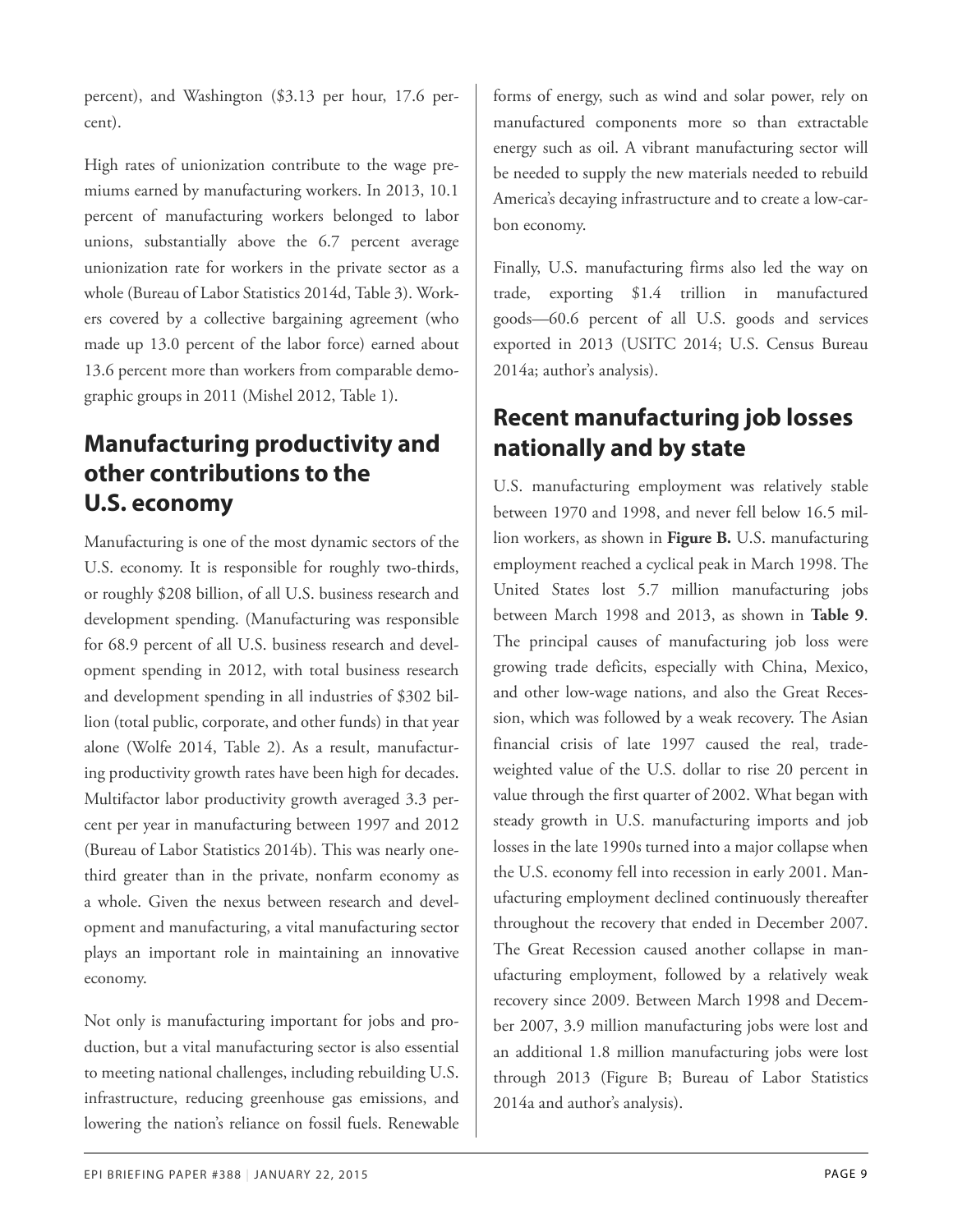

Table 9 shows manufacturing jobs lost by state and jobs lost as a share of total state employment. The states hardest hit by manufacturing job loss (measured by share of 17.9 state employment lost) were North Carolina (9.7 per- 18.0 jobs), Arkansas (8.1 percent, 89,900 jobs), Rhode Island 17.7 (7.9 percent, 36,000 jobs), Michigan (7.6 percent, 17.1 340,000 jobs), Tennessee (7.3 percent, 191,700 jobs), 16.8 Ohio (6.8 percent, 368,500 jobs), South Carolina (6.6 16.8 percent, 117,100 jobs), New Hampshire (6.6 percent, 17.0 38,700 jobs), and Alabama (6.1 percent, 114,600 jobs). cent, 360,000 jobs lost), Mississippi (8.5 percent, 95,600

<span id="page-9-0"></span>Eight states have lost more than 200,000 manufacturing jobs since 1998: California (604,800 jobs lost, 4.5 percent), Ohio (368,500 jobs, 6.8 percent), North Carolina *1998* 17.6 4.2 percent), Michigan (340,000 jobs, 7.6 percent), Illi-*1999* 17.3 nois (330,500 jobs, 5.6 percent), Pennsylvania (314,000 jobs, 5.7 percent), and Texas (200,400 jobs, 2.3 percent). (360,000 jobs, 9.7 percent), New York (342,500 jobs,

The Midwest and some southern states have been particularly hard hit by the collapse of manufacturing. Those states are also well positioned for a manufacturing recovery if the structural causes of the manufacturing decline are reversed, including the elimination of currency manipulation (Scott 2014b) which would substantially reduce or eliminate the U.S. trade deficit in manufactured goods. In addition to the growth of the U.S. trade deficit, other structural problems in manufacturing that remain to be addressed are the stagnation of public investment in infrastructure (Bivens 2014) and research and development, and inadequate tax, education, and energy policies (McCormick 2013).

### *Historically weak manufacturing recoveries*

For the manufacturing sector, the last two business cycles have resulted in historically weak business cycle recov-

*2001* 16.4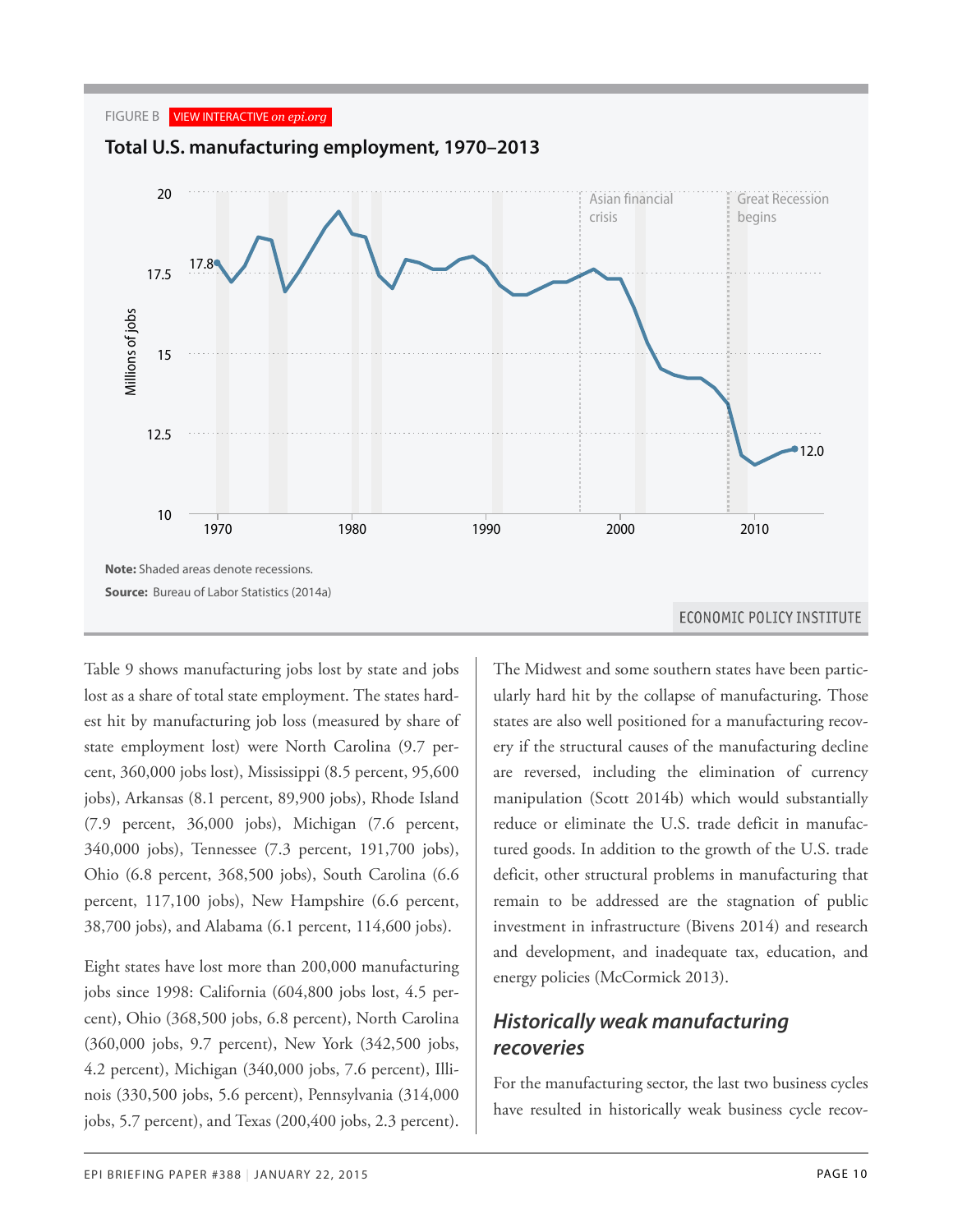#### FIGURE C VIEW INTERACTIVE *on epi.org*

![](_page_10_Figure_1.jpeg)

**Note:** The zero quarter represents the peak of prior business cycle (as defined by the National Bureau of Economic Research). At the zero quarter, the manufacturing employment is indexed to one. The proceeding values therefore represent the percent change in manufacturing employment as the values enter recession and then the recovery.

**Source:** Author's analysis of data from the Bureau of Labor Statistics (2014a)

#### **ECONOMIC POLICY INSTITUTE**

the year 2000, manufacturing had recovered at least 95 **0.825 manufacturing** had recovered at least 95 many 201 percent of prerecession employment within six and one- **behind** a half years (26 quarters) after the previous business cycle **b** Bureau o peak, as shown in **Figure C**. For all 10 previous postwar  $\parallel$  most rece recoveries prior to the 2009 business cycle, the average | reached o employment recovery at this point was 97.4 percent.  $\vert$  end of 2 However, the recoveries of 2001 and 2009 lagged far **o**f the aver behind all previous business cycles. When the 2001 nillion n percent of the prerecession level. This is reflected in the steady decline in employment between 2000 and 2007, as shown in Figure B earlier. eries. In all business cycles between World War II and recovery ended in 2007, employment stood at only 82.2

<span id="page-10-0"></span>The Great Recession was unusual both because of the length and depth of the manufacturing employment decline. Although nearly 800,000 manufacturing jobs

*26* 0.950431 0.880458 0.974274

*14* 0.958556 0.955684 0.842106 0.8515 0.970489 have been added since the employment trough in February 2010, manufacturing employment continues to lag behind all pre-2000 business cycles (author's analysis of Bureau of Labor Statistics 2014c). Employment in the most recent period (the third quarter of 2014) quarter reached only 88.4 percent of its prerecession level (at the end of 2007). If employment had recovered to the level of the average postwar recovery, then an additional 1.2 million manufacturing jobs would have been created by this point in the recovery.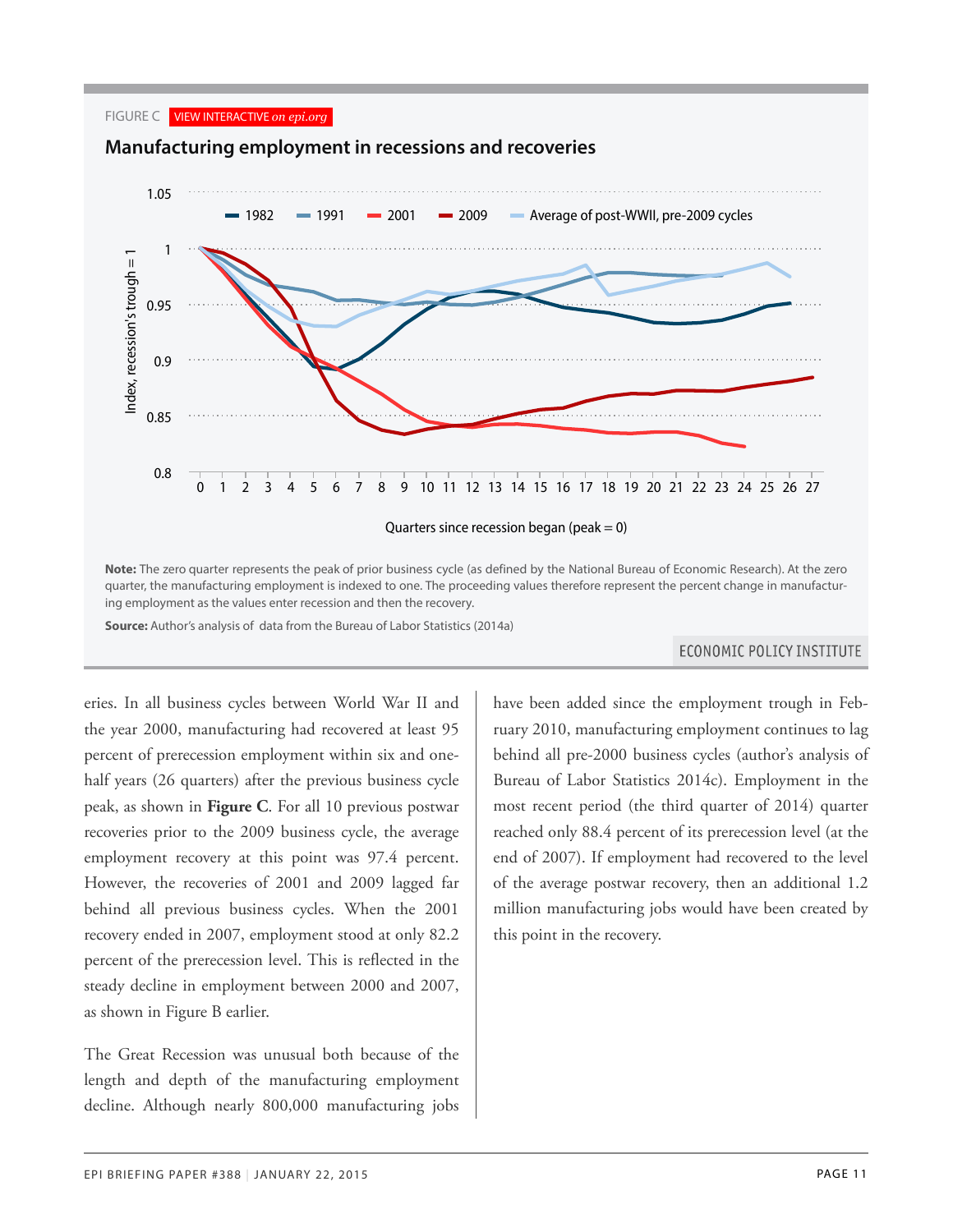# **Reversing the manufacturing job losses by addressing currency manipulation and other challenges**

The weak manufacturing recovery is a product of both international and domestic challenges that the manufacturing sector faces. The U.S. trade deficit in manufactured goods increased from \$319.5 billion in 2009 to \$449.3 billion in 2013 (USITC 2014 and author's analysis), an increase of 40.6 percent. Measured as a share of GDP, the manufactured goods trade deficit increased by 0.5 percentage points of GDP in this period, which significantly retarded the growth of manufacturing output and employment during the recovery from the 2009 recession (Bureau of Economic Analysis 2014a; USITC 2014; author's analysis). Currency manipulation by China, Japan, and other countries is one of the leading causes of growing U.S. trade deficits (Scott 2014b). Weak growth of domestic demand is also a major contributor to the relatively weak manufacturing recovery. More than six and one-half years after the start of the Great Recession, unemployment remained well above prerecession levels, and the United States had a jobs shortfall (the number of jobs needed to keep up with growth in the potential labor force) of nearly 6 million (Economic Policy Institute 2014, and Bivens and Shierholz, 2014).

<span id="page-11-2"></span><span id="page-11-1"></span><span id="page-11-0"></span>The U.S. goods trade deficit is likely to exceed \$730 billion in 2014 (U.S. Census Bureau 2014b and author's analysis). Elimination of currency manipulation by a group of about 20 countries, with China as the linchpin, could reduce the U.S. trade deficit by between \$200 and \$500 billion within three years. This would increase U.S. GDP by between 2.0 percent and 4.9 percent, and create between 2.3 million and 5.8 million U.S. jobs. Approximately 40 percent of the jobs gained would be in manufacturing, which would gain between 891,500 and 2.3 million jobs (Scott 2014b).

# **Conclusion**

The manufacturing sector has struggled to expand as the United States has become more integrated into the global marketplace. A lack of supportive U.S. trade and currency policies and inadequate industrial and energy policies harm the nation's ability to meet future challenges that will require a solid manufacturing base. The sector is poised to play a key role in reducing greenhouse gas emissions and the reliance on imported energy, but new policies are also needed to achieve progress in these areas. The United States must develop a comprehensive set of transportation and energy policies to increase energy efficiency and renewable energy production in order to take full advantage of the new opportunities.

The manufacturing sector is also of vital importance in maintaining our innovative capacity. Reinvestment in U.S. research, development, energy, and manufacturing policies can also stimulate growth in a wide swath of states in the U.S. heartlands that have been hardest hit by the manufacturing crisis.

# **About the author**

**Robert E. Scott** joined the Economic Policy Institute in 1996 and is currently director of trade and manufacturing policy research. His areas of research include international economics, trade and manufacturing policies and their impacts on working people in the United States and other countries, the economic impacts of foreign investment, and the macroeconomic effects of trade and capital flows. He has published widely in academic journals and the popular press, including *The Journal of Policy Analysis and Management*, *The International Review of Applied Economics*, and *The Stanford Law and Policy Review*, as well as *The Los Angeles Times*, *Newsday*, *USA Today*, *The Baltimore Sun*, *The Washington Times*, and other newspapers. He has also provided economic commentary for a range of electronic media, including NPR, CNN, Bloomberg, and the BBC. He has a Ph.D. in economics from the University of California at Berkeley.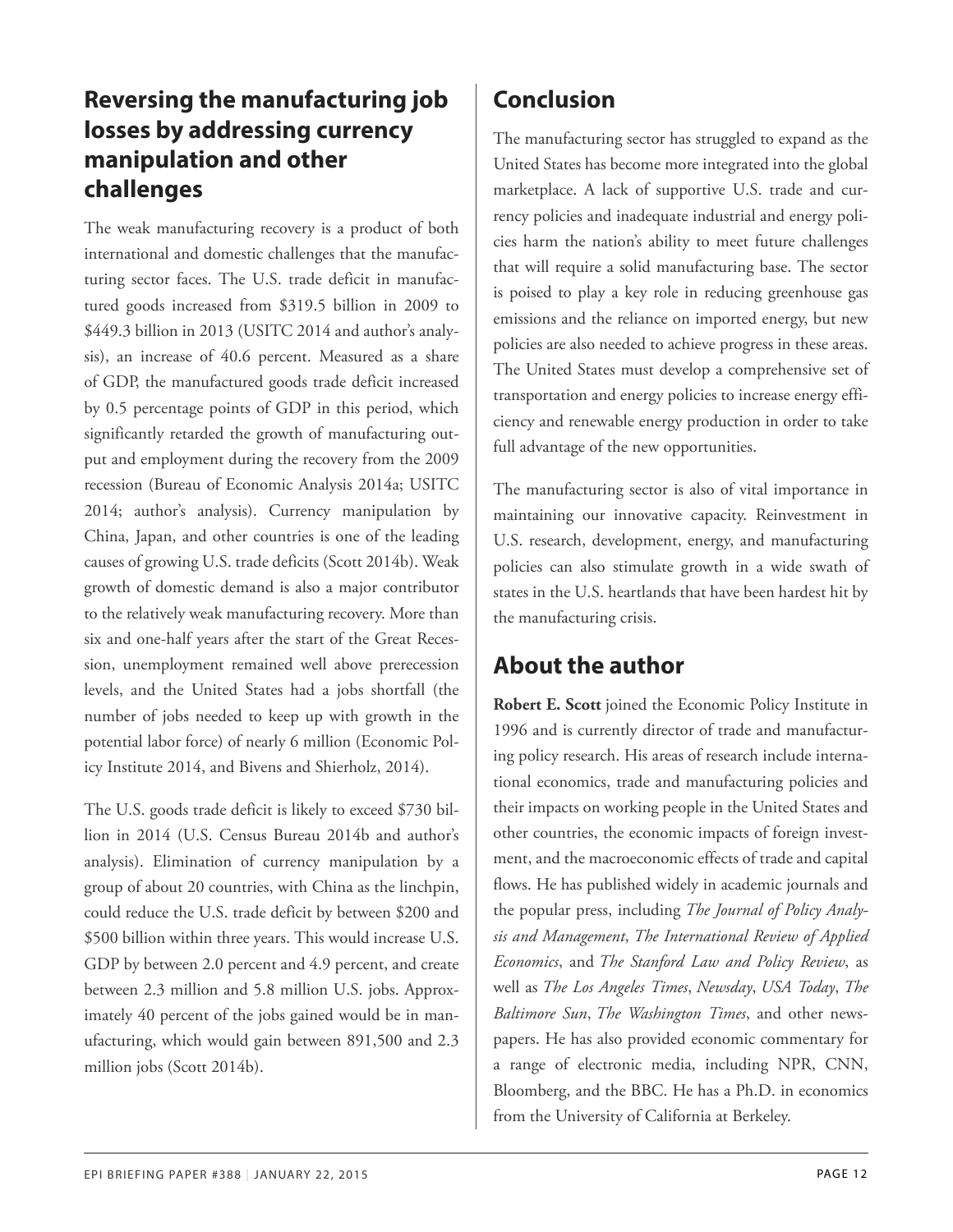# <span id="page-12-7"></span>**Acknowledgments**

The author thanks **Will Kimball** for research assistance and **Ross Eisenbrey** and **Josh Bivens** for comments. This research was made possible by support from the **Alliance for American Manufacturing**.

### <span id="page-12-8"></span><span id="page-12-0"></span>**Endnotes**

- <span id="page-12-2"></span>**[1.](#page-5-3)** Based on state GDP estimates, as reported in Table 5.
- <span id="page-12-9"></span><span id="page-12-3"></span>**[2.](#page-6-0)** Gross output measures are depressed during recessions by inventory accumulation, as shipments decline faster than output (value added).
- <span id="page-12-4"></span><span id="page-12-1"></span>**[3.](#page-6-1)** The manufacturing share of total gross output in all industries was 20.0 percent in 2013. Total gross output double-counts the output of many industries. For example, purchased services and commodities consumed by manufacturing are part of the gross output of those industries, as well as the manufacturing sector. In addition, a share of gross manufacturing output is also part of the gross output of other sectors (for example, trucks and tractors consumed by the agriculture and transportation industries). The true economic impact of manufacturing likely falls between its share of gross output (20.0 percent in 2013) and its share of gross domestic product, which is the sum of value added in all domestic sectors of the economy (35.4 percent in 2013, as shown in Figure A). The sources for these calculations are the Bureau of Economic Analysis (2014a and 2014b) and author's analysis.
- <span id="page-12-5"></span>**[4.](#page-6-2)** The value added data shown in Figure A are based on national estimates of value added in manufacturing. In 2013, manufacturing had a slightly smaller share of national GDP (12.1 percent) than it did of total state GDP (12.5 percent, as shown in Table 5). This gap reflects underlying differences in GDP accounting at the state and national levels (Bureau of Economic Analysis 2014a, 2014b, and author's analysis).
- <span id="page-12-6"></span>**[5.](#page-6-3)** Estimates of total employment supported by U.S. manufacturing output are based on author's analysis of U.S. input-output and domestic employment requirements data (BLS-EP 2014a and 2014b).
- **[6.](#page-7-1)** The U.S. manufacturing trade deficit increased from \$130.6 billion in 1997 (1.5 percent of GDP) to \$449.3 billion in 2013 (2.7 percent of GDP), an increase of 1.2 percentage points of GDP (USITC 2014, Bureau of Economic Analysis 2014a, and author's analysis).
- **[7.](#page-7-2)** Using pooled 2009–2011 data, Scott (2013, Table 1 at 6) found that 47.7 percent of manufacturing workers had a high school degree or less, while only 37.6 percent of workers in all industries had this level of education. Thus the non-college share in manufacturing was 26.9 percent greater than in all industries.
- **[8.](#page-7-3)** Table 8 reports average wages for a pooled, cross section of workers from the CPS ORG data groups for 2012 and 2013 (U.S. Census Bureau, various years). Wages for workers surveyed in 2012 were inflation adjusted for comparison with 2013 data.

# **References**

Bivens, Josh. 2003. *[Updated Employment Multipliers for the](http://www.epi.org/publication/wp268/) [U.S. Economy](http://www.epi.org/publication/wp268/).* Economic Policy Institute Working Paper #268.

Bivens, Josh. 2014. *[The Short- and Long-Term Impact of](http://www.epi.org/publication/impact-of-infrastructure-investments/) [Infrastructure Investments on Employment and Economic Activity](http://www.epi.org/publication/impact-of-infrastructure-investments/) [in the U.S. Economy.](http://www.epi.org/publication/impact-of-infrastructure-investments/)* Economic Policy Institute Briefing Paper #374.

Bivens, Josh. 2015, forthcoming. *Updated Employment Multipliers for the U.S. Economy.* Economic Policy Institute Working Paper.

Bivens, Josh, and Heidi Shierholz. 2014. *[Lagging Demand, Not](http://www.epi.org/publication/lagging-demand-is-behind-high-long-term-unemployment/) [Unemployability, is Why Long-term Unemployment Remains So](http://www.epi.org/publication/lagging-demand-is-behind-high-long-term-unemployment/) [High.](http://www.epi.org/publication/lagging-demand-is-behind-high-long-term-unemployment/)* Economic Policy Institute Briefing Paper #381.

Bureau of Economic Analysis. 2014a. *[Annual Industry](http://bea.gov/industry/index.htm#quarterly) Accounts:* [Gross Domestic Product \(GDP\) by Industry](http://bea.gov/industry/index.htm#quarterly). Spreadsheet downloaded Nov. 21.

Bureau of Economic Analysis. 2014b. *[Regional Economic](http://bea.gov/regional/index.htm) Accounts:* [Gross Domestic Product by State](http://bea.gov/regional/index.htm). Spreadsheet downloaded Nov. 21.

Bureau of Economic Analysis. 2014c. "Frequently Asked Questions: [What is Gross Output by Industry and How Does](http://www.bea.gov/faq/index.cfm?faq_id=1034) [it Differ from Gross Domestic Product by Industry?](http://www.bea.gov/faq/index.cfm?faq_id=1034)"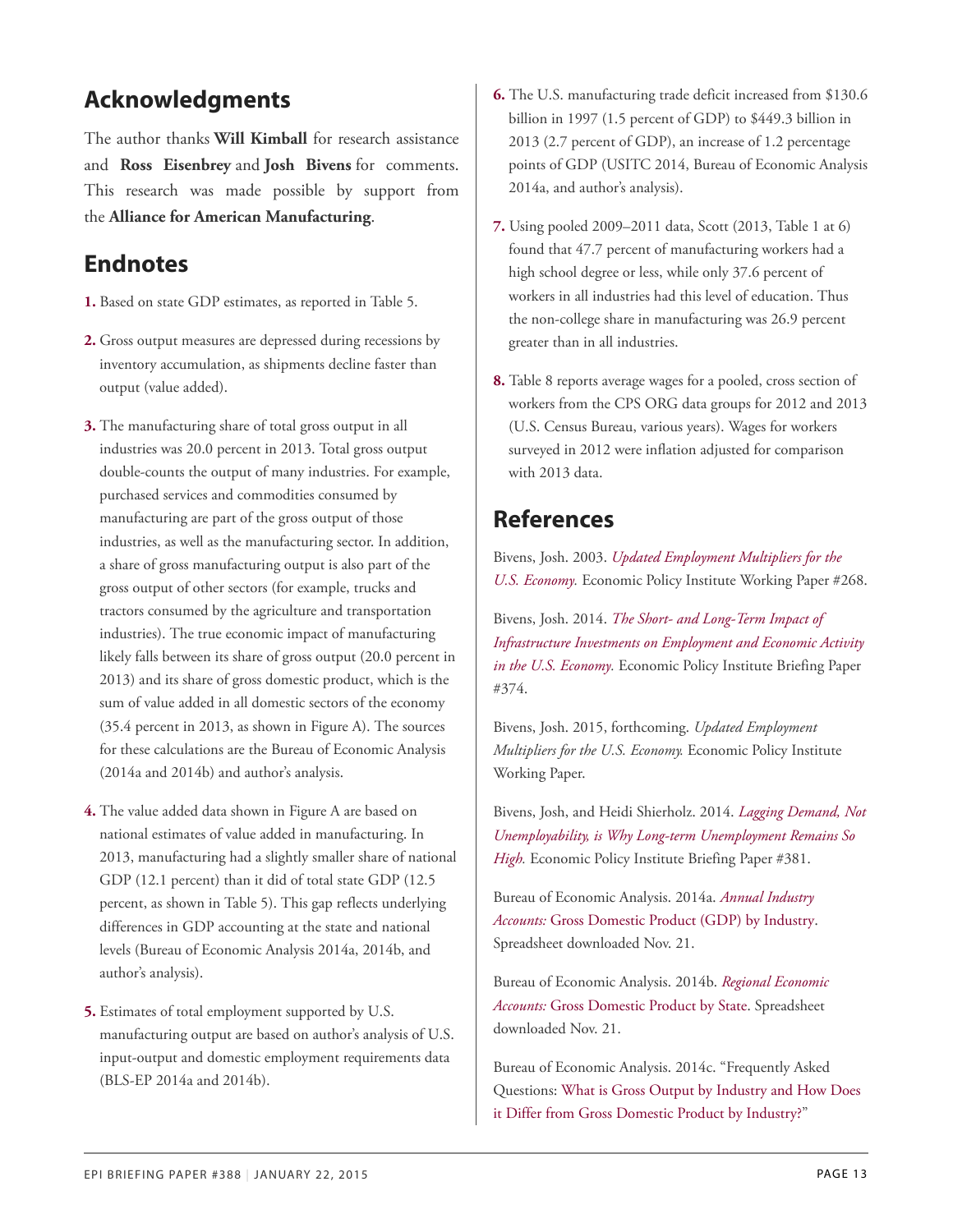Bureau of Labor Statistics. 2014a. Current Employment Statistics. *[Employment, Hours and Earnings — National](http://www.bls.gov/ces/)* [CES database]

Bureau of Labor Statistics. 2014b. "Multi-factor Productivity Statistics, Output Per Hour, Manufacturing Sector" (NAICS 311-339). <http://data.bls.gov/cgi-bin/surveymost?mp>

Bureau of Labor Statistics. 2014c. "[State and Metro Area](http://www.bls.gov/sae/) [Employment, Hours & Earnings:](http://www.bls.gov/sae/) Employment, Hours and Earnings – State and Metro Area" (Current Employment Statistics – CES).

Bureau of Labor Statistics. 2014d. "[Union Members—2013](http://www.bls.gov/news.release/pdf/union2.pdf)." [News release]. [http://www.bls.gov/news.release/pdf/](http://www.bls.gov/news.release/pdf/union2.pdf) [union2.pdf](http://www.bls.gov/news.release/pdf/union2.pdf)

Bureau of Labor Statistics, Employment Projections program (BLS–EP). 2014a. "[Special Purpose Files—Employment](http://www.bls.gov/emp/ep_data_emp_requirements.htm) [Requirements;](http://www.bls.gov/emp/ep_data_emp_requirements.htm) Chain-Weighted (2005 dollars) Real Domestic Employment Requirements Table for 2001″ [DAT file, converted to Excel sheet and Stata data file].

Bureau of Labor Statistics, Employment Projections program (BLS–EP). 2014b. ["Special Purpose Files—Industry Output](http://www.bls.gov/emp/ep_data_industry_out_and_emp.htm) [and Employment](http://www.bls.gov/emp/ep_data_industry_out_and_emp.htm) Projections: Industry Output" [DAT File, converted to Excel sheet and Stata data file].

Economic Policy Institute. 2014. "[Recession has Left in its](http://stateofworkingamerica.org/charts/payroll-employment-and-the-number-of-jobs-needed-to-keep-up-with-the-growth-in-the-potential-labor-force-2000-2014/) [Wake a Job Shortfall of Nearly 6 Million](http://stateofworkingamerica.org/charts/payroll-employment-and-the-number-of-jobs-needed-to-keep-up-with-the-growth-in-the-potential-labor-force-2000-2014/)." *The State of Working America— Economic Indicators*.

McCormick, Richard. 2013. *[Remaking America](http://www.americanmanufacturing.org/research/entry/remaking-america)*. Washington, D.C.: Alliance for American Manufacturing.

Mishel, Lawrence. 2012. *[Unions, Inequality, and Faltering](http://www.epi.org/publication/ib342-unions-inequality-faltering-middle-class/) [Middle-class Wages](http://www.epi.org/publication/ib342-unions-inequality-faltering-middle-class/)*. Economic Policy Institute Issue Brief #342.

Scott, Robert E. 2013. *[Trading Away the Manufacturing](http://www.epi.org/publication/trading-manufacturing-advantage-china-trade/) [Advantage](http://www.epi.org/publication/trading-manufacturing-advantage-china-trade/): China Trade Drives Down U.S. Wages and Benefits and Eliminates Good Jobs for U.S. Workers."* Economic Policy Institute Briefing Paper #367.

Scott, Robert E. 2014a. *[China Trade, Outsourcing and Jobs](http://www.epi.org/publication/china-trade-outsourcing-and-jobs/): Growing U.S. Trade Deficit with China Cost 3.2 Million Jobs between 2001 and 2013, With Job Losses in Every State.* Economic Policy Institute Briefing Paper #385.

Scott, Robert E. 2014b. *[Stop Currency Manipulation and](http://www.epi.org/publication/stop-currency-manipulation-and-create-millions-of-jobs/) [Create Millions of Jobs](http://www.epi.org/publication/stop-currency-manipulation-and-create-millions-of-jobs/): With Gains across States and Congressional Districts*. Economic Policy Institute Briefing Paper #372.

U.S. Census Bureau. Various years. Current Population Survey Outgoing Rotation Group microdata. Survey conducted by the Bureau of the Census for the Bureau of Labor Statistics [machine readable microdata file]. Washington, D.C.: U.S. Census Bureau. [http://www.bls.census.gov/ftp/cps\\_](http://www.bls.census.gov/ftp/cps_ftp.html#cpsbasic) [ftp.html#cpsbasic](http://www.bls.census.gov/ftp/cps_ftp.html#cpsbasic)

U.S. Census Bureau. 2013. "American Community Survey: Special Tabulation over 45 industries, Covering 435 Congressional Districts and the District of Columbia (113<sup>th</sup>) Congress Census Boundaries), Plus State and US Totals Based on ACS 2011 1-year file*"* [spreadsheets received March 6].

U.S. Census Bureau. 2014a. ["Foreign Trade, Historical Series,](http://www.census.gov/foreign-trade/statistics/historical/) [U.S. International Trade in Goods and Services](http://www.census.gov/foreign-trade/statistics/historical/) — Annual goods (BOP Basis), services, and total balance, exports and imports, 1960–present." Spreadsheet, downloaded Nov. 12.

U.S. Census Bureau. 2014b. ["U.S. International Trade in](http://www.census.gov/foreign-trade/Press-Release/current_press_release/) [Goods and Services](http://www.census.gov/foreign-trade/Press-Release/current_press_release/) – (FT900): Exhibit 1- U.S. International Trade in Goods and Services." Spreadsheet downloaded Nov. 21.

U.S. International Trade Commission (USITC). 2014. "[USITC Interactive Tariff and Trade DataWeb.](http://dataweb.usitc.gov/scripts/user_set.asp)"

Wolfe, Raymond M. 2014. ["Business R&D Performance in](http://www.nsf.gov/statistics/2015/nsf15303/) [the United States Tops \\$300 Billion in 2012.](http://www.nsf.gov/statistics/2015/nsf15303/)" National Science Foundation, *Inforbriefs*, NSF 15-303. October 28.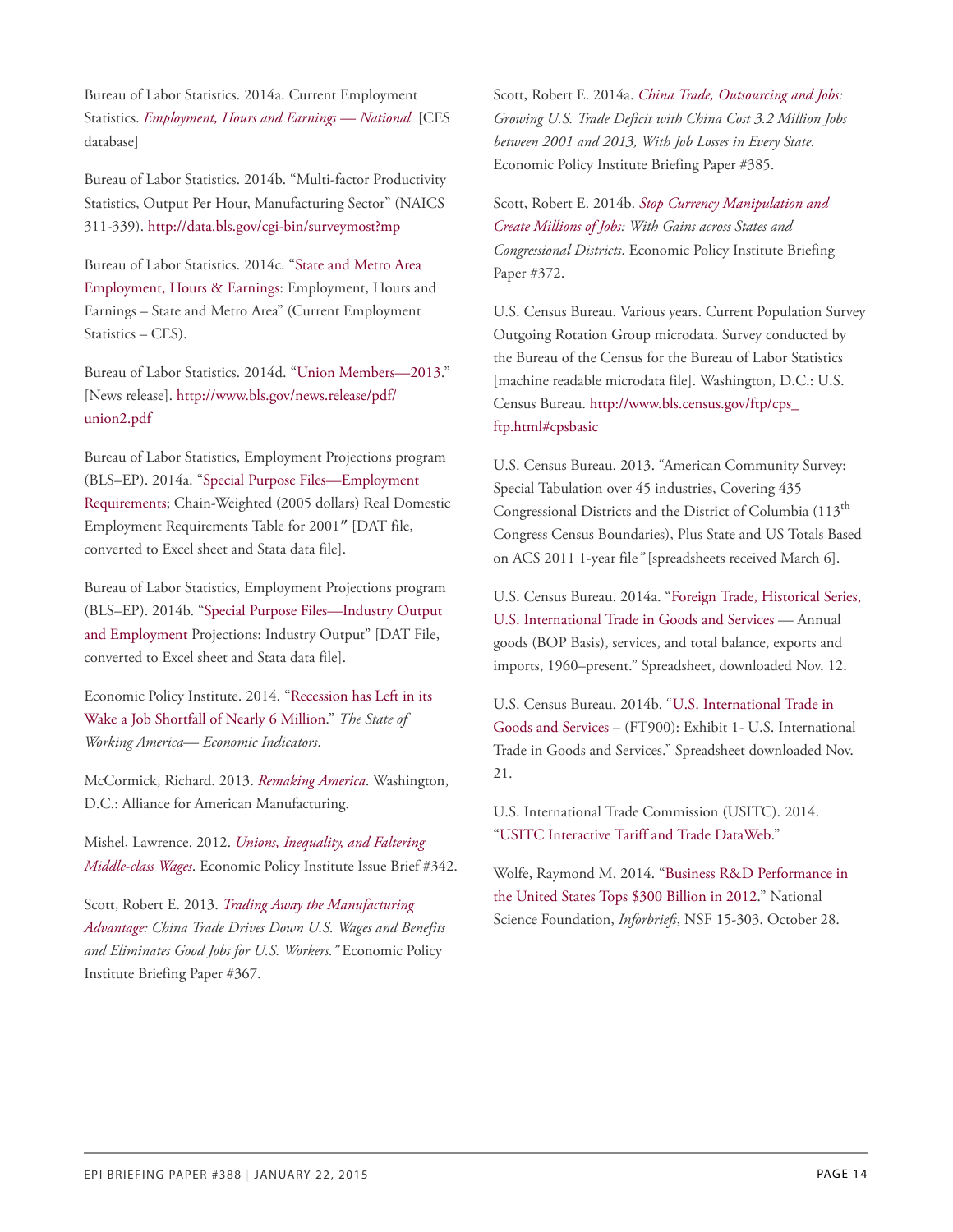|                           |              | <b>Employment</b>    |                              |
|---------------------------|--------------|----------------------|------------------------------|
|                           | <b>Total</b> | <b>Manufacturing</b> | share of total<br>employment |
| <b>UNITED STATES*</b>     | 136,540,700  | 12,013,800           | 8.8%                         |
| <b>NORTHEAST</b>          | 25,627,500   | 1,864,300            | 7.3%                         |
| <b>New England</b>        | 7,033,100    | 602,400              | 8.6%                         |
| Connecticut               | 1,655,700    | 163,800              | 9.9%                         |
| Maine                     | 601,700      | 50,500               | 8.4%                         |
| Massachusetts             | 3,358,100    | 250,400              | 7.5%                         |
| New Hampshire             | 640,400      | 65,900               | 10.3%                        |
| Rhode Island              | 471,200      | 40,100               | 8.5%                         |
| Vermont                   | 306,000      | 31,700               | 10.3%                        |
| <b>Middle Atlantic</b>    | 18,594,400   | 1,261,900            | 6.8%                         |
| New Jersey                | 3,935,300    | 243,300              | 6.2%                         |
| New York                  | 8,915,600    | 455,100              | 5.1%                         |
| Pennsylvania              | 5,743,500    | 563,500              | 9.8%                         |
| <b>MIDWEST</b>            | 31,163,500   | 3,848,200            | 12.3%                        |
| <b>East North Central</b> | 20,910,700   | 2,747,300            | 13.1%                        |
| <b>Illinois</b>           | 5,796,900    | 579,600              | 10.0%                        |
| Indiana                   | 2,934,100    | 491,900              | 16.8%                        |
| Michigan                  | 4,106,000    | 555,300              | 13.5%                        |
| Ohio                      | 5,253,300    | 662,100              | 12.6%                        |
| Wisconsin                 | 2,820,400    | 458,400              | 16.3%                        |
| <b>West North Central</b> | 10,252,800   | 1,100,900            | 10.7%                        |
| lowa                      | 1,530,200    | 214,500              | 14.0%                        |
| Kansas                    | 1,373,500    | 162,900              | 11.9%                        |
| Minnesota                 | 2,779,600    | 308,100              | 11.1%                        |
| Missouri                  | 2,729,100    | 252,200              | 9.2%                         |
| Nebraska                  | 978,900      | 96,100               | 9.8%                         |
| North Dakota              | 444,300      | 25,500               | 5.7%                         |
| South Dakota              | 417,200      | 41,600               | 10.0%                        |
| <b>SOUTH</b>              | 49,428,000   | 3,996,700            | 8.1%                         |

 $\hat{\mathcal{A}}$ 

### **U.S. total and manufacturing employment, by region and state, 2013**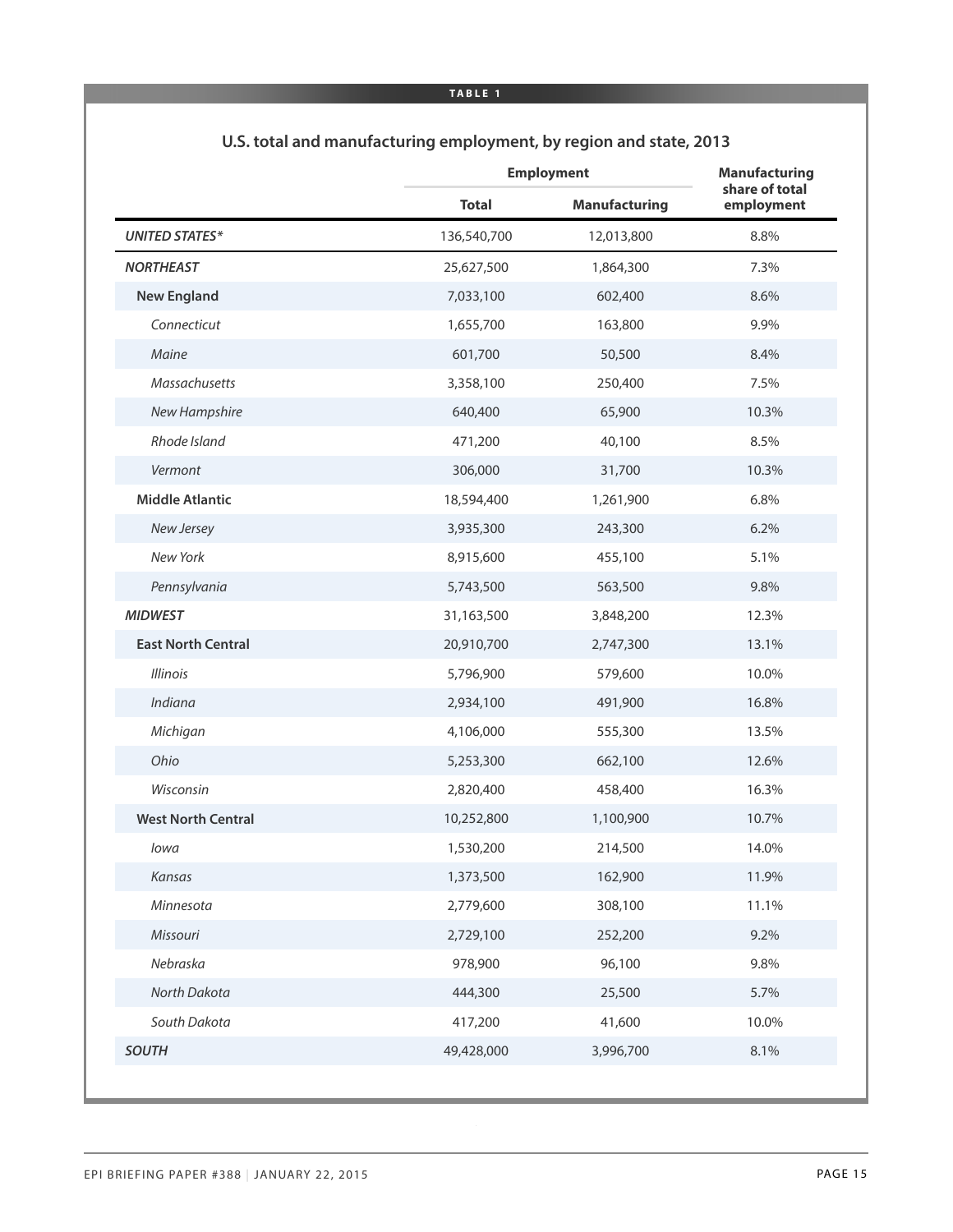|                           | <b>TABLE 1 (CONTINUED)</b> |                      |                              |  |
|---------------------------|----------------------------|----------------------|------------------------------|--|
|                           |                            | <b>Employment</b>    |                              |  |
|                           | <b>Total</b>               | <b>Manufacturing</b> | share of total<br>employment |  |
| <b>South Atlantic</b>     | 25,869,600                 | 1,758,500            | 6.8%                         |  |
| Delaware                  | 427,800                    | 25,400               | 5.9%                         |  |
| District of Columbia**    | 745,800                    | 1,000                | 0.1%                         |  |
| Florida                   | 7,580,100                  | 322,000              | 4.2%                         |  |
| Georgia                   | 4,034,500                  | 357,400              | 8.9%                         |  |
| Maryland                  | 2,596,800                  | 106,300              | 4.1%                         |  |
| North Carolina            | 4,058,000                  | 442,500              | 10.9%                        |  |
| South Carolina            | 1,897,300                  | 224,800              | 11.8%                        |  |
| Virginia                  | 3,765,800                  | 230,600              | 6.1%                         |  |
| West Virginia             | 763,500                    | 48,500               | 6.4%                         |  |
| <b>East South Central</b> | 7,603,600                  | 933,400              | 12.3%                        |  |
| Alabama**                 | 1,903,800                  | 249,100              | 13.1%                        |  |
| Kentucky                  | 1,837,100                  | 228,600              | 12.4%                        |  |
| Mississippi               | 1,111,700                  | 136,700              | 12.3%                        |  |
| Tennessee                 | 2,751,000                  | 319,000              | 11.6%                        |  |
| <b>West South Central</b> | 15,954,800                 | 1,304,800            | 8.2%                         |  |
| Arkansas                  | 1,177,600                  | 152,400              | 12.9%                        |  |
| Louisiana                 | 1,951,900                  | 144,200              | 7.4%                         |  |
| Oklahoma**                | 1,633,400                  | 136,500              | 8.4%                         |  |
| Texas                     | 11,191,900                 | 871,700              | 7.8%                         |  |
| <b>WEST</b>               | 30,322,000                 | 2,305,100            | 7.6%                         |  |
| Mountain                  | 9,551,700                  | 564,100              | 5.9%                         |  |
| Arizona                   | 2,515,900                  | 155,100              | 6.2%                         |  |
| Colorado                  | 2,381,200                  | 132,800              | 5.6%                         |  |
| Idaho                     | 638,500                    | 59,700               | 9.4%                         |  |
| Montana                   | 448,800                    | 18,300               | 4.1%                         |  |
| Nevada                    | 1,175,000                  | 40,500               | 3.4%                         |  |
| New Mexico                | 811,700                    | 29,100               | 3.6%                         |  |
| Utah                      | 1,289,900                  | 119,100              | 9.2%                         |  |
| Wyoming                   | 290,700                    | 9,500                | 3.3%                         |  |
| Pacific                   | 20,770,300                 | 1,741,000            | 8.4%                         |  |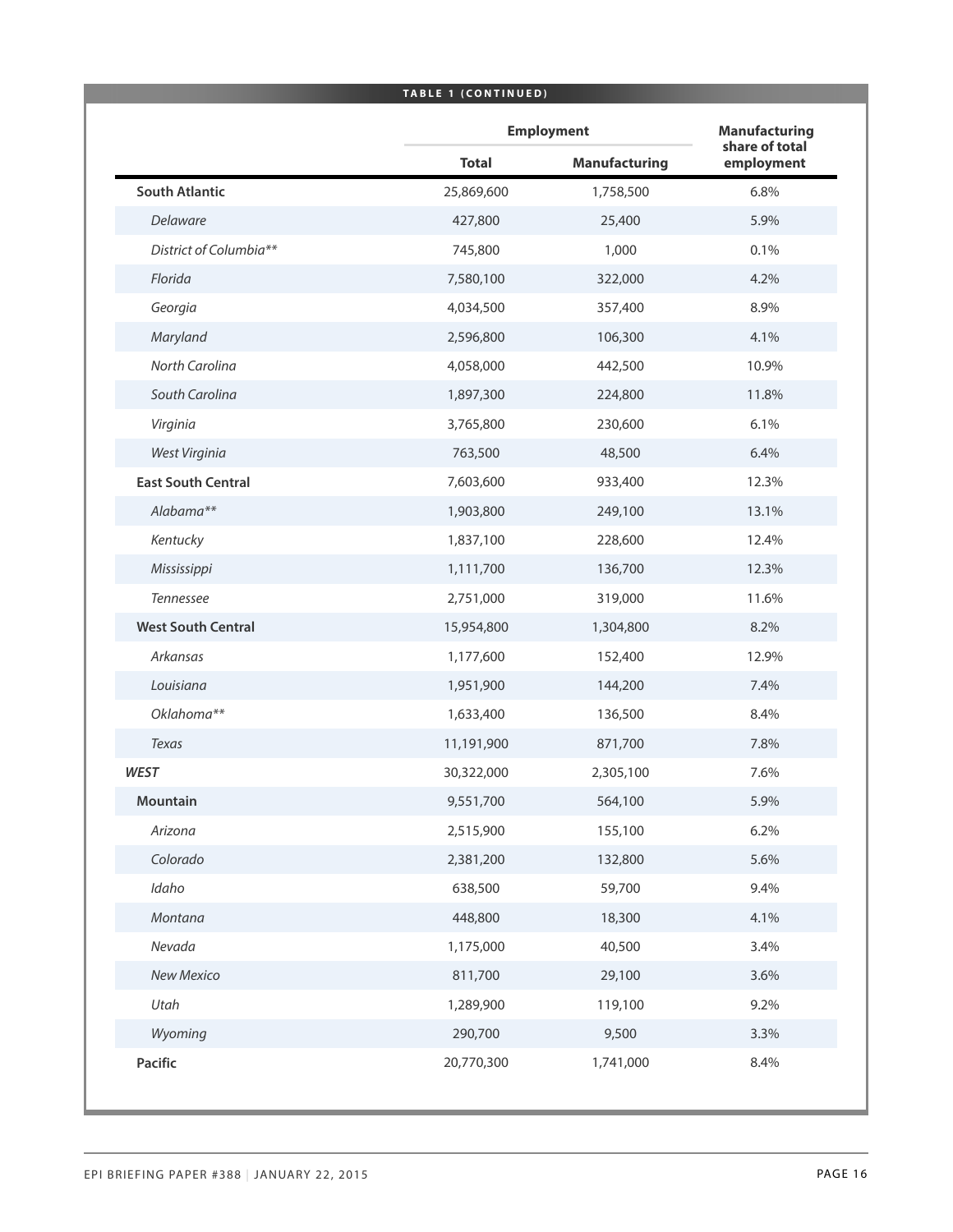#### **TABLE 1 ( C ONTINUED )**

|            |              | <b>Employment</b>    |                              |  |
|------------|--------------|----------------------|------------------------------|--|
|            | <b>Total</b> | <b>Manufacturing</b> | share of total<br>employment |  |
| Alaska     | 336,700      | 14,900               | 4.4%                         |  |
| California | 15,153,500   | 1,251,400            | 8.3%                         |  |
| Hawaii     | 617,800      | 13,500               | 2.2%                         |  |
| Oregon     | 1,674,300    | 174,900              | 10.4%                        |  |
| Washington | 2,988,000    | 286,300              | 9.6%                         |  |

\*The total represents the sum of states and the District of Columbia, and differs slightly from total national employment as reported by the Bureau of Labor Statistics (2014b)

\*\*Nonseasonally adjusted data are used for Alabama, the District of Columbia, and Oklahoma

**Source:** Bureau of Labor Statistics (2014c) and author's analysis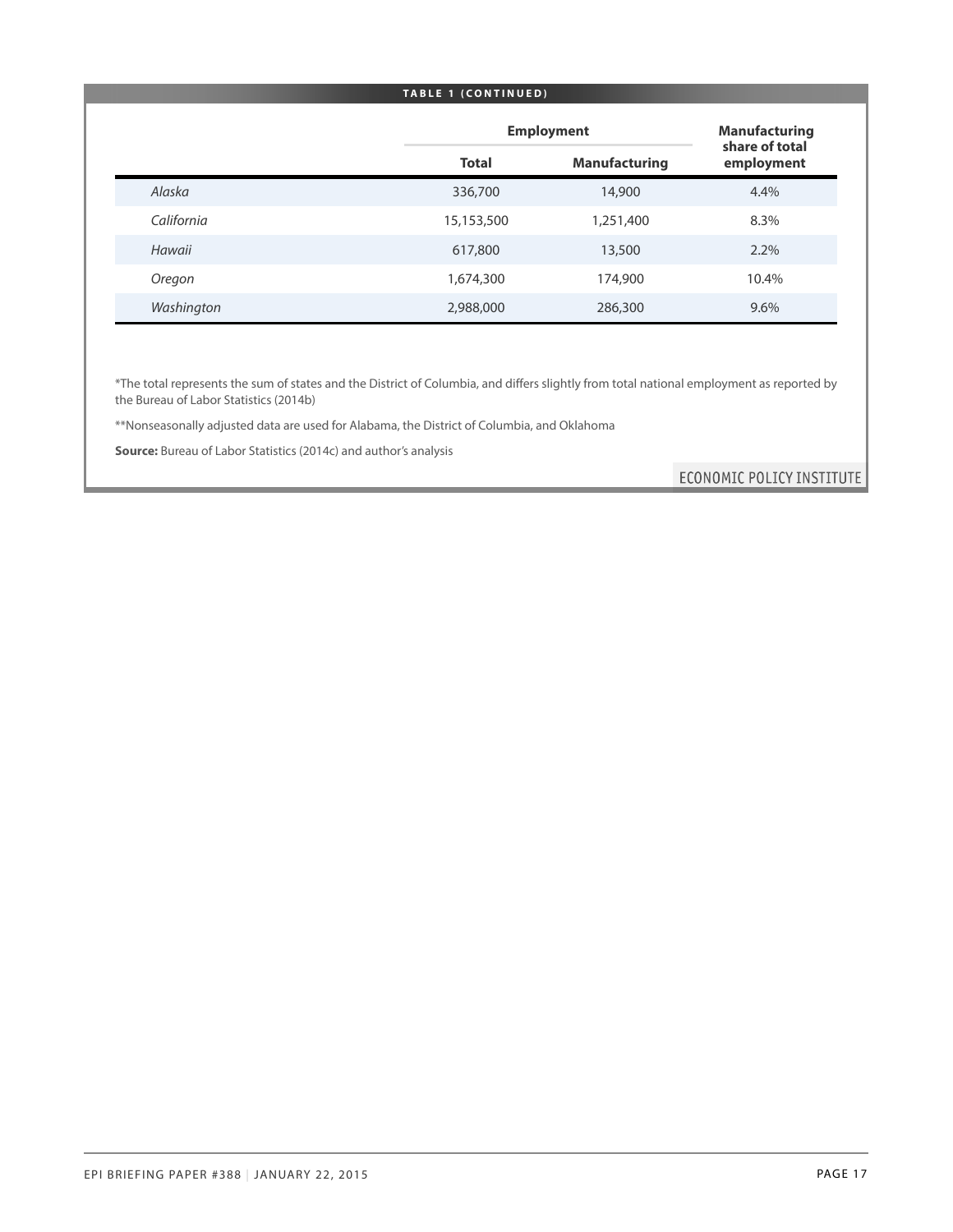#### **Manufacturing jobs by state, 2013 (ranked by manufacturing jobs as a share of total state employment)**

| Rank           | <b>State</b>          | <b>Total</b><br>manufacturing<br>jobs | <b>State employment</b> | <b>Manufacturing</b><br>jobs as share of<br>state employment |
|----------------|-----------------------|---------------------------------------|-------------------------|--------------------------------------------------------------|
| 1              | Indiana               | 491,900                               | 2,934,100               | 16.8%                                                        |
| $\overline{2}$ | Wisconsin             | 458,400                               | 2,820,400               | 16.3%                                                        |
| 3              | lowa                  | 214,500                               | 1,530,200               | 14.0%                                                        |
| 4              | Michigan              | 555,300                               | 4,106,000               | 13.5%                                                        |
| 5              | Alabama*              | 249,100                               | 1,903,800               | 13.1%                                                        |
| 6              | <b>Arkansas</b>       | 152,400                               | 1,177,600               | 12.9%                                                        |
| $\overline{7}$ | Ohio                  | 662,100                               | 5,253,300               | 12.6%                                                        |
| 8              | Kentucky              | 228,600                               | 1,837,100               | 12.4%                                                        |
| 9              | Mississippi           | 136,700                               | 1,111,700               | 12.3%                                                        |
| $10\,$         | <b>Kansas</b>         | 162,900                               | 1,373,500               | 11.9%                                                        |
| 11             | <b>South Carolina</b> | 224,800                               | 1,897,300               | 11.8%                                                        |
| 12             | <b>Tennessee</b>      | 319,000                               | 2,751,000               | 11.6%                                                        |
| 13             | Minnesota             | 308,100                               | 2,779,600               | 11.1%                                                        |
| 14             | <b>North Carolina</b> | 442,500                               | 4,058,000               | 10.9%                                                        |
| 15             | <b>Oregon</b>         | 174,900                               | 1,674,300               | 10.4%                                                        |
| 16             | Vermont               | 31,700                                | 306,000                 | 10.3%                                                        |
| 17             | <b>New Hampshire</b>  | 65,900                                | 640,400                 | 10.3%                                                        |
| 18             | <b>Illinois</b>       | 579,600                               | 5,796,900               | 10.0%                                                        |
| 19             | <b>South Dakota</b>   | 41,600                                | 417,200                 | 10.0%                                                        |
| 20             | Connecticut           | 163,800                               | 1,655,700               | 9.9%                                                         |
| 21             | Nebraska              | 96,100                                | 978,900                 | 9.8%                                                         |
| 22             | Pennsylvania          | 563,500                               | 5,743,500               | 9.8%                                                         |
| 23             | Washington            | 286,300                               | 2,988,000               | 9.6%                                                         |
| 24             | Idaho                 | 59,700                                | 638,500                 | 9.4%                                                         |
| 25             | <b>Missouri</b>       | 252,200                               | 2,729,100               | 9.2%                                                         |
| 26             | Utah                  | 119,100                               | 1,289,900               | 9.2%                                                         |
| 27             | Georgia               | 357,400                               | 4,034,500               | 8.9%                                                         |
| 28             | <b>Rhode Island</b>   | 40,100                                | 471,200                 | 8.5%                                                         |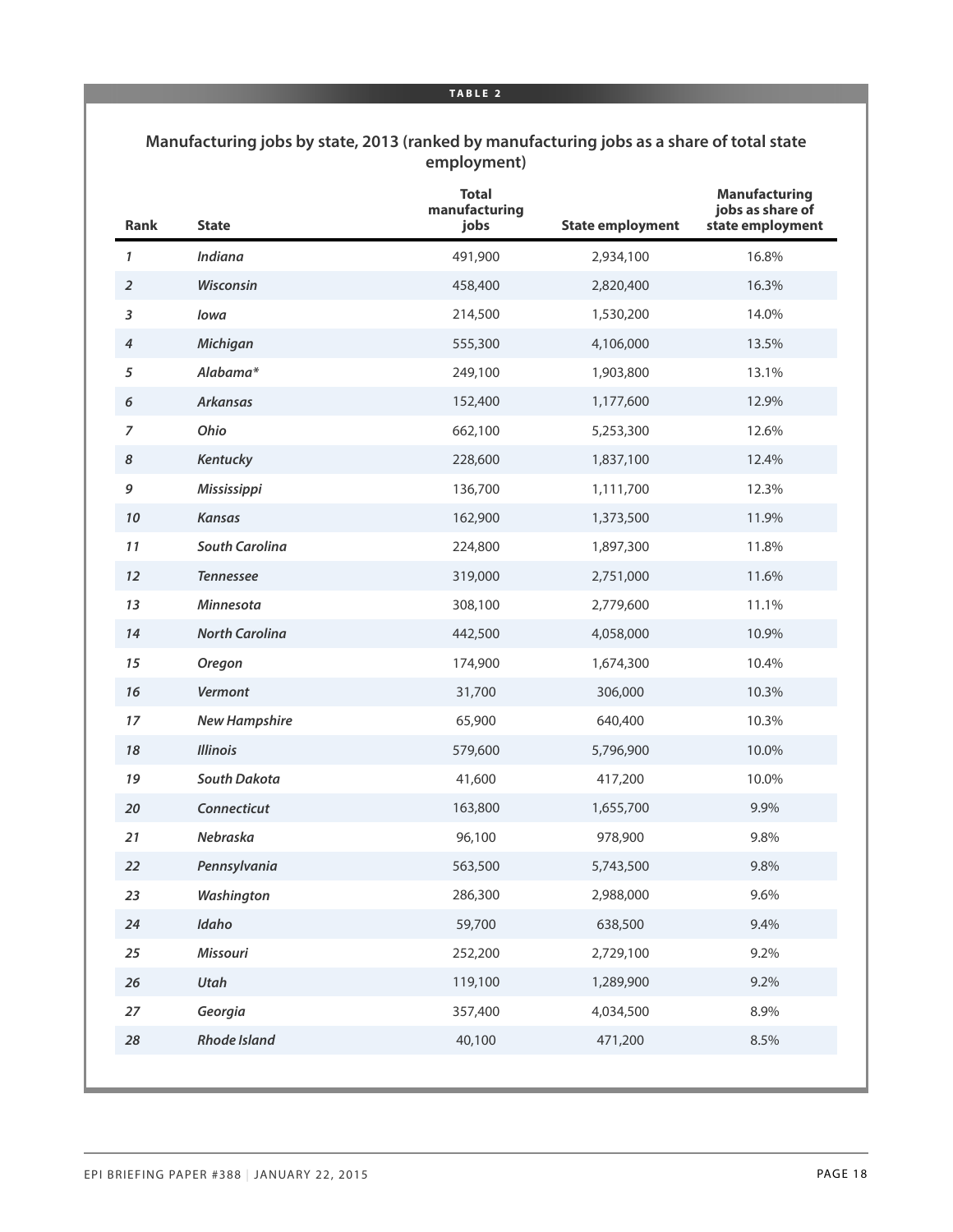|         |                              | TABLE 2 (CONTINUED)                   |                         |                                                              |
|---------|------------------------------|---------------------------------------|-------------------------|--------------------------------------------------------------|
| Rank    | <b>State</b>                 | <b>Total</b><br>manufacturing<br>jobs | <b>State employment</b> | <b>Manufacturing</b><br>jobs as share of<br>state employment |
| 29      | <b>Maine</b>                 | 50,500                                | 601,700                 | 8.4%                                                         |
| 30      | Oklahoma*                    | 136,500                               | 1,633,400               | 8.4%                                                         |
| 31      | California                   | 1,251,400                             | 15,153,500              | 8.3%                                                         |
| 32      | <b>Texas</b>                 | 871,700                               | 11,191,900              | 7.8%                                                         |
| 33      | <b>Massachusetts</b>         | 250,400                               | 3,358,100               | 7.5%                                                         |
| 34      | Louisiana                    | 144,200                               | 1,951,900               | 7.4%                                                         |
| 35      | <b>West Virginia</b>         | 48,500                                | 763,500                 | 6.4%                                                         |
| 36      | <b>New Jersey</b>            | 243,300                               | 3,935,300               | 6.2%                                                         |
| 37      | Arizona                      | 155,100                               | 2,515,900               | 6.2%                                                         |
| 38      | Virginia                     | 230,600                               | 3,765,800               | 6.1%                                                         |
| 39      | <b>Delaware</b>              | 25,400                                | 427,800                 | 5.9%                                                         |
| 40      | <b>North Dakota</b>          | 25,500                                | 444,300                 | 5.7%                                                         |
| 41      | Colorado                     | 132,800                               | 2,381,200               | 5.6%                                                         |
| 42      | <b>New York</b>              | 455,100                               | 8,915,600               | 5.1%                                                         |
| 43      | Alaska                       | 14,900                                | 336,700                 | 4.4%                                                         |
| 44      | <b>Florida</b>               | 322,000                               | 7,580,100               | 4.2%                                                         |
| 45      | Maryland                     | 106,300                               | 2,596,800               | 4.1%                                                         |
| 46      | <b>Montana</b>               | 18,300                                | 448,800                 | 4.1%                                                         |
| 47      | <b>New Mexico</b>            | 29,100                                | 811,700                 | 3.6%                                                         |
| 48      | <b>Nevada</b>                | 40,500                                | 1,175,000               | 3.4%                                                         |
| 49      | Wyoming                      | 9,500                                 | 290,700                 | 3.3%                                                         |
| 50      | <b>Hawaii</b>                | 13,500                                | 617,800                 | 2.2%                                                         |
| 51      | <b>District of Columbia*</b> | 1,000                                 | 745,800                 | 0.1%                                                         |
| Total** |                              | 12,013,800                            | 136,540,700             | 8.8%                                                         |

\*Nonseasonally adjusted data are used for Alabama, the District of Columbia, and Oklahoma

\*\*The total represents the sum of states and the District of Columbia and differs slightly from total national employment as reported by the Bureau of Labor Statistics (2014a)

**Source:** Bureau of Labor Statistics (2014c) and author's analysis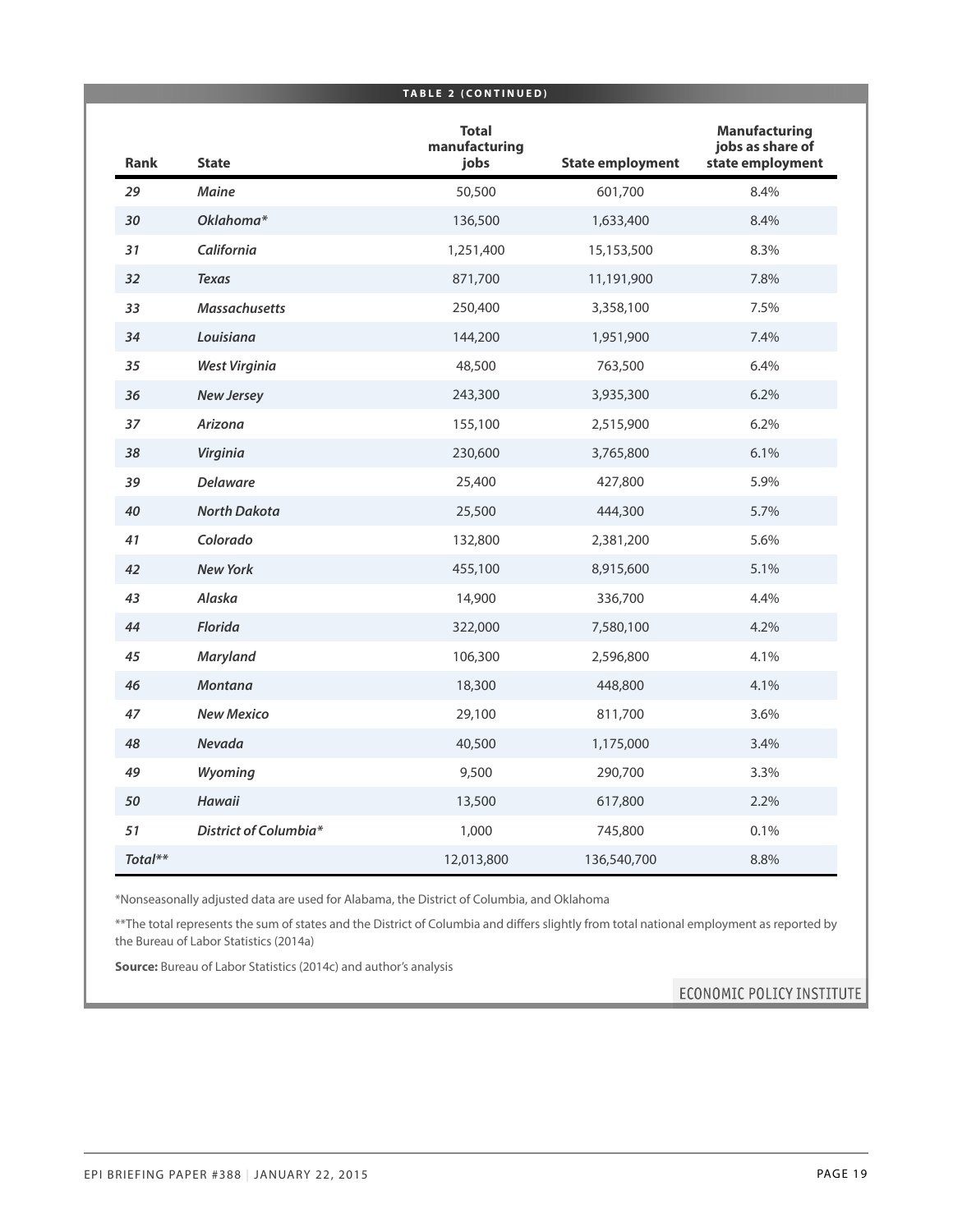### **Manufacturing jobs by state, 2013 (ranked by total manufacturing jobs)**

| Rank           | <b>State</b>          | <b>Total</b><br>manufacturing jobs | <b>State</b><br>employment | Manufacturing jobs as share of state<br>employment |
|----------------|-----------------------|------------------------------------|----------------------------|----------------------------------------------------|
| $\mathbf{1}$   | California            | 1,251,400                          | 15,153,500                 | 8.3%                                               |
| $\overline{2}$ | <b>Texas</b>          | 871,700                            | 11,191,900                 | 7.8%                                               |
| $\sqrt{3}$     | Ohio                  | 662,100                            | 5,253,300                  | 12.6%                                              |
| $\pmb{4}$      | <b>Illinois</b>       | 579,600                            | 5,796,900                  | 10.0%                                              |
| 5              | Pennsylvania          | 563,500                            | 5,743,500                  | 9.8%                                               |
| 6              | Michigan              | 555,300                            | 4,106,000                  | 13.5%                                              |
| $\overline{z}$ | Indiana               | 491,900                            | 2,934,100                  | 16.8%                                              |
| $\pmb{8}$      | Wisconsin             | 458,400                            | 2,820,400                  | 16.3%                                              |
| 9              | <b>New York</b>       | 455,100                            | 8,915,600                  | 5.1%                                               |
| $10\,$         | <b>North Carolina</b> | 442,500                            | 4,058,000                  | 10.9%                                              |
| 11             | Georgia               | 357,400                            | 4,034,500                  | 8.9%                                               |
| 12             | Florida               | 322,000                            | 7,580,100                  | 4.2%                                               |
| 13             | <b>Tennessee</b>      | 319,000                            | 2,751,000                  | 11.6%                                              |
| 14             | Minnesota             | 308,100                            | 2,779,600                  | 11.1%                                              |
| 15             | Washington            | 286,300                            | 2,988,000                  | 9.6%                                               |
| 16             | Missouri              | 252,200                            | 2,729,100                  | 9.2%                                               |
| $17$           | <b>Massachusetts</b>  | 250,400                            | 3,358,100                  | 7.5%                                               |
| 18             | Alabama*              | 249,100                            | 1,903,800                  | 13.1%                                              |
| 19             | <b>New Jersey</b>     | 243,300                            | 3,935,300                  | 6.2%                                               |
| 20             | Virginia              | 230,600                            | 3,765,800                  | 6.1%                                               |
| 21             | <b>Kentucky</b>       | 228,600                            | 1,837,100                  | 12.4%                                              |
| 22             | <b>South Carolina</b> | 224,800                            | 1,897,300                  | 11.8%                                              |
| 23             | lowa                  | 214,500                            | 1,530,200                  | 14.0%                                              |
| 24             | Oregon                | 174,900                            | 1,674,300                  | 10.4%                                              |
| 25             | Connecticut           | 163,800                            | 1,655,700                  | 9.9%                                               |
| 26             | <b>Kansas</b>         | 162,900                            | 1,373,500                  | 11.9%                                              |
| 27             | Arizona               | 155,100                            | 2,515,900                  | 6.2%                                               |
| ${\bf 28}$     | <b>Arkansas</b>       | 152,400                            | 1,177,600                  | 12.9%                                              |
| 29             | Louisiana             | 144,200                            | 1,951,900                  | 7.4%                                               |
| $30\,$         | Mississippi           | 136,700                            | 1,111,700                  | 12.3%                                              |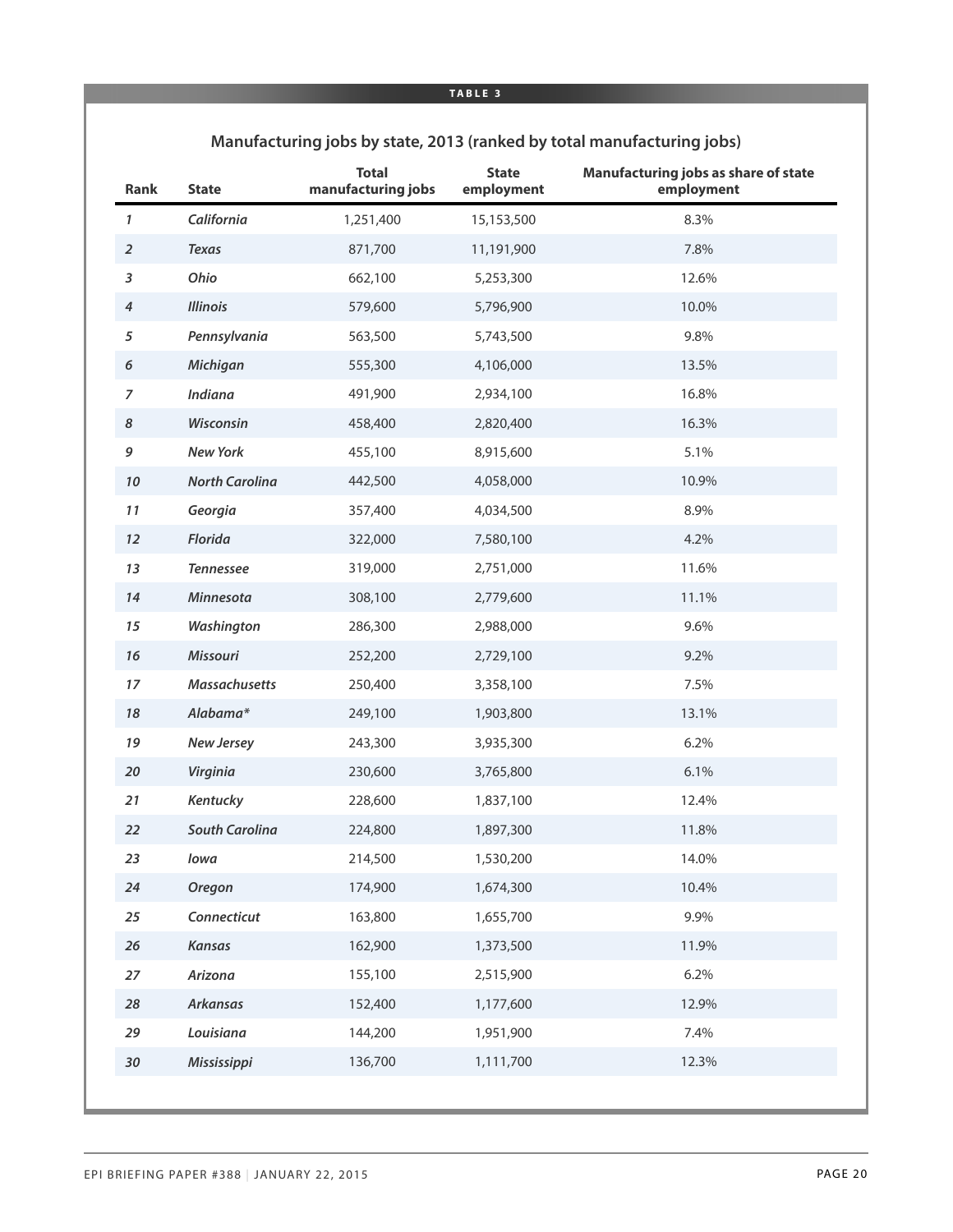| TABLE 3 (CONTINUED) |                                 |                                    |                            |                                                    |  |  |
|---------------------|---------------------------------|------------------------------------|----------------------------|----------------------------------------------------|--|--|
| <b>Rank</b>         | <b>State</b>                    | <b>Total</b><br>manufacturing jobs | <b>State</b><br>employment | Manufacturing jobs as share of state<br>employment |  |  |
| 31                  | Oklahoma*                       | 136,500                            | 1,633,400                  | 8.4%                                               |  |  |
| 32                  | Colorado                        | 132,800                            | 2,381,200                  | 5.6%                                               |  |  |
| 33                  | Utah                            | 119,100                            | 1,289,900                  | 9.2%                                               |  |  |
| 34                  | Maryland                        | 106,300                            | 2,596,800                  | 4.1%                                               |  |  |
| 35                  | Nebraska                        | 96,100                             | 978,900                    | 9.8%                                               |  |  |
| 36                  | <b>New Hampshire</b>            | 65,900                             | 640,400                    | 10.3%                                              |  |  |
| 37                  | Idaho                           | 59,700                             | 638,500                    | 9.4%                                               |  |  |
| 38                  | Maine                           | 50,500                             | 601,700                    | 8.4%                                               |  |  |
| 39                  | <b>West Virginia</b>            | 48,500                             | 763,500                    | 6.4%                                               |  |  |
| 40                  | <b>South Dakota</b>             | 41,600                             | 417,200                    | 10.0%                                              |  |  |
| 41                  | Nevada                          | 40,500                             | 1,175,000                  | 3.4%                                               |  |  |
| 42                  | <b>Rhode Island</b>             | 40,100                             | 471,200                    | 8.5%                                               |  |  |
| 43                  | Vermont                         | 31,700                             | 306,000                    | 10.4%                                              |  |  |
| 44                  | <b>New Mexico</b>               | 29,100                             | 811,700                    | 3.6%                                               |  |  |
| 45                  | <b>North Dakota</b>             | 25,500                             | 444,300                    | 5.7%                                               |  |  |
| 46                  | <b>Delaware</b>                 | 25,400                             | 427,800                    | 5.9%                                               |  |  |
| 47                  | <b>Montana</b>                  | 18,300                             | 448,800                    | 4.1%                                               |  |  |
| 48                  | Alaska                          | 14,900                             | 336,700                    | 4.4%                                               |  |  |
| 49                  | <b>Hawaii</b>                   | 13,500                             | 617,800                    | 2.2%                                               |  |  |
| 50                  | Wyoming                         | 9,500                              | 290,700                    | 3.3%                                               |  |  |
| 51                  | <b>District of</b><br>Columbia* | 1,000                              | 745,800                    | 0.1%                                               |  |  |
| Total**             |                                 | 12,013,800                         | 136,540,700                | 8.8%                                               |  |  |

\* Nonseasonally adjusted data are used for Alabama, the District of Columbia, and Oklahoma

\*\* The total represents the sum of states and the District of Columbia and differs slightly from total national employment as reported by the Bureau of Labor Statistics (2014b)

**Source:** Bureau of Labor Statistics (2014c) and author's analysis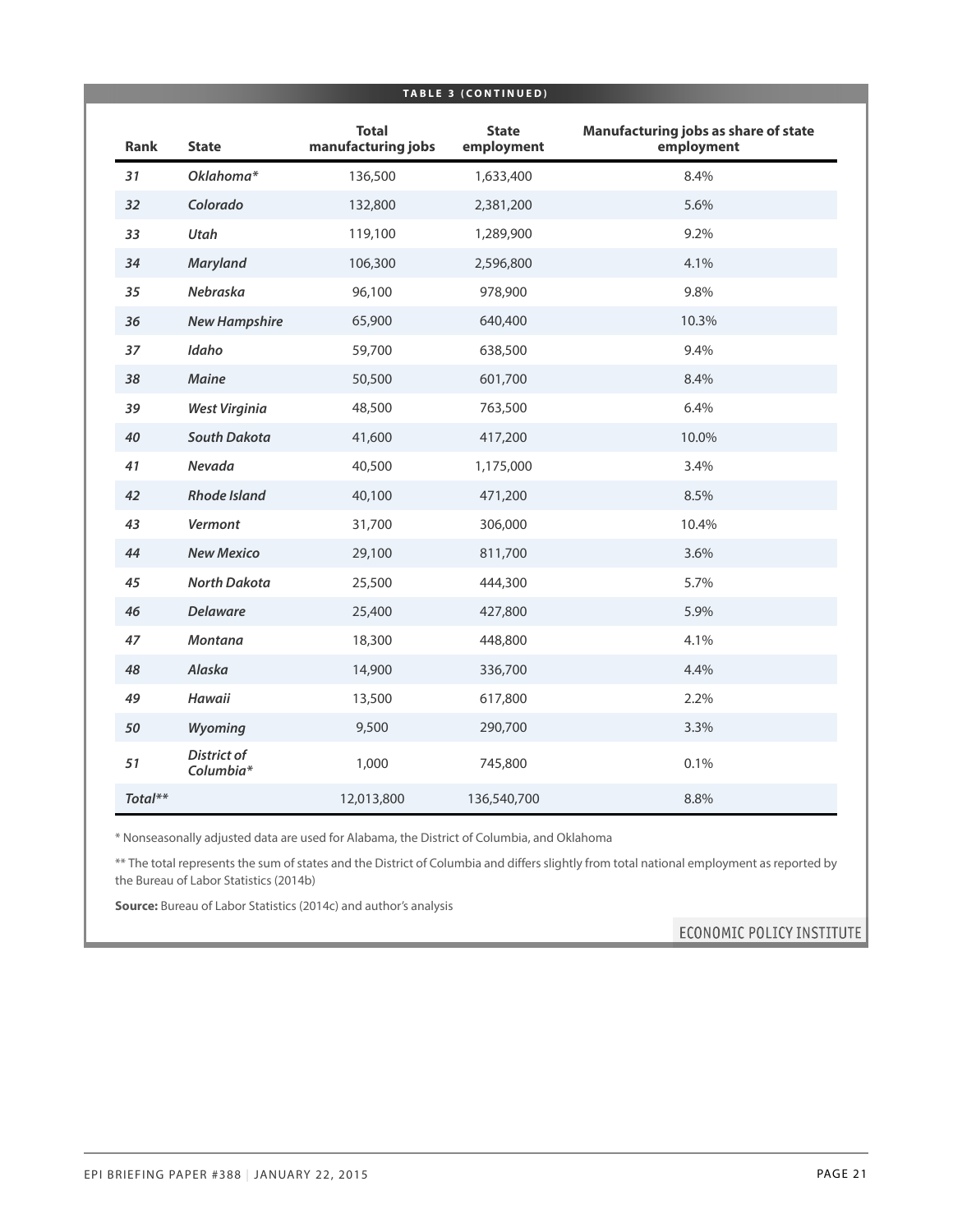| Rank             | <b>State</b>             | <b>District</b>  | <b>Manufacturing</b><br>employment | <b>Total</b><br>employment | <b>Manufacturing employment as a</b><br>share of total |
|------------------|--------------------------|------------------|------------------------------------|----------------------------|--------------------------------------------------------|
| 1                | Indiana                  | 3                | 76,200                             | 327,000                    | 23.3%                                                  |
| $\boldsymbol{2}$ | Indiana                  | $\overline{2}$   | 73,500                             | 317,800                    | 23.1%                                                  |
| 3                | Wisconsin                | 6                | 80,000                             | 353,700                    | 22.6%                                                  |
| 4                | California               | 17               | 63,400                             | 319,300                    | 19.9%                                                  |
| 5                | Indiana                  | 6                | 60,400                             | 311,900                    | 19.4%                                                  |
| 6                | Alabama                  | $\overline{4}$   | 48,500                             | 252,600                    | 19.2%                                                  |
| $\overline{7}$   | Wisconsin                | 8                | 69,600                             | 363,000                    | 19.2%                                                  |
| 8                | Ohio                     | $\overline{4}$   | 61,000                             | 320,300                    | 19.0%                                                  |
| 9                | Michigan                 | $\overline{2}$   | 57,500                             | 309,500                    | 18.6%                                                  |
| 10               | Wisconsin                | 5                | 66,200                             | 370,800                    | 17.9%                                                  |
| 11               | Wisconsin                | $\mathbf{1}$     | 60,800                             | 342,600                    | 17.7%                                                  |
| 12               | <b>Indiana</b>           | $\,8\,$          | 58,400                             | 329,300                    | 17.7%                                                  |
| 13               | Kansas                   | $\overline{4}$   | 58,100                             | 329,200                    | 17.6%                                                  |
| 14               | Ohio                     | $\boldsymbol{7}$ | 57,400                             | 329,300                    | 17.4%                                                  |
| 15               | Michigan                 | $10$             | 52,400                             | 302,300                    | 17.3%                                                  |
| $16$             | South<br>Carolina        | $\mathsf{3}$     | 43,900                             | 254,800                    | 17.2%                                                  |
| 17               | Indiana                  | $\overline{4}$   | 56,100                             | 328,500                    | 17.1%                                                  |
| 18               | Georgia                  | 14               | 47,700                             | 279,700                    | 17.1%                                                  |
| 19               | lowa                     | $\overline{2}$   | 63,200                             | 371,400                    | 17.0%                                                  |
| 20               | Ohio                     | 5                | 56,800                             | 336,700                    | 16.9%                                                  |
| 21               | <b>Arkansas</b>          | $\overline{4}$   | 47,000                             | 281,200                    | 16.7%                                                  |
| 22               | lowa                     | 1                | 64,600                             | 390,100                    | 16.6%                                                  |
| 23               | Michigan                 | $\boldsymbol{6}$ | 50,200                             | 304,000                    | 16.5%                                                  |
| 24               | <b>Oregon</b>            | $\mathbf{1}$     | 60,700                             | 369,300                    | 16.4%                                                  |
| 25               | Wisconsin                | $\boldsymbol{7}$ | 55,500                             | 338,500                    | 16.4%                                                  |
| 26               | Ohio                     | $\,8\,$          | 53,700                             | 331,300                    | 16.2%                                                  |
| 27               | Alabama                  | $\mathsf{3}$     | 42,000                             | 263,900                    | 15.9%                                                  |
| 28               | <b>North</b><br>Carolina | $10$             | 49,700                             | 313,300                    | 15.9%                                                  |

#### **50 congressional districts that most intensively employ manufacturing workers, 2013 (ranked by manufacturing jobs as a share of district employment)**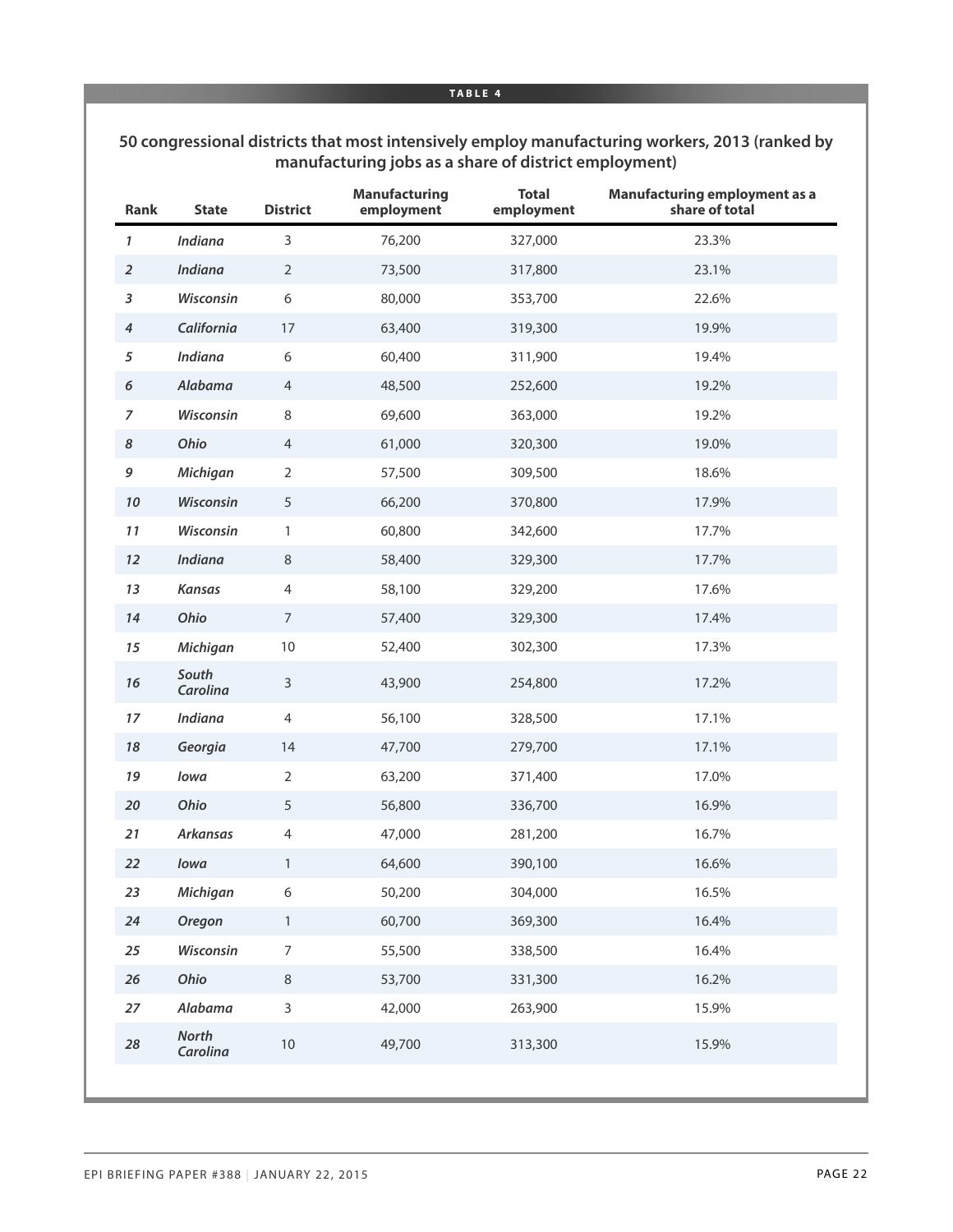| Rank | <b>State</b>             | <b>District</b> | <b>Manufacturing</b><br>employment | <b>Total</b><br>employment | <b>Manufacturing employment as a</b><br>share of total |
|------|--------------------------|-----------------|------------------------------------|----------------------------|--------------------------------------------------------|
| 29   | Mississippi              | $\mathbf{1}$    | 45,600                             | 287,600                    | 15.9%                                                  |
| 30   | Kentucky                 | 2               | 50,100                             | 316,900                    | 15.8%                                                  |
| 31   | <b>Tennessee</b>         | $\mathbf{1}$    | 45,800                             | 294,100                    | 15.6%                                                  |
| 32   | <b>Indiana</b>           | $\mathbf{1}$    | 48,000                             | 310,500                    | 15.5%                                                  |
| 33   | South<br>Carolina        | $\overline{4}$  | 44,600                             | 290,000                    | 15.4%                                                  |
| 34   | Kentucky                 | $\mathbf{1}$    | 43,300                             | 284,600                    | 15.2%                                                  |
| 35   | lowa                     | $\overline{4}$  | 57,600                             | 380,200                    | 15.1%                                                  |
| 36   | <b>Alabama</b>           | 5               | 44,800                             | 299,700                    | 14.9%                                                  |
| 37   | <b>Indiana</b>           | 9               | 50,500                             | 339,300                    | 14.9%                                                  |
| 38   | <b>Tennessee</b>         | $\overline{4}$  | 46,200                             | 310,800                    | 14.9%                                                  |
| 39   | Ohio                     | 14              | 52,300                             | 352,400                    | 14.8%                                                  |
| 40   | Michigan                 | 3               | 45,500                             | 308,800                    | 14.7%                                                  |
| 41   | Michigan                 | $\overline{7}$  | 43,000                             | 293,000                    | 14.7%                                                  |
| 42   | California               | 19              | 43,500                             | 298,900                    | 14.6%                                                  |
| 43   | <b>North</b><br>Carolina | 8               | 42,200                             | 291,700                    | 14.5%                                                  |
| 44   | Michigan                 | $\overline{9}$  | 46,000                             | 319,400                    | 14.4%                                                  |
| 45   | <b>Arkansas</b>          | $\mathbf{1}$    | 37,900                             | 264,400                    | 14.3%                                                  |
| 46   | <b>Tennessee</b>         | $\mathsf{3}$    | 42,000                             | 293,400                    | 14.3%                                                  |
| 47   | <b>Arkansas</b>          | $\mathsf 3$     | 44,400                             | 311,600                    | 14.2%                                                  |
| 48   | <b>Wisconsin</b>         | $\overline{3}$  | 49,900                             | 353,700                    | 14.1%                                                  |
| 49   | Michigan                 | 11              | 47,200                             | 335,100                    | 14.1%                                                  |
| 50   | California               | 18              | 44,500                             | 317,800                    | 14.0%                                                  |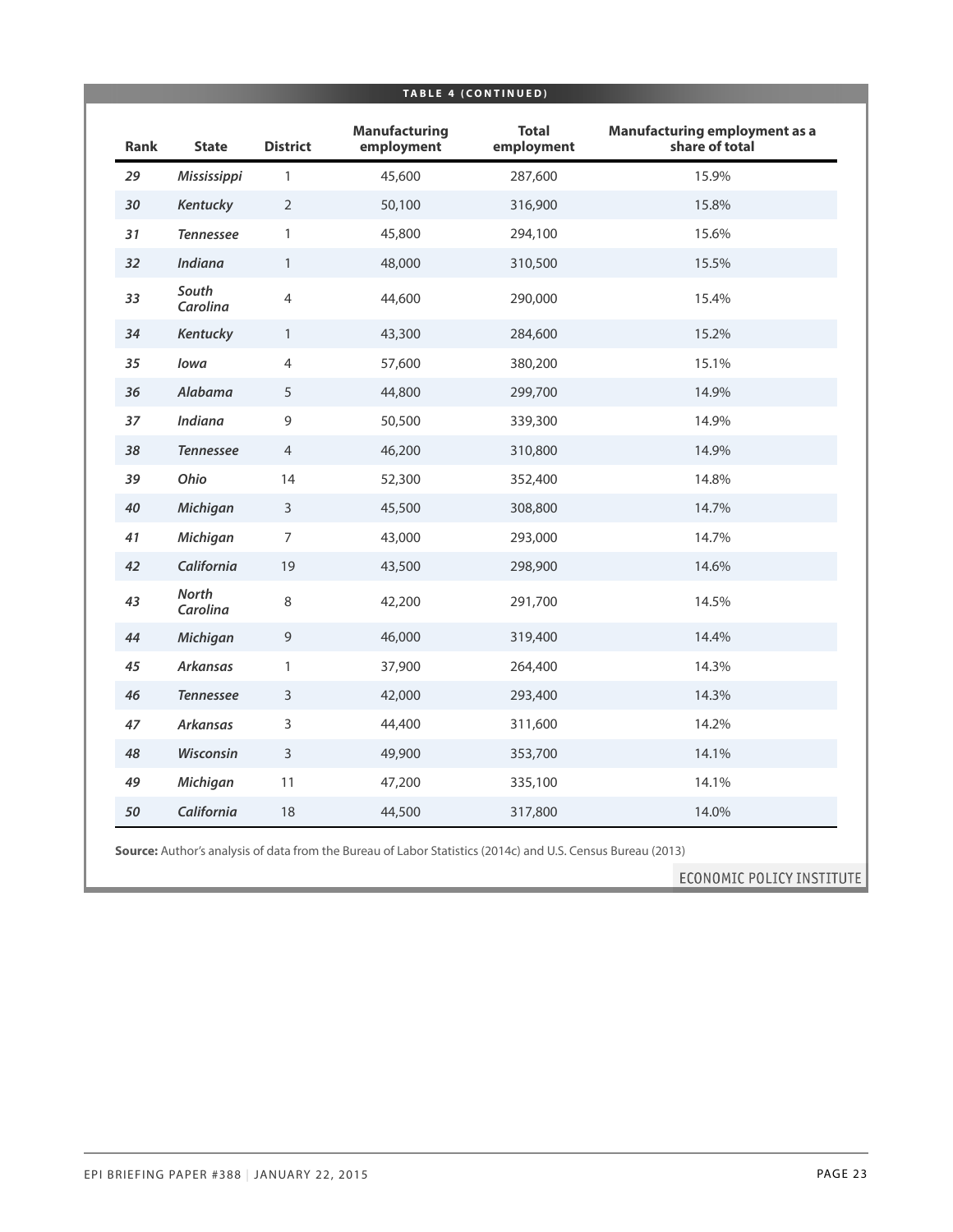|                              | <b>Manufacturing share of total</b><br>employment | <b>Manufacturing GDP (\$</b><br>billions) | <b>Manufacturing share of</b><br>state GDP |
|------------------------------|---------------------------------------------------|-------------------------------------------|--------------------------------------------|
| <b>UNITED STATES*</b>        | 8.8%                                              | \$2,079.5                                 | 12.5%                                      |
| <b>NORTHEAST</b>             | 7.3%                                              | \$284.8                                   | 8.4%                                       |
| <b>New England</b>           | 8.6%                                              | \$93.6                                    | 10.4%                                      |
| Connecticut                  | 9.9%                                              | \$27.8                                    | 11.2%                                      |
| Maine                        | 8.4%                                              | \$5.7                                     | 10.4%                                      |
| <b>Massachusetts</b>         | 7.5%                                              | \$45.1                                    | 10.1%                                      |
| <b>New Hampshire</b>         | 10.3%                                             | \$7.7                                     | 11.4%                                      |
| <b>Rhode Island</b>          | 8.5%                                              | \$4.1                                     | 7.7%                                       |
| Vermont                      | 10.3%                                             | \$3.2                                     | 10.9%                                      |
| <b>Middle Atlantic</b>       | 6.8%                                              | \$191.2                                   | 7.7%                                       |
| <b>New Jersey</b>            | 6.2%                                              | \$45.9                                    | 8.5%                                       |
| <b>New York</b>              | 5.1%                                              | \$67.9                                    | 5.2%                                       |
| Pennsylvania                 | 9.8%                                              | \$77.4                                    | 12.0%                                      |
| <b>MIDWEST</b>               | 12.3%                                             | \$584.9                                   | 17.1%                                      |
| <b>East North</b><br>Central | 13.1%                                             | \$432.1                                   | 18.6%                                      |
| <b>Illinois</b>              | 10.0%                                             | \$101.3                                   | 14.1%                                      |
| Indiana                      | 16.8%                                             | \$95.3                                    | 30.1%                                      |
| Michigan                     | 13.5%                                             | \$82.3                                    | 19.0%                                      |
| Ohio                         | 12.6%                                             | \$99.8                                    | 17.7%                                      |
| Wisconsin                    | 16.3%                                             | \$53.4                                    | 18.9%                                      |
| <b>West North</b><br>Central | 10.7%                                             | \$152.8                                   | 13.8%                                      |
| lowa                         | 14.0%                                             | \$28.4                                    | 17.1%                                      |
| Kansas                       | 11.9%                                             | \$22.9                                    | 15.9%                                      |
| Minnesota                    | 11.1%                                             | \$43.7                                    | 14.0%                                      |
| Missouri                     | 9.2%                                              | \$36.3                                    | 13.1%                                      |
| Nebraska                     | 9.8%                                              | \$14.0                                    | 12.7%                                      |
| <b>North Dakota</b>          | 5.7%                                              | \$3.3                                     | 5.8%                                       |
| South Dakota                 | 10.0%                                             | \$4.2\$                                   | 9.1%                                       |
| <b>SOUTH</b>                 | 8.1%                                              | \$752.6                                   | 12.9%                                      |

### **Manufacturing employment and GDP by state, 2013**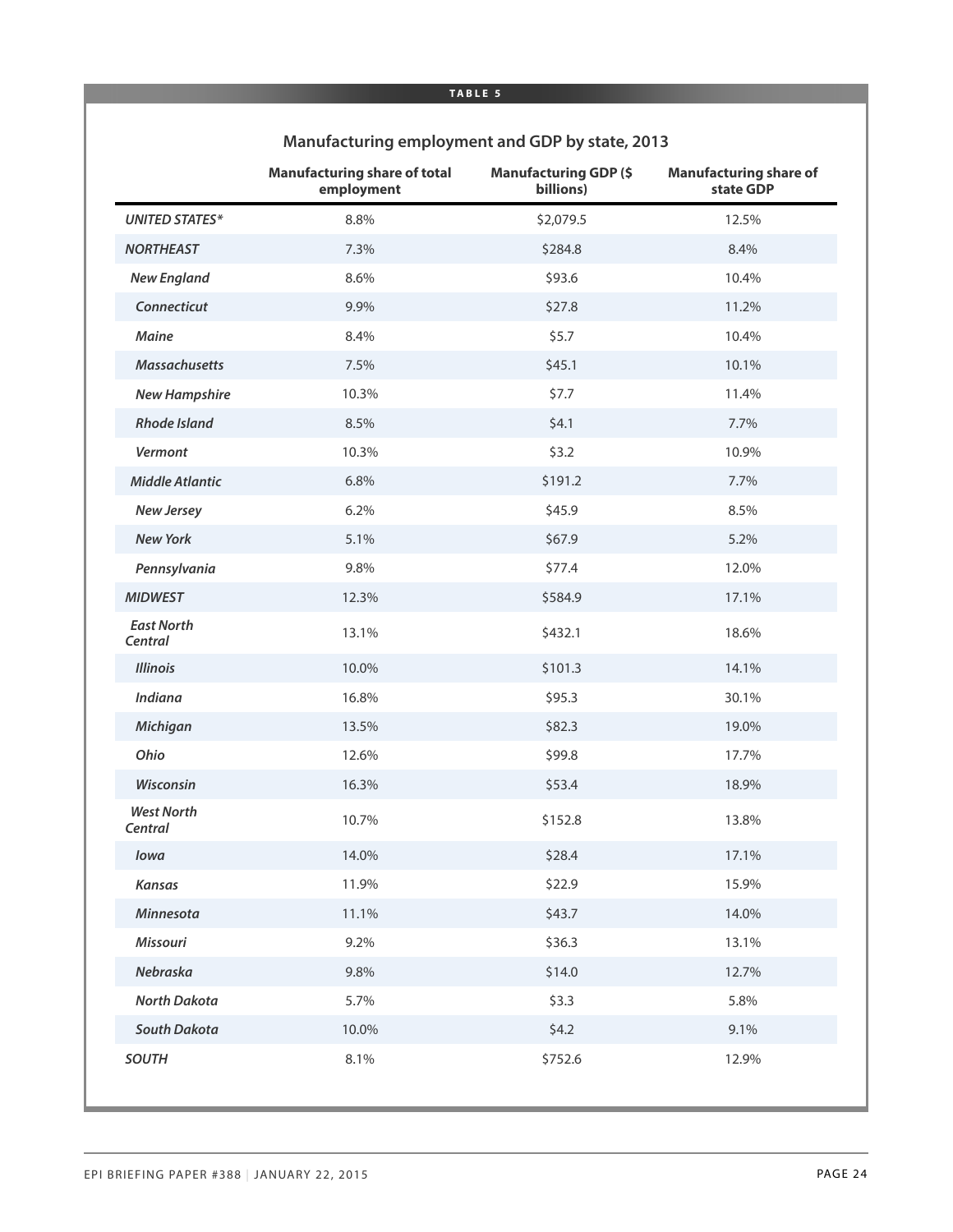| TABLE 5 (CONTINUED)              |                                                   |                                           |                                            |
|----------------------------------|---------------------------------------------------|-------------------------------------------|--------------------------------------------|
|                                  | <b>Manufacturing share of total</b><br>employment | <b>Manufacturing GDP (\$</b><br>billions) | <b>Manufacturing share of</b><br>state GDP |
| <b>South Atlantic</b>            | 6.8%                                              | \$296.4                                   | 10.0%                                      |
| <b>Delaware</b>                  | 5.9%                                              | \$4.5                                     | 7.3%                                       |
| <b>District of</b><br>Columbia** | 0.1%                                              | \$0.2                                     | 0.2%                                       |
| <b>Florida</b>                   | 4.2%                                              | \$39.6                                    | 4.9%                                       |
| Georgia                          | 8.9%                                              | \$52.5                                    | 11.5%                                      |
| <b>Maryland</b>                  | 4.1%                                              | \$19.9                                    | 5.8%                                       |
| <b>North Carolina</b>            | 10.9%                                             | \$98.3                                    | 20.9%                                      |
| <b>South Carolina</b>            | 11.8%                                             | \$31.8                                    | 17.3%                                      |
| Virginia                         | 6.1%                                              | \$42.3                                    | 9.4%                                       |
| <b>West Virginia</b>             | 6.4%                                              | \$7.2                                     | 9.7%                                       |
| <b>East South</b><br>Central     | 12.3%                                             | \$128.7                                   | 16.7%                                      |
| Alabama**                        | 13.1%                                             | \$34.4                                    | 17.8%                                      |
| Kentucky                         | 12.4%                                             | \$33.6                                    | 18.3%                                      |
| Mississippi                      | 12.3%                                             | \$15.1                                    | 14.4%                                      |
| <b>Tennessee</b>                 | 11.6%                                             | \$45.7                                    | 15.9%                                      |
| <b>West South</b><br>Central     | 8.2%                                              | \$327.5                                   | 15.6%                                      |
| <b>Arkansas</b>                  | 12.9%                                             | \$16.6                                    | 13.4%                                      |
| Louisiana                        | 7.4%                                              | \$59.3                                    | 23.4%                                      |
| Oklahoma**                       | 8.4%                                              | \$18.3                                    | 10.1%                                      |
| <b>Texas</b>                     | 7.8%                                              | \$233.2                                   | 15.2%                                      |
| <b>WEST</b>                      | 7.6%                                              | \$457.2                                   | 11.3%                                      |
| <b>Mountain</b>                  | 5.9%                                              | \$91.0                                    | 8.3%                                       |
| Arizona                          | 6.2%                                              | \$24.0                                    | 8.6%                                       |
| Colorado                         | 5.6%                                              | \$21.6                                    | 7.3%                                       |
| Idaho                            | 9.4%                                              | \$7.6                                     | 12.2%                                      |
| <b>Montana</b>                   | 4.1%                                              | \$2.9                                     | 6.7%                                       |
| Nevada                           | 3.4%                                              | \$5.8                                     | 4.4%                                       |
| <b>New Mexico</b>                | 3.6%                                              | \$5.6                                     | 6.1%                                       |
| Utah                             | 9.2%                                              | \$21.0                                    | 14.9%                                      |
| Wyoming                          | 3.3%                                              | \$2.4                                     | 5.3%                                       |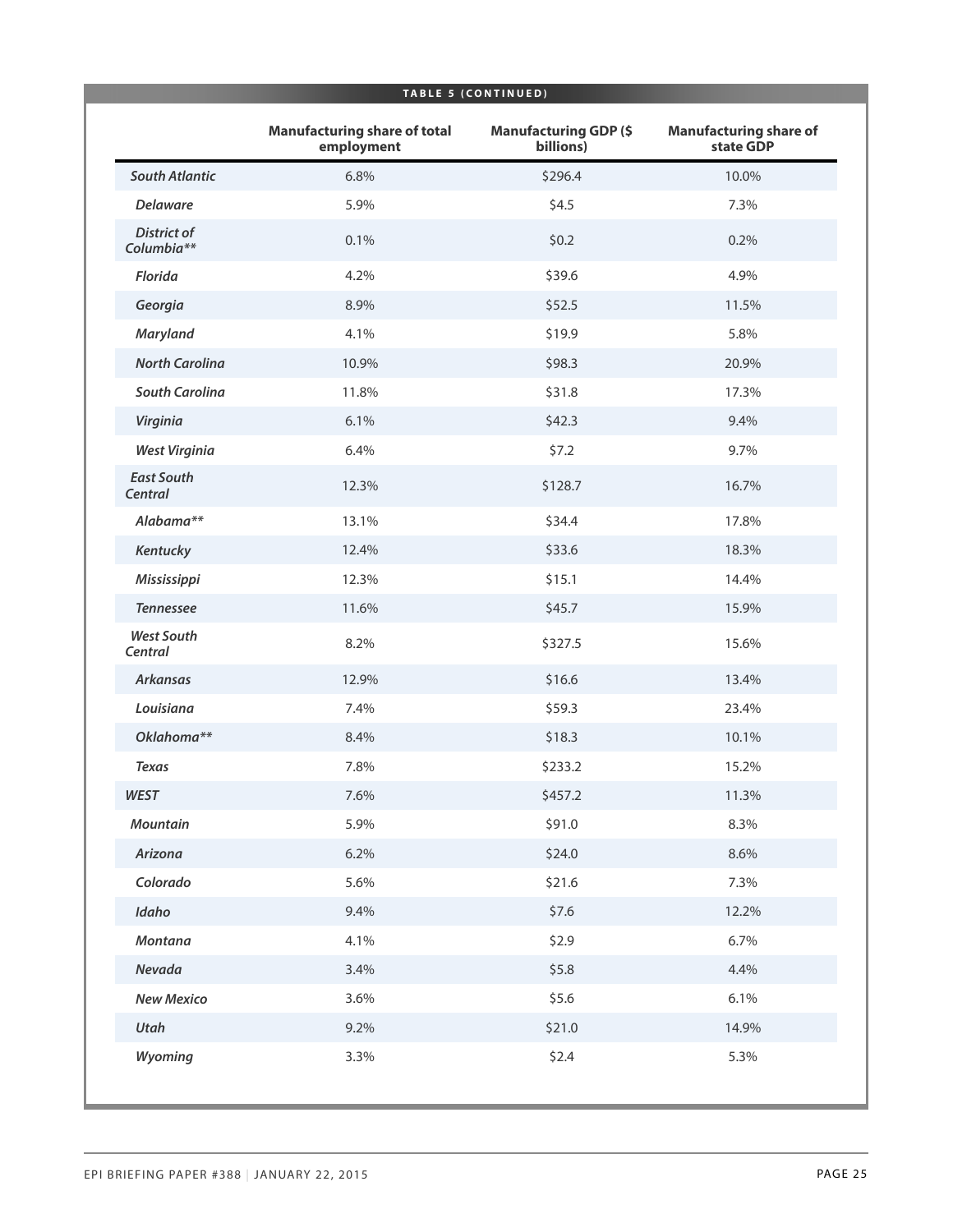| <b>TABLE 5 (CONTINUED)</b> |                                                   |                                           |                                            |
|----------------------------|---------------------------------------------------|-------------------------------------------|--------------------------------------------|
|                            | <b>Manufacturing share of total</b><br>employment | <b>Manufacturing GDP (\$</b><br>billions) | <b>Manufacturing share of</b><br>state GDP |
| <b>Pacific</b>             | 8.4%                                              | \$366.2                                   | 12.4%                                      |
| Alaska                     | 4.4%                                              | \$1.8                                     | 3.0%                                       |
| California                 | 8.3%                                              | \$239.0                                   | 10.9%                                      |
| <b>Hawaii</b>              | 2.2%                                              | \$1.3                                     | 1.8%                                       |
| Oregon                     | 10.4%                                             | \$65.4                                    | 29.8%                                      |
| Washington                 | 9.6%                                              | \$58.8                                    | 14.4%                                      |

\*The total represents the sum of states and the District of Columbia and differs slightly from total national employment as reported by the Bureau of Labor Statistics (2014b)

\*\*Nonseasonally adjusted data are used for Alabama, the District of Columbia, and Oklahoma

**Source:** Bureau of Labor Statistics (2014c), Bureau of Economic Analysis (2014b), and author's analysis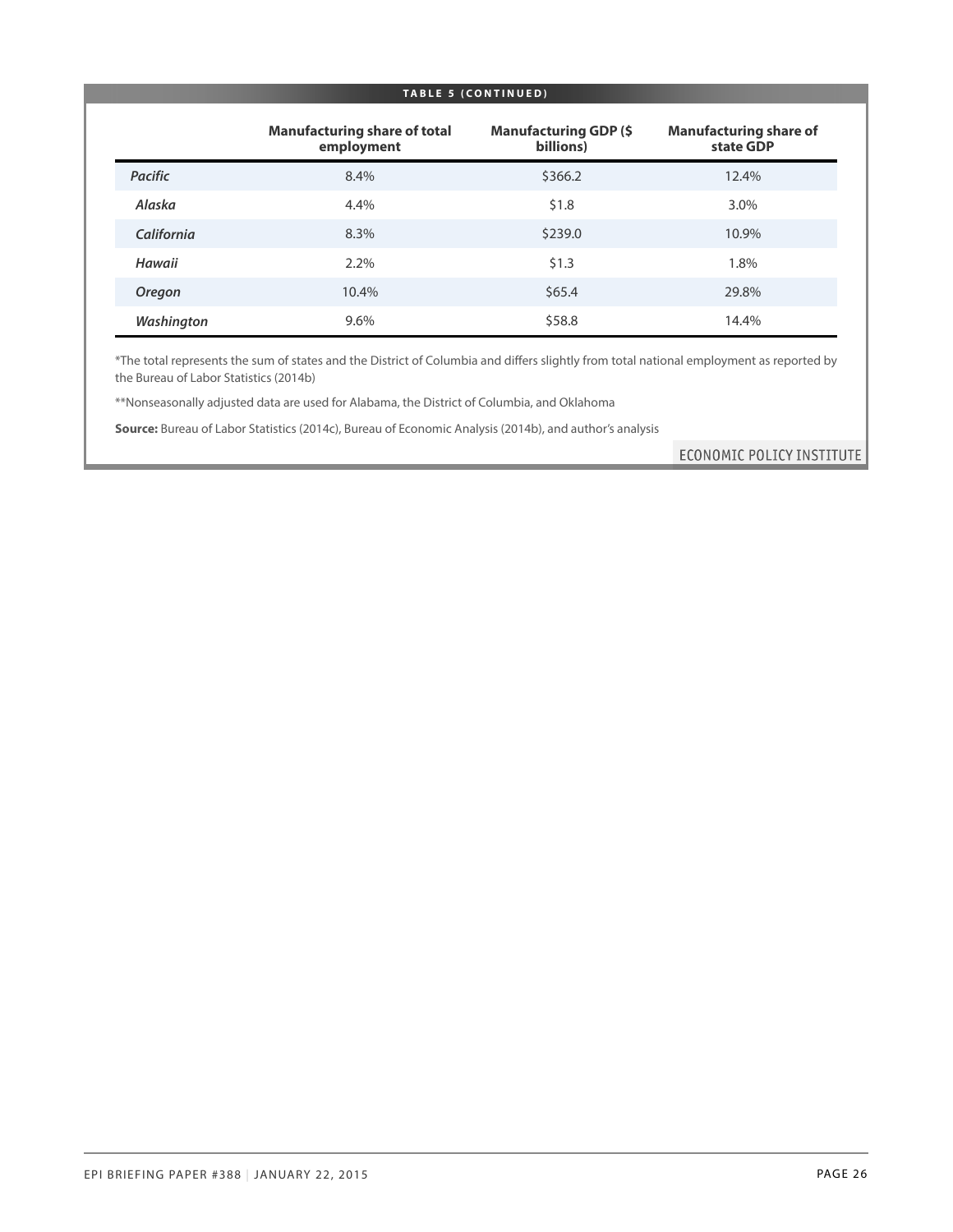| Manufacturing employment and GDP by state, 2013 (ranked by manufacturing share of state |
|-----------------------------------------------------------------------------------------|
| GDP)                                                                                    |

|                       | <b>Manufacturing share of</b><br>total employment | <b>Manufacturing GDP (\$</b><br>billions) | <b>Manufacturing share of</b><br>state GDP |
|-----------------------|---------------------------------------------------|-------------------------------------------|--------------------------------------------|
| <b>UNITED STATES*</b> | 8.8%                                              | \$2,079.5                                 | 12.5%                                      |
| Indiana               | 16.8%                                             | \$95.3                                    | 30.1%                                      |
| Oregon                | 10.4%                                             | \$65.4                                    | 29.8%                                      |
| Louisiana             | 7.4%                                              | \$59.3                                    | 23.4%                                      |
| <b>North Carolina</b> | 10.9%                                             | \$98.3                                    | 20.9%                                      |
| Michigan              | 13.5%                                             | \$82.3                                    | 19.0%                                      |
| Wisconsin             | 16.3%                                             | \$53.4                                    | 18.9%                                      |
| Kentucky              | 12.4%                                             | \$33.6                                    | 18.3%                                      |
| Alabama**             | 13.1%                                             | \$34.4                                    | 17.8%                                      |
| Ohio                  | 12.6%                                             | \$99.8                                    | 17.7%                                      |
| <b>South Carolina</b> | 11.8%                                             | \$31.8                                    | 17.3%                                      |
| lowa                  | 14.0%                                             | \$28.4                                    | 17.1%                                      |
| <b>Kansas</b>         | 11.9%                                             | \$22.9                                    | 15.9%                                      |
| <b>Tennessee</b>      | 11.6%                                             | \$45.7                                    | 15.9%                                      |
| <b>Texas</b>          | 7.8%                                              | \$233.2                                   | 15.2%                                      |
| Utah                  | 9.2%                                              | \$21.0                                    | 14.9%                                      |
| Washington            | 9.6%                                              | \$58.8                                    | 14.4%                                      |
| Mississippi           | 12.3%                                             | \$15.1                                    | 14.4%                                      |
| Illinois              | 10.0%                                             | \$101.3                                   | 14.1%                                      |
| Minnesota             | 11.1%                                             | \$43.7                                    | 14.0%                                      |
| <b>Arkansas</b>       | 12.9%                                             | \$16.6                                    | 13.4%                                      |
| Missouri              | 9.2%                                              | \$36.3                                    | 13.1%                                      |
| Nebraska              | 9.8%                                              | \$14.0                                    | 12.7%                                      |
| Idaho                 | 9.4%                                              | \$7.6                                     | 12.2%                                      |
| Pennsylvania          | 9.8%                                              | \$77.4                                    | 12.0%                                      |
| Georgia               | 8.9%                                              | \$52.5                                    | 11.5%                                      |
| <b>New Hampshire</b>  | 10.3%                                             | \$7.7                                     | 11.4%                                      |
| Connecticut           | 9.9%                                              | \$27.8                                    | 11.2%                                      |
| Vermont               | 10.3%                                             | \$3.2                                     | 10.9%                                      |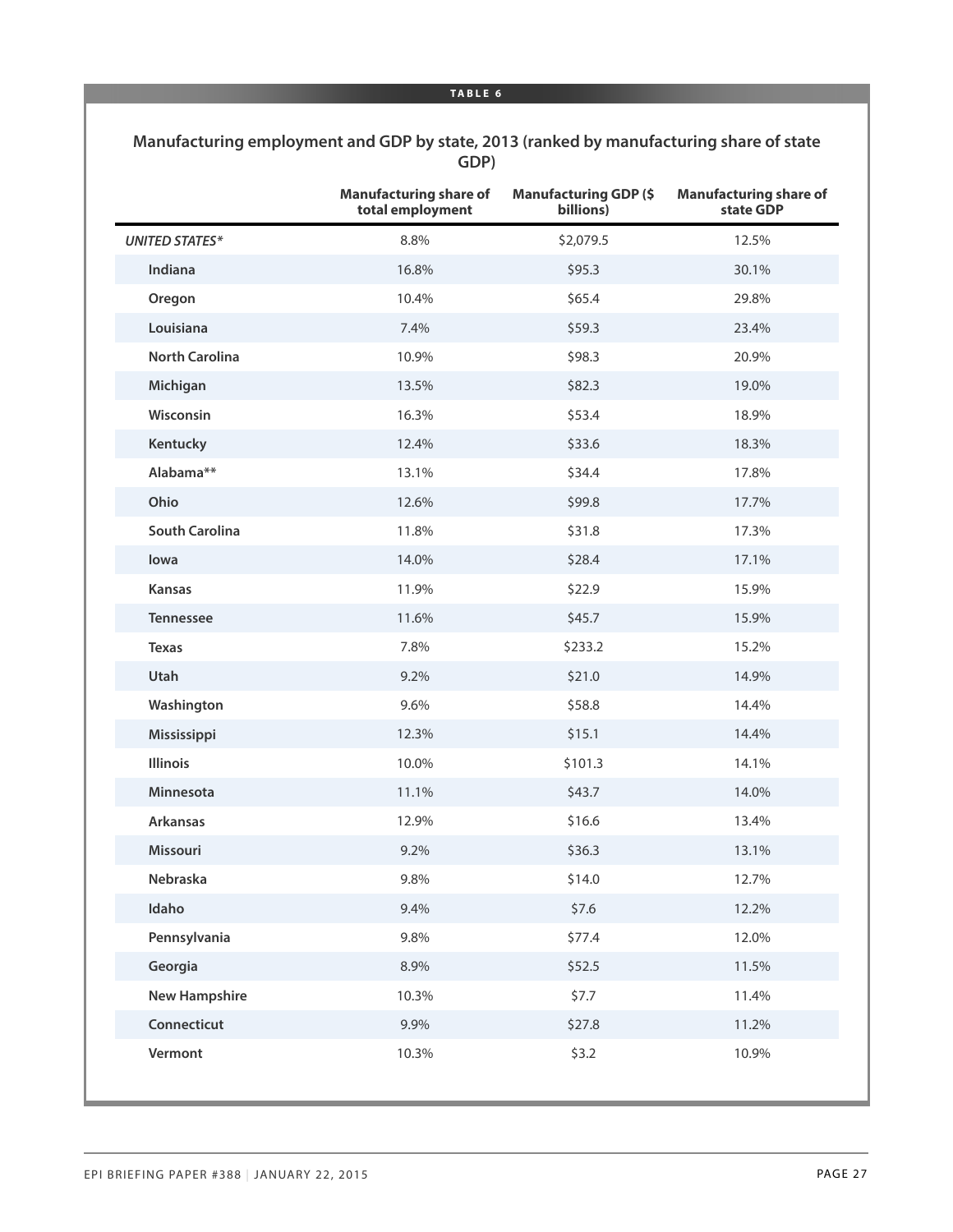|                        | <b>TABLE 6 (CONTINUED)</b>                        |                                           |                                            |
|------------------------|---------------------------------------------------|-------------------------------------------|--------------------------------------------|
|                        | <b>Manufacturing share of</b><br>total employment | <b>Manufacturing GDP (\$</b><br>billions) | <b>Manufacturing share of</b><br>state GDP |
| California             | 8.3%                                              | \$239.0                                   | 10.9%                                      |
| Maine                  | 8.4%                                              | \$5.7                                     | 10.4%                                      |
| <b>Massachusetts</b>   | 7.5%                                              | \$45.1                                    | 10.1%                                      |
| Oklahoma**             | 8.4%                                              | \$18.3                                    | 10.1%                                      |
| <b>West Virginia</b>   | 6.4%                                              | \$7.2                                     | 9.7%                                       |
| Virginia               | 6.1%                                              | \$42.3                                    | 9.4%                                       |
| <b>South Dakota</b>    | 10.0%                                             | \$4.2                                     | 9.1%                                       |
| Arizona                | 6.2%                                              | \$24.0                                    | 8.6%                                       |
| <b>New Jersey</b>      | 6.2%                                              | \$45.9                                    | 8.5%                                       |
| <b>Rhode Island</b>    | 8.5%                                              | \$4.1                                     | 7.7%                                       |
| Colorado               | 5.6%                                              | \$21.6                                    | 7.3%                                       |
| <b>Delaware</b>        | 5.9%                                              | \$4.5                                     | 7.3%                                       |
| Montana                | 4.1%                                              | \$2.9                                     | 6.7%                                       |
| <b>New Mexico</b>      | 3.6%                                              | \$5.6                                     | 6.1%                                       |
| Maryland               | 4.1%                                              | \$19.9                                    | 5.8%                                       |
| <b>North Dakota</b>    | 5.7%                                              | \$3.3                                     | 5.8%                                       |
| Wyoming                | 3.3%                                              | \$2.4                                     | 5.3%                                       |
| <b>New York</b>        | 5.1%                                              | \$67.9                                    | 5.2%                                       |
| <b>Florida</b>         | 4.2%                                              | \$39.6                                    | 4.9%                                       |
| Nevada                 | 3.4%                                              | \$5.8                                     | 4.4%                                       |
| Alaska                 | 4.4%                                              | \$1.8                                     | 3.0%                                       |
| <b>Hawaii</b>          | 2.2%                                              | \$1.3                                     | 1.8%                                       |
| District of Columbia** | 0.1%                                              | \$0.2\$                                   | 0.2%                                       |

\*The total represents the sum of states and the District of Columbia and differs slightly from total national employment as reported by the Bureau of Labor Statistics (2014b)

\*\*Nonseasonally adjusted data are used for Alabama, the District of Columbia, and Oklahoma

**Source:** Bureau of Labor Statistics (2014c), Bureau of Economic Analysis (2014b), and author's analysis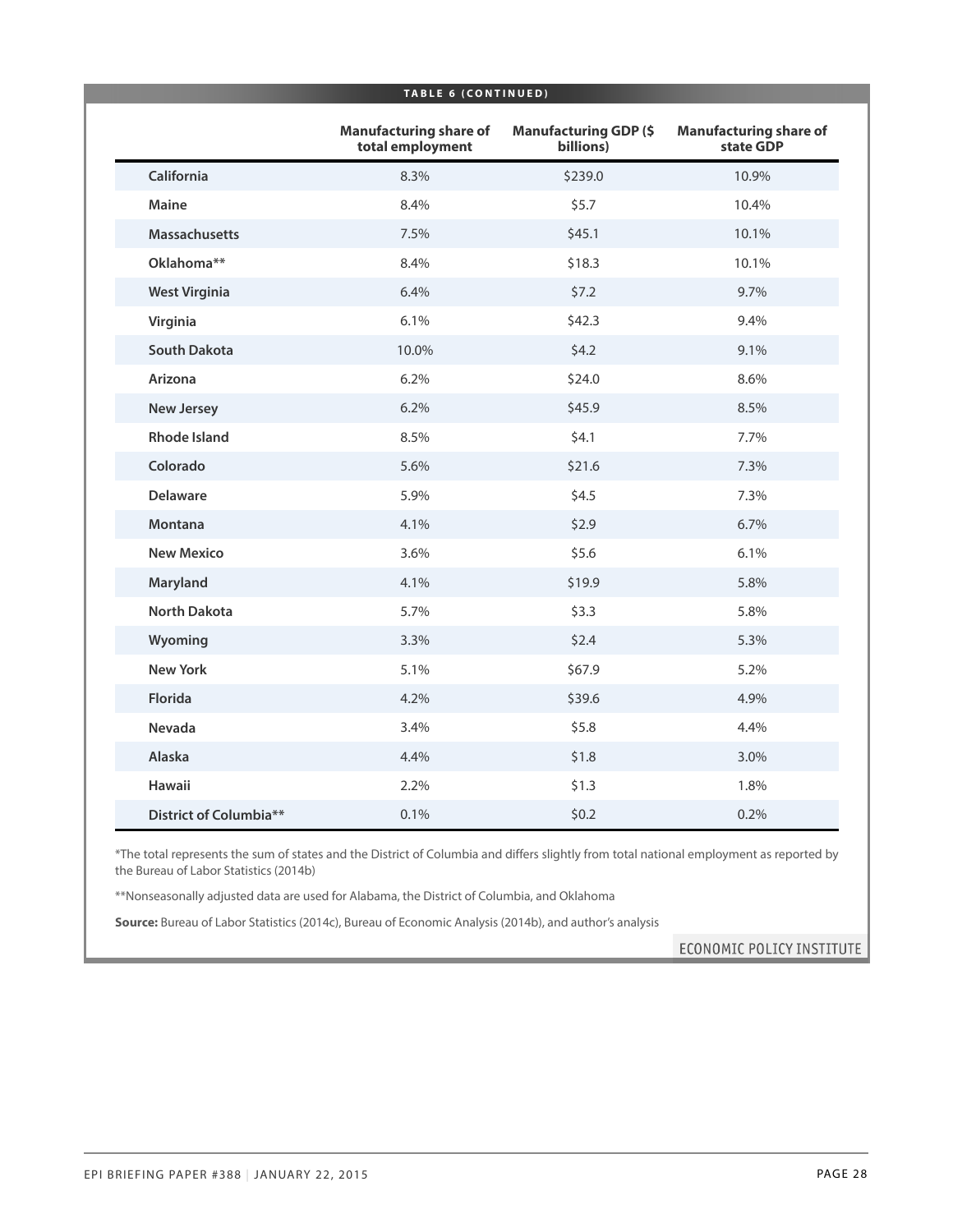|                       | <b>Manufacturing share of</b><br>total employment | <b>Manufacturing GDP (\$</b><br>billions) | <b>Manufacturing share of</b><br>state GDP |
|-----------------------|---------------------------------------------------|-------------------------------------------|--------------------------------------------|
| <b>UNITED STATES*</b> | 8.8%                                              | \$2,079.5                                 | 12.5%                                      |
| California            | 8.3%                                              | \$239.0                                   | 10.9%                                      |
| <b>Texas</b>          | 7.8%                                              | \$233.2                                   | 15.2%                                      |
| <b>Illinois</b>       | 10.0%                                             | \$101.3                                   | 14.1%                                      |
| Ohio                  | 12.6%                                             | \$99.8                                    | 17.7%                                      |
| <b>North Carolina</b> | 10.9%                                             | \$98.3                                    | 20.9%                                      |
| Indiana               | 16.8%                                             | \$95.3                                    | 30.1%                                      |
| Michigan              | 13.5%                                             | \$82.3                                    | 19.0%                                      |
| Pennsylvania          | 9.8%                                              | \$77.4                                    | 12.0%                                      |
| <b>New York</b>       | 5.1%                                              | \$67.9                                    | 5.2%                                       |
| Oregon                | 10.4%                                             | \$65.4                                    | 29.8%                                      |
| Louisiana             | 7.4%                                              | \$59.3                                    | 23.4%                                      |
| Washington            | 9.6%                                              | \$58.8                                    | 14.4%                                      |
| Wisconsin             | 16.3%                                             | \$53.4                                    | 18.9%                                      |
| Georgia               | 8.9%                                              | \$52.5                                    | 11.5%                                      |
| <b>New Jersey</b>     | 6.2%                                              | \$45.9                                    | 8.5%                                       |
| <b>Tennessee</b>      | 11.6%                                             | \$45.7                                    | 15.9%                                      |
| <b>Massachusetts</b>  | 7.5%                                              | \$45.1                                    | 10.1%                                      |
| Minnesota             | 11.1%                                             | \$43.7                                    | 14.0%                                      |
| Virginia              | 6.1%                                              | \$42.3\$                                  | 9.4%                                       |
| Florida               | 4.2%                                              | \$39.6                                    | 4.9%                                       |
| Missouri              | 9.2%                                              | \$36.3                                    | 13.1%                                      |
| Alabama**             | 13.1%                                             | \$34.4                                    | 17.8%                                      |
| Kentucky              | 12.4%                                             | \$33.6                                    | 18.3%                                      |
| <b>South Carolina</b> | 11.8%                                             | \$31.8                                    | 17.3%                                      |
| lowa                  | 14.0%                                             | \$28.4                                    | 17.1%                                      |
| Connecticut           | 9.9%                                              | \$27.8                                    | 11.2%                                      |
| Arizona               | 6.2%                                              | \$24.0                                    | 8.6%                                       |
| <b>Kansas</b>         | 11.9%                                             | \$22.9                                    | 15.9%                                      |
| Colorado              | 5.6%                                              | \$21.6                                    | 7.3%                                       |

### **Manufacturing employment and GDP by state, 2013 (ranked by manufacturing GDP)**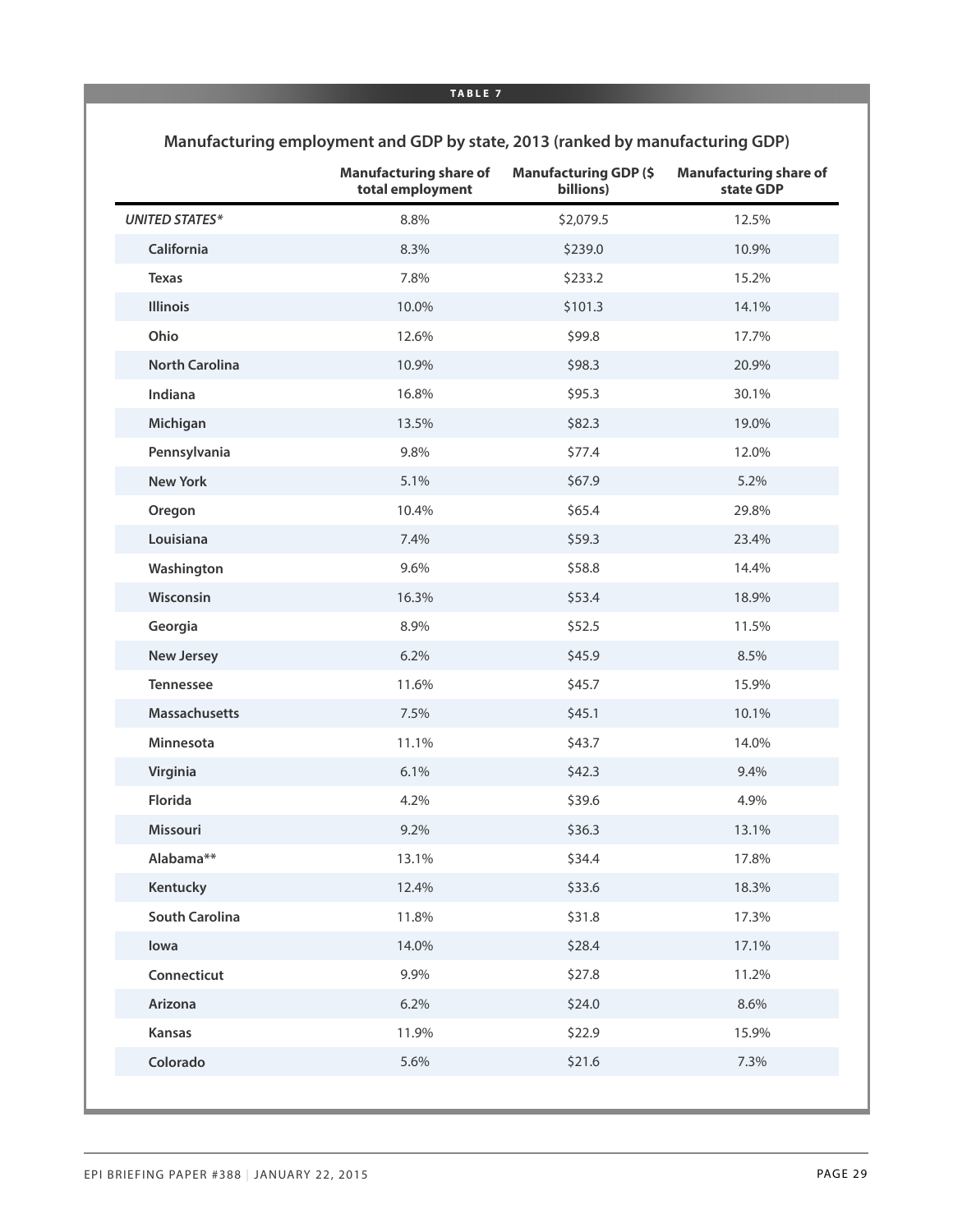|                               | <b>TABLE 7 (CONTINUED)</b>                        |                                           |                                            |
|-------------------------------|---------------------------------------------------|-------------------------------------------|--------------------------------------------|
|                               | <b>Manufacturing share of</b><br>total employment | <b>Manufacturing GDP (\$</b><br>billions) | <b>Manufacturing share of</b><br>state GDP |
| Utah                          | 9.2%                                              | \$21.0                                    | 14.9%                                      |
| Maryland                      | 4.1%                                              | \$19.9                                    | 5.8%                                       |
| Oklahoma**                    | 8.4%                                              | \$18.3                                    | 10.1%                                      |
| <b>Arkansas</b>               | 12.9%                                             | \$16.6                                    | 13.4%                                      |
| Mississippi                   | 12.3%                                             | \$15.1                                    | 14.4%                                      |
| Nebraska                      | 9.8%                                              | \$14.0                                    | 12.7%                                      |
| <b>New Hampshire</b>          | 10.3%                                             | \$7.7                                     | 11.4%                                      |
| Idaho                         | 9.4%                                              | \$7.6                                     | 12.2%                                      |
| <b>West Virginia</b>          | 6.4%                                              | \$7.2                                     | 9.7%                                       |
| Nevada                        | 3.4%                                              | \$5.8                                     | 4.4%                                       |
| Maine                         | 8.4%                                              | \$5.7                                     | 10.4%                                      |
| <b>New Mexico</b>             | 3.6%                                              | \$5.6                                     | 6.1%                                       |
| <b>Delaware</b>               | 5.9%                                              | \$4.5                                     | 7.3%                                       |
| <b>South Dakota</b>           | 10.0%                                             | \$4.2                                     | 9.1%                                       |
| <b>Rhode Island</b>           | 8.5%                                              | \$4.1                                     | 7.7%                                       |
| <b>North Dakota</b>           | 5.7%                                              | \$3.3                                     | 5.8%                                       |
| Vermont                       | 10.3%                                             | \$3.2                                     | 10.9%                                      |
| <b>Montana</b>                | 4.1%                                              | \$2.9                                     | 6.7%                                       |
| Wyoming                       | 3.3%                                              | \$2.4                                     | 5.3%                                       |
| Alaska                        | 4.4%                                              | \$1.8                                     | 3.0%                                       |
| <b>Hawaii</b>                 | 2.2%                                              | \$1.3                                     | 1.8%                                       |
| <b>District of Columbia**</b> | 0.1%                                              | \$0.2\$                                   | 0.2%                                       |

\*The total represents the sum of states and the District of Columbia and differs slightly from total national employment as reported by the Bureau of Labor Statistics (2014b)

\*\*Nonseasonally adjusted data are used for Alabama, the District of Columbia, and Oklahoma

**Source:** Bureau of Labor Statistics (2014c), Bureau of Economic Analysis (2014b), and author's analysis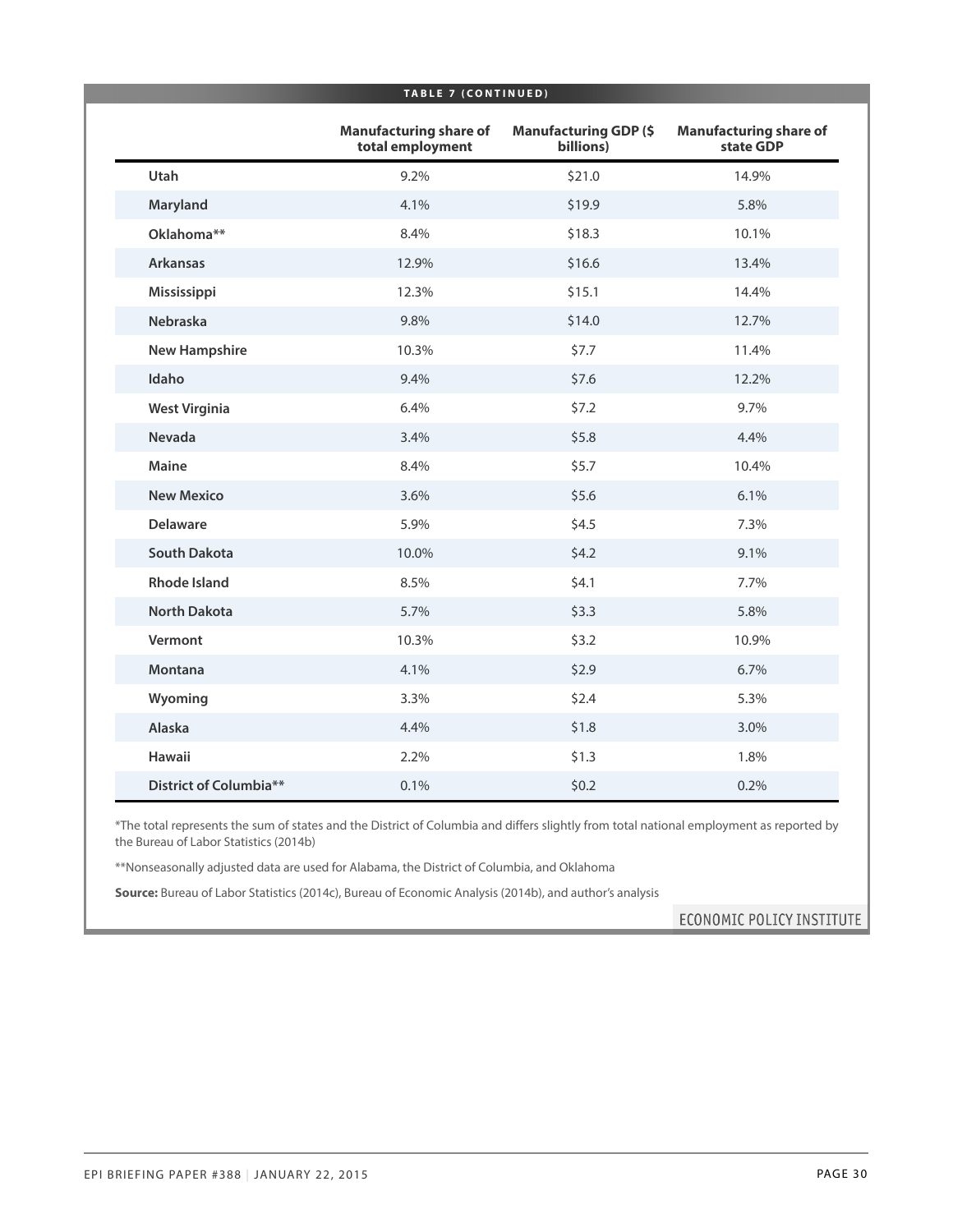#### **Wages in manufacturing compared with wages in the rest of the economy, for workers without a college degree, 2012 and 2013**

|                             | Average hourly wage (in 2013 dollars) |                  | <b>Manufacturing wage premium</b> |         |
|-----------------------------|---------------------------------------|------------------|-----------------------------------|---------|
| <b>State</b>                | <b>Manufacturing</b>                  | Nonmanufacturing | <b>Dollars per hour</b>           | Percent |
| <b>United States</b>        | \$18.07                               | \$16.29          | \$1.78                            | 10.9%   |
| Alabama                     | \$17.96                               | \$15.27          | \$2.68                            | 17.6%   |
| Alaska                      | \$20.72                               | \$19.33          | \$1.39                            | 7.2%    |
| Arizona                     | \$18.71                               | \$16.40          | \$2.31                            | 14.1%   |
| <b>Arkansas</b>             | \$16.20                               | \$14.67          | \$1.53                            | 10.5%   |
| California                  | \$18.22                               | \$16.99          | \$1.23                            | 7.3%    |
| Colorado                    | \$20.05                               | \$17.48          | \$2.57                            | 14.7%   |
| Connecticut                 | \$20.83                               | \$17.98          | \$2.85                            | 15.9%   |
| <b>Delaware</b>             | \$19.03                               | \$16.95          | \$2.08                            | 12.3%   |
| <b>District of Columbia</b> | \$16.79                               | \$16.64          | \$0.14                            | 0.9%    |
| Florida                     | \$18.00                               | \$16.17          | \$1.82                            | 11.3%   |
| Georgia                     | \$17.49                               | \$15.65          | \$1.85                            | 11.8%   |
| <b>Hawaii</b>               | \$19.79                               | \$17.32          | \$2.47                            | 14.3%   |
| Idaho                       | \$17.19                               | \$15.22          | \$1.97                            | 12.9%   |
| <b>Illinois</b>             | \$17.50                               | \$16.46          | \$1.05                            | 6.4%    |
| <b>Indiana</b>              | \$17.67                               | \$15.77          | \$1.90                            | 12.0%   |
| lowa                        | \$17.25                               | \$15.69          | \$1.56                            | 10.0%   |
| <b>Kansas</b>               | \$17.90                               | \$15.03          | \$2.87                            | 19.1%   |
| Kentucky                    | \$17.07                               | \$14.50          | \$2.57                            | 17.7%   |
| Louisiana                   | \$18.64                               | \$15.59          | \$3.06                            | 19.6%   |
| Maine                       | \$18.66                               | \$15.62          | \$3.04                            | 19.5%   |
| Maryland                    | \$19.16                               | \$18.16          | \$1.00                            | 5.5%    |
| <b>Massachusetts</b>        | \$18.71                               | \$17.35          | \$1.36                            | 7.9%    |
| Michigan                    | \$18.65                               | \$15.30          | \$3.35                            | 21.9%   |
| Minnesota                   | \$19.37                               | \$17.19          | \$2.18                            | 12.7%   |
| Mississippi                 | \$16.23                               | \$15.70          | \$0.53                            | 3.4%    |
| Missouri                    | \$17.60                               | \$16.26          | \$1.34                            | 8.3%    |
| <b>Montana</b>              | \$19.19                               | \$15.43          | \$3.76                            | 24.4%   |
| Nebraska                    | \$15.31                               | \$15.68          | $-50.37$                          | $-2.4%$ |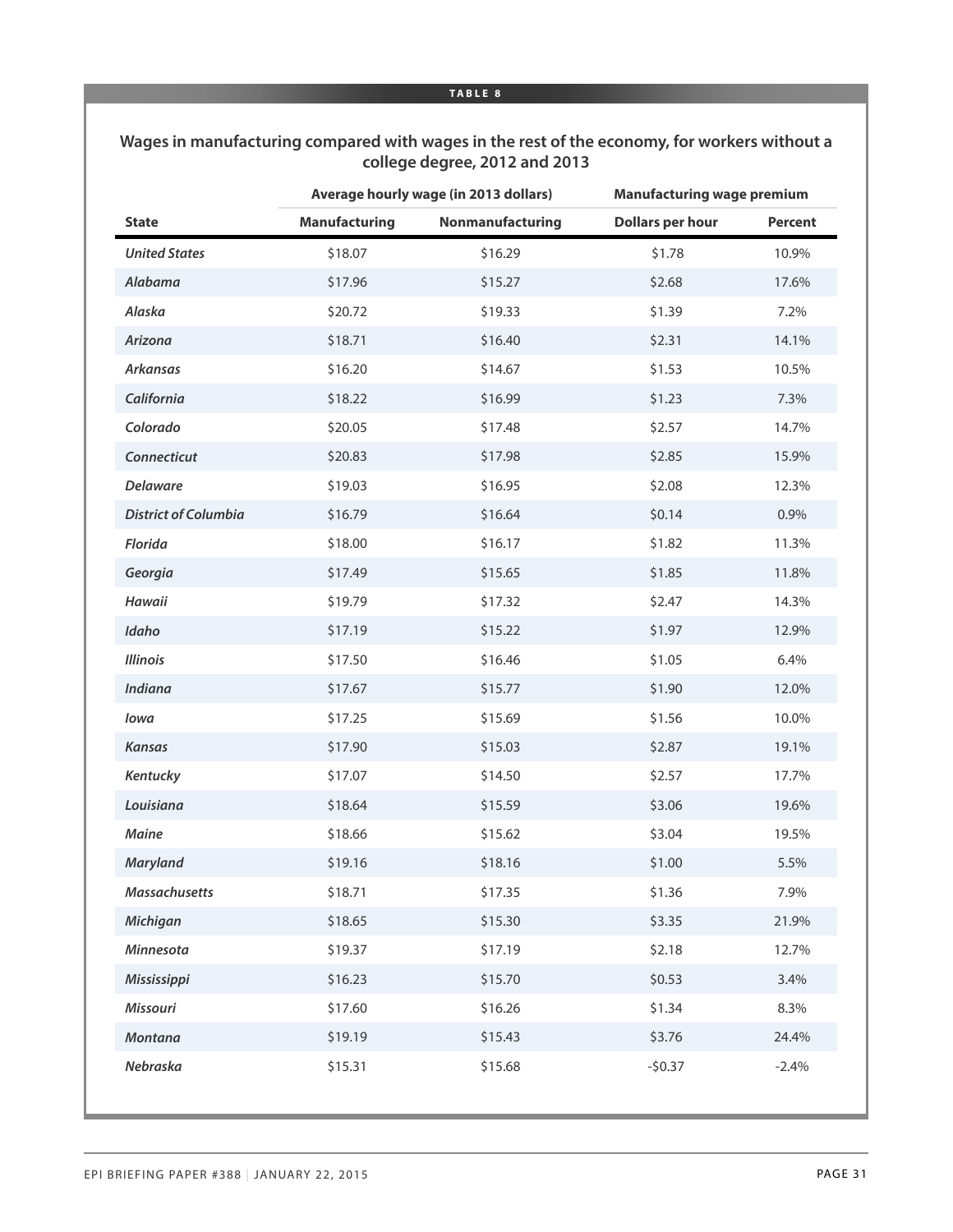| <b>TABLE 8 (CONTINUED)</b> |                      |                                       |                                   |                |
|----------------------------|----------------------|---------------------------------------|-----------------------------------|----------------|
|                            |                      | Average hourly wage (in 2013 dollars) | <b>Manufacturing wage premium</b> |                |
| <b>State</b>               | <b>Manufacturing</b> | Nonmanufacturing                      | <b>Dollars per hour</b>           | <b>Percent</b> |
| <b>Nevada</b>              | \$17.69              | \$16.06                               | \$1.63                            | 10.1%          |
| <b>New Hampshire</b>       | \$20.87              | \$17.71                               | \$3.16                            | 17.9%          |
| <b>New Jersey</b>          | \$19.56              | \$18.31                               | \$1.25                            | 6.8%           |
| <b>New Mexico</b>          | \$19.25              | \$15.94                               | \$3.31                            | 20.8%          |
| <b>New York</b>            | \$17.85              | \$16.95                               | \$0.91                            | 5.3%           |
| <b>North Carolina</b>      | \$16.85              | \$15.73                               | \$1.12                            | 7.1%           |
| <b>North Dakota</b>        | \$17.93              | \$16.99                               | \$0.94                            | 5.5%           |
| Ohio                       | \$18.47              | \$15.47                               | \$2.99                            | 19.4%          |
| <b>Oklahoma</b>            | \$17.13              | \$15.45                               | \$1.68                            | 10.9%          |
| Oregon                     | \$19.76              | \$16.52                               | \$3.23                            | 19.6%          |
| Pennsylvania               | \$18.72              | \$16.20                               | \$2.52                            | 15.6%          |
| <b>Rhode Island</b>        | \$18.28              | \$16.55                               | \$1.74                            | 10.5%          |
| <b>South Carolina</b>      | \$17.24              | \$14.90                               | \$2.34                            | 15.7%          |
| South Dakota               | \$15.74              | \$15.42                               | \$0.32                            | 2.0%           |
| <b>Tennessee</b>           | \$16.10              | \$14.75                               | \$1.35                            | 9.1%           |
| <b>Texas</b>               | \$17.47              | \$15.48                               | \$2.00                            | 12.9%          |
| Utah                       | \$17.66              | \$16.15                               | \$1.51                            | 9.3%           |
| Vermont                    | \$17.92              | \$16.34                               | \$1.58                            | 9.6%           |
| Virginia                   | \$19.02              | \$17.05                               | \$1.97                            | 11.5%          |
| Washington                 | \$20.92              | \$17.79                               | \$3.13                            | 17.6%          |
| <b>West Virginia</b>       | \$19.02              | \$16.31                               | \$2.71                            | 16.6%          |
| Wisconsin                  | \$18.20              | \$15.89                               | \$2.31                            | 14.6%          |
| Wyoming                    | \$21.75              | \$18.19                               | \$3.56                            | 19.6%          |

**Note:** Average wages by education group are from a two-year (2012–2013) pooled sample of workers by industry.

**Source:** Author's analysis of Current Population Survey Outgoing Rotation Group microdata (U.S. Census Bureau, various years)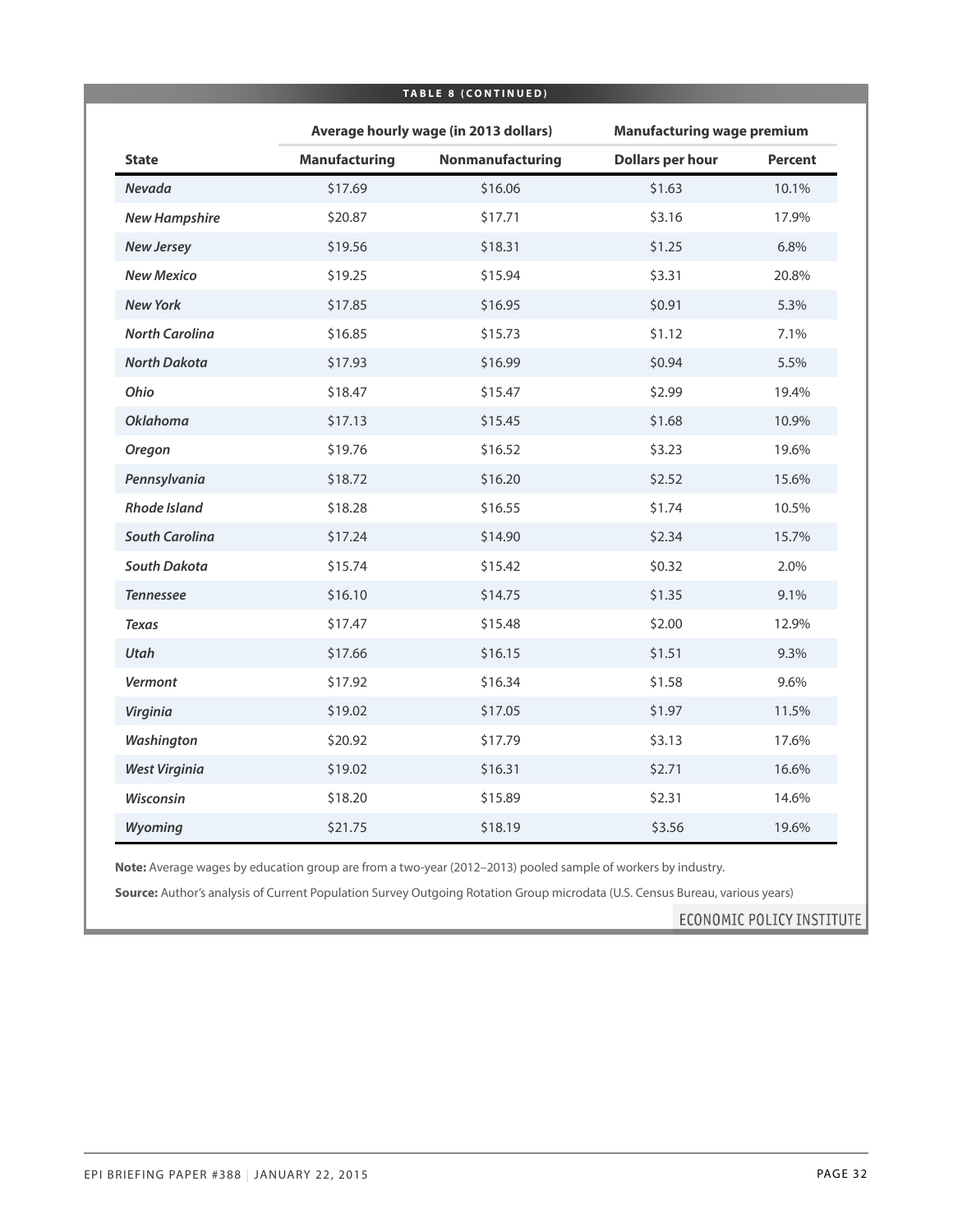| State/region                 | <b>Manufacturing jobs lost since</b><br><b>March 1998</b> | Manufacturing jobs lost as a share of total<br>employment in March 1998 |
|------------------------------|-----------------------------------------------------------|-------------------------------------------------------------------------|
| <b>UNITED STATES*</b>        | 5,702,200                                                 | 4.6%                                                                    |
| <b>NORTHEAST</b>             | 1,217,100                                                 | 5.0%                                                                    |
| <b>New England</b>           | 371,700                                                   | 5.6%                                                                    |
| Connecticut                  | 85,400                                                    | 5.2%                                                                    |
| Maine                        | 31,000                                                    | 5.5%                                                                    |
| <b>Massachusetts</b>         | 167,600                                                   | 5.3%                                                                    |
| <b>New Hampshire</b>         | 38,700                                                    | 6.6%                                                                    |
| <b>Rhode Island</b>          | 36,000                                                    | 7.9%                                                                    |
| Vermont                      | 12,900                                                    | 4.6%                                                                    |
| <b>Middle Atlantic</b>       | 845,400                                                   | 4.8%                                                                    |
| <b>New Jersey</b>            | 188,900                                                   | 5.0%                                                                    |
| <b>New York</b>              | 342,500                                                   | 4.2%                                                                    |
| Pennsylvania                 | 314,000                                                   | 5.7%                                                                    |
| <b>MIDWEST</b>               | 1,647,500                                                 | 5.3%                                                                    |
| <b>East North</b><br>Central | 1,341,600                                                 | 6.3%                                                                    |
| <b>Illinois</b>              | 330,500                                                   | 5.6%                                                                    |
| Indiana                      | 169,500                                                   | 5.8%                                                                    |
| Michigan                     | 340,000                                                   | 7.6%                                                                    |
| Ohio                         | 368,500                                                   | 6.8%                                                                    |
| Wisconsin                    | 133,100                                                   | 4.9%                                                                    |
| <b>West North</b><br>Central | 305,900                                                   | 3.2%                                                                    |
| lowa                         | 32,200                                                    | 2.3%                                                                    |
| Kansas                       | 41,100                                                    | 3.2%                                                                    |
| Minnesota                    | 89,800                                                    | 3.5%                                                                    |
| Missouri                     | 125,600                                                   | 4.7%                                                                    |
| Nebraska                     | 17,200                                                    | 2.0%                                                                    |
| <b>North Dakota</b>          | $-2,600$                                                  | $-0.8%$                                                                 |
| South Dakota                 | 2,500                                                     | 0.7%                                                                    |
| <b>SOUTH</b>                 | 1,948,200                                                 | 4.5%                                                                    |

### **Manufacturing jobs lost between March 1998 and 2013, by state**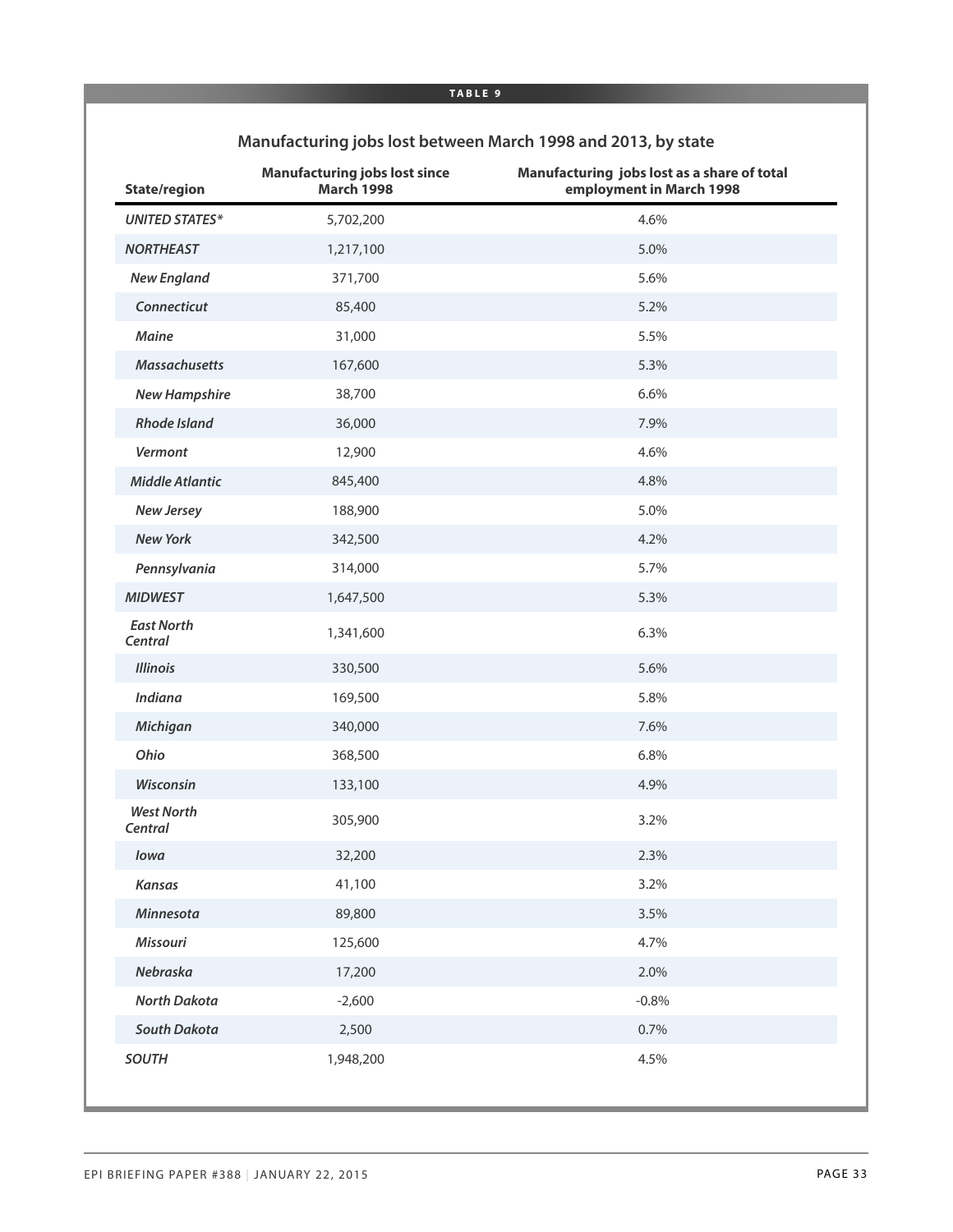| TABLE 9 (CONTINUED)              |                                                           |                                                                         |
|----------------------------------|-----------------------------------------------------------|-------------------------------------------------------------------------|
| State/region                     | <b>Manufacturing jobs lost since</b><br><b>March 1998</b> | Manufacturing jobs lost as a share of total<br>employment in March 1998 |
| <b>South Atlantic</b>            | 1,100,900                                                 | 4.8%                                                                    |
| <b>Delaware</b>                  | 19,100                                                    | 4.8%                                                                    |
| <b>District of</b><br>Columbia** | 3,200                                                     | 0.5%                                                                    |
| Florida                          | 164,400                                                   | 2.5%                                                                    |
| Georgia                          | 193,600                                                   | 5.2%                                                                    |
| Maryland                         | 69,000                                                    | 3.0%                                                                    |
| <b>North Carolina</b>            | 360,000                                                   | 9.7%                                                                    |
| <b>South Carolina</b>            | 117,100                                                   | 6.6%                                                                    |
| Virginia                         | 145,000                                                   | 4.4%                                                                    |
| <b>West Virginia</b>             | 29,500                                                    | 4.1%                                                                    |
| <b>East South</b><br>Central     | 478,700                                                   | 6.5%                                                                    |
| Alabama**                        | 114,600                                                   | 6.1%                                                                    |
| Kentucky                         | 76,700                                                    | 4.4%                                                                    |
| Mississippi                      | 95,600                                                    | 8.5%                                                                    |
| <b>Tennessee</b>                 | 191,700                                                   | 7.3%                                                                    |
| <b>West South</b><br>Central     | 368,700                                                   | 2.8%                                                                    |
| <b>Arkansas</b>                  | 89,900                                                    | 8.1%                                                                    |
| Louisiana                        | 41,500                                                    | 2.2%                                                                    |
| Oklahoma**                       | 36,900                                                    | 2.6%                                                                    |
| <b>Texas</b>                     | 200,400                                                   | 2.3%                                                                    |
| <b>WEST</b>                      | 889,300                                                   | 3.4%                                                                    |
| <b>Mountain</b>                  | 150,400                                                   | 1.9%                                                                    |
| Arizona                          | 56,700                                                    | 2.8%                                                                    |
| Colorado                         | 57,200                                                    | 2.8%                                                                    |
| Idaho                            | 9,900                                                     | 1.9%                                                                    |
| <b>Montana</b>                   | 3,700                                                     | 1.0%                                                                    |
| Nevada                           | $-200$                                                    | $0.0\%$                                                                 |
| <b>New Mexico</b>                | 14,000                                                    | 2.0%                                                                    |
| Utah                             | 8,500                                                     | 0.8%                                                                    |
| Wyoming                          | 700                                                       | 0.3%                                                                    |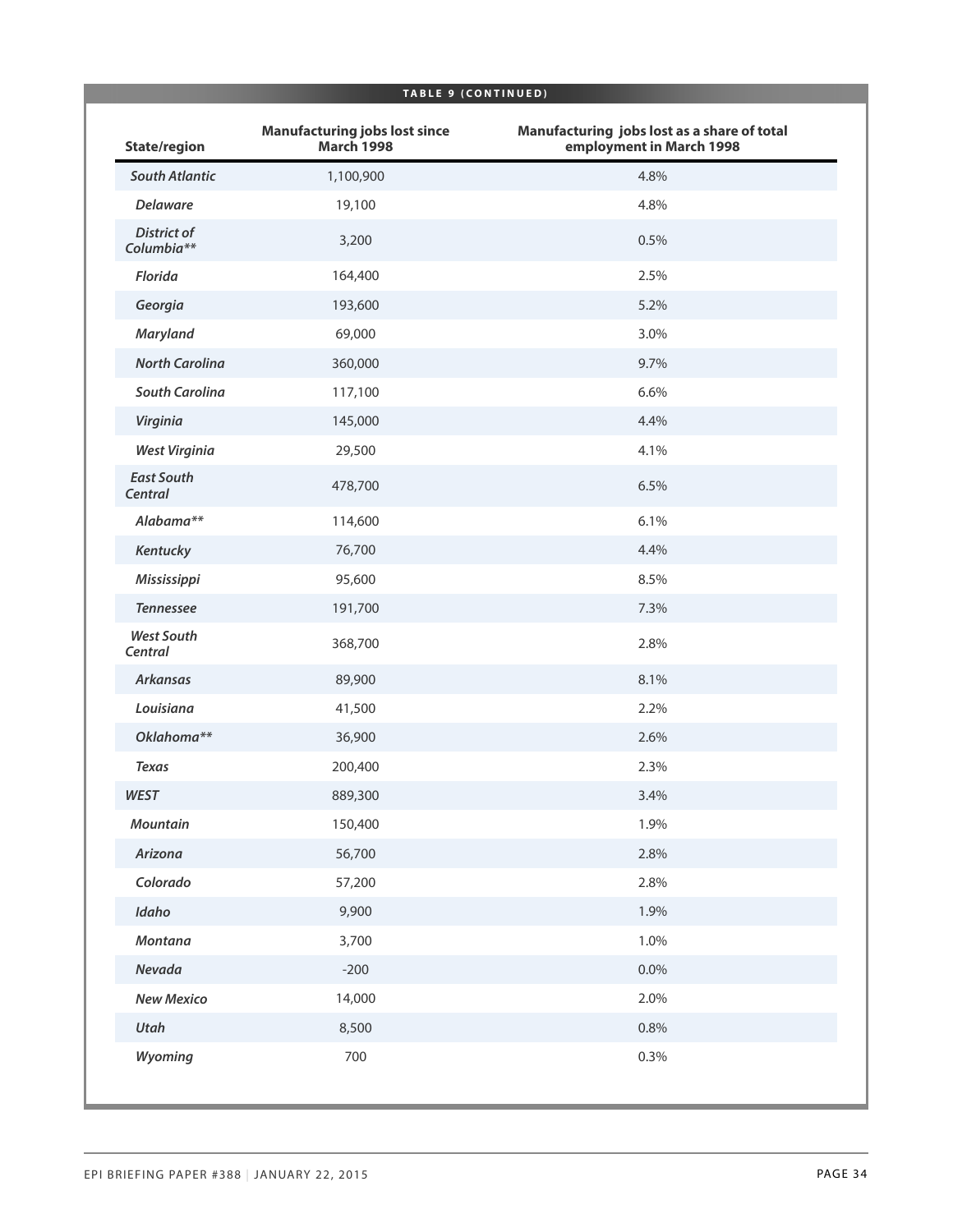#### **TABLE 9 ( C ONTINUED )**

| State/region   | <b>Manufacturing jobs lost since</b><br><b>March 1998</b> | Manufacturing jobs lost as a share of total<br>employment in March 1998 |
|----------------|-----------------------------------------------------------|-------------------------------------------------------------------------|
| <b>Pacific</b> | 738,900                                                   | 4.0%                                                                    |
| Alaska         | $-1,300$                                                  | $-0.5%$                                                                 |
| California     | 604,800                                                   | 4.5%                                                                    |
| Hawaii         | 2,300                                                     | 0.4%                                                                    |
| Oregon         | 56,600                                                    | 3.6%                                                                    |
| Washington     | 76,600                                                    | 3.0%                                                                    |

\*The total represents the sum of states and the District of Columbia, and differs slightly from total national employment as reported by the Bureau of Labor Statistics (2014b)

\*\*Nonseasonally adjusted data are used for Alabama, the District of Columbia, and Oklahoma

**Source:** Bureau of Labor Statistics (2014c) and author's analysis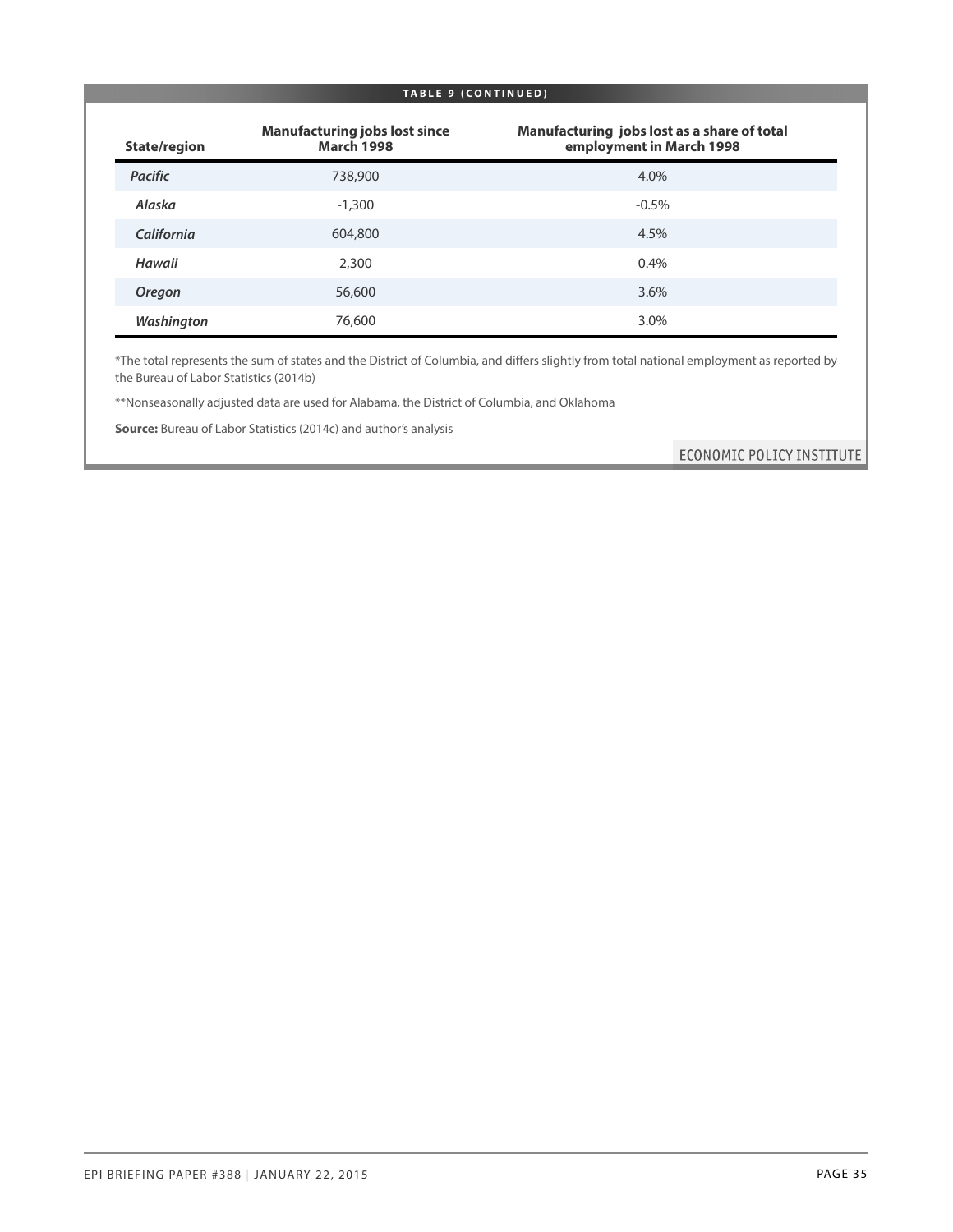#### **Manufacturing employment by congressional district, 2013 (ranked by manufacturing jobs as a share of district employment)**

| Rank                      | <b>State</b>             | <b>District</b>  | <b>Manufacturing</b><br>employment | <b>Total</b><br>employment | <b>Manufacturing employment as a</b><br>share of total |
|---------------------------|--------------------------|------------------|------------------------------------|----------------------------|--------------------------------------------------------|
| 1                         | <b>Indiana</b>           | $\mathsf 3$      | 76,200                             | 327,000                    | 23.3%                                                  |
| $\overline{2}$            | Indiana                  | $\overline{2}$   | 73,500                             | 317,800                    | 23.1%                                                  |
| $\boldsymbol{\mathsf{3}}$ | Wisconsin                | $\sqrt{6}$       | 80,000                             | 353,700                    | 22.6%                                                  |
| $\pmb{4}$                 | California               | 17               | 63,400                             | 319,300                    | 19.9%                                                  |
| 5                         | Indiana                  | $\sqrt{6}$       | 60,400                             | 311,900                    | 19.4%                                                  |
| 6                         | Alabama                  | $\overline{4}$   | 48,500                             | 252,600                    | 19.2%                                                  |
| $\overline{z}$            | Wisconsin                | $\,8\,$          | 69,600                             | 363,000                    | 19.2%                                                  |
| $\pmb{8}$                 | Ohio                     | $\overline{4}$   | 61,000                             | 320,300                    | 19.0%                                                  |
| 9                         | Michigan                 | 2                | 57,500                             | 309,500                    | 18.6%                                                  |
| $10\,$                    | Wisconsin                | 5                | 66,200                             | 370,800                    | 17.9%                                                  |
| 11                        | Wisconsin                | $\mathbf{1}$     | 60,800                             | 342,600                    | 17.7%                                                  |
| 12                        | Indiana                  | $\,8\,$          | 58,400                             | 329,300                    | 17.7%                                                  |
| 13                        | <b>Kansas</b>            | $\overline{4}$   | 58,100                             | 329,200                    | 17.6%                                                  |
| 14                        | Ohio                     | 7                | 57,400                             | 329,300                    | 17.4%                                                  |
| 15                        | Michigan                 | 10               | 52,400                             | 302,300                    | 17.3%                                                  |
| 16                        | South<br>Carolina        | $\mathsf 3$      | 43,900                             | 254,800                    | 17.2%                                                  |
| 17                        | Indiana                  | $\overline{4}$   | 56,100                             | 328,500                    | 17.1%                                                  |
| 18                        | Georgia                  | 14               | 47,700                             | 279,700                    | 17.1%                                                  |
| 19                        | lowa                     | $\overline{2}$   | 63,200                             | 371,400                    | 17.0%                                                  |
| 20                        | Ohio                     | 5                | 56,800                             | 336,700                    | 16.9%                                                  |
| 21                        | <b>Arkansas</b>          | $\overline{4}$   | 47,000                             | 281,200                    | 16.7%                                                  |
| 22                        | lowa                     | 1                | 64,600                             | 390,100                    | 16.6%                                                  |
| 23                        | Michigan                 | 6                | 50,200                             | 304,000                    | 16.5%                                                  |
| 24                        | <b>Oregon</b>            | $\mathbf{1}$     | 60,700                             | 369,300                    | 16.4%                                                  |
| 25                        | Wisconsin                | $\boldsymbol{7}$ | 55,500                             | 338,500                    | 16.4%                                                  |
| $26\,$                    | Ohio                     | $\,8\,$          | 53,700                             | 331,300                    | 16.2%                                                  |
| 27                        | Alabama                  | $\mathsf{3}$     | 42,000                             | 263,900                    | 15.9%                                                  |
| 28                        | <b>North</b><br>Carolina | $10$             | 49,700                             | 313,300                    | 15.9%                                                  |
|                           |                          |                  |                                    |                            |                                                        |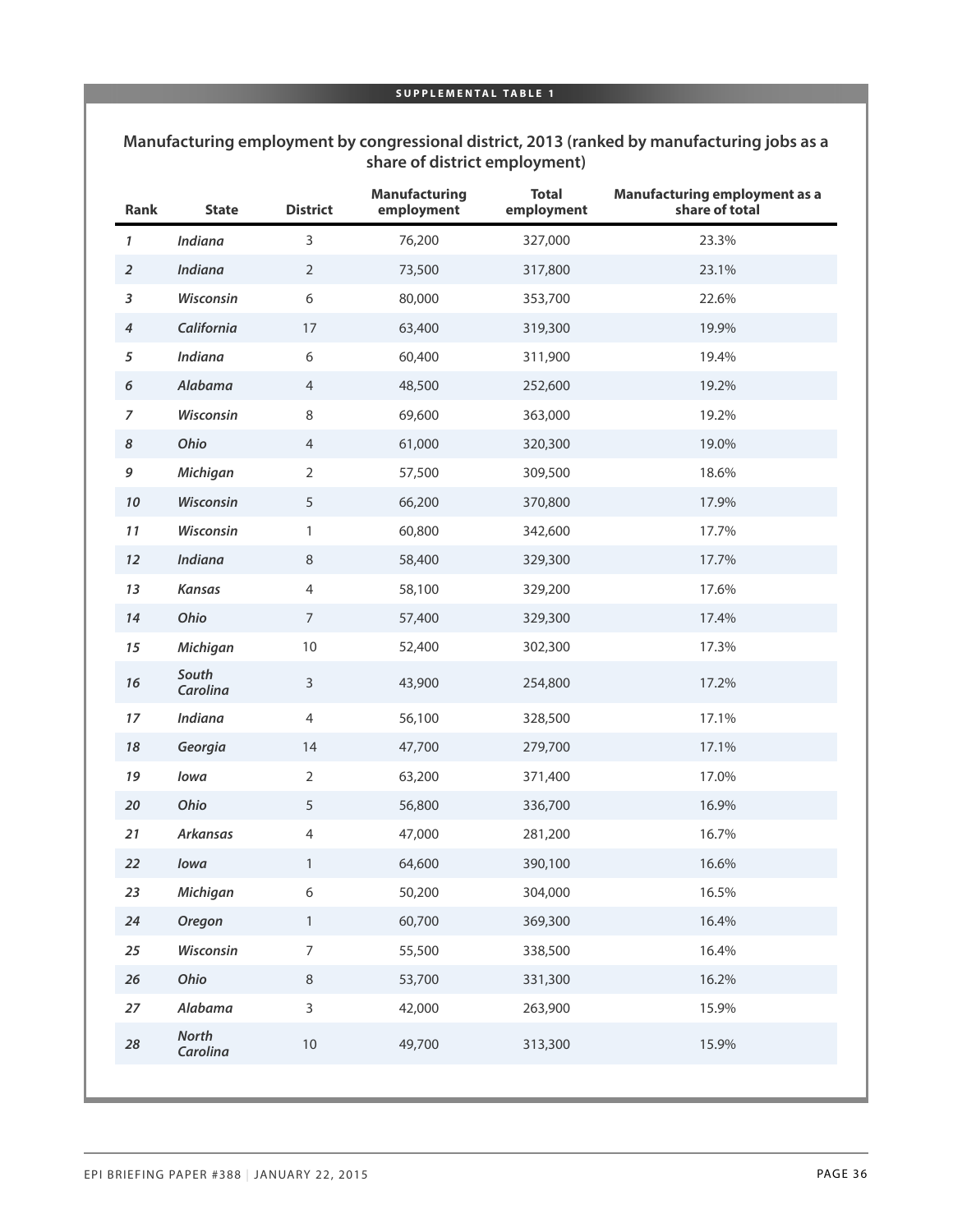|             |                          |                 | SUPPLEMENTAL TABLE 1 (CONTINUED)   |                            |                                                        |
|-------------|--------------------------|-----------------|------------------------------------|----------------------------|--------------------------------------------------------|
| <b>Rank</b> | <b>State</b>             | <b>District</b> | <b>Manufacturing</b><br>employment | <b>Total</b><br>employment | <b>Manufacturing employment as a</b><br>share of total |
| 29          | Mississippi              | 1               | 45,600                             | 287,600                    | 15.9%                                                  |
| 30          | Kentucky                 | $\overline{2}$  | 50,100                             | 316,900                    | 15.8%                                                  |
| 31          | <b>Tennessee</b>         | 1               | 45,800                             | 294,100                    | 15.6%                                                  |
| 32          | Indiana                  | $\mathbf{1}$    | 48,000                             | 310,500                    | 15.5%                                                  |
| 33          | South<br>Carolina        | 4               | 44,600                             | 290,000                    | 15.4%                                                  |
| 34          | Kentucky                 | $\mathbf{1}$    | 43,300                             | 284,600                    | 15.2%                                                  |
| 35          | lowa                     | $\overline{4}$  | 57,600                             | 380,200                    | 15.1%                                                  |
| 36          | Alabama                  | 5               | 44,800                             | 299,700                    | 14.9%                                                  |
| 37          | Indiana                  | $\mathsf 9$     | 50,500                             | 339,300                    | 14.9%                                                  |
| 38          | <b>Tennessee</b>         | $\overline{4}$  | 46,200                             | 310,800                    | 14.9%                                                  |
| 39          | Ohio                     | 14              | 52,300                             | 352,400                    | 14.8%                                                  |
| $40\,$      | Michigan                 | $\overline{3}$  | 45,500                             | 308,800                    | 14.7%                                                  |
| 41          | Michigan                 | $\overline{7}$  | 43,000                             | 293,000                    | 14.7%                                                  |
| 42          | California               | 19              | 43,500                             | 298,900                    | 14.6%                                                  |
| 43          | <b>North</b><br>Carolina | 8               | 42,200                             | 291,700                    | 14.5%                                                  |
| 44          | Michigan                 | $\mathsf 9$     | 46,000                             | 319,400                    | 14.4%                                                  |
| 45          | <b>Arkansas</b>          | $\mathbf{1}$    | 37,900                             | 264,400                    | 14.3%                                                  |
| 46          | <b>Tennessee</b>         | $\mathsf{3}$    | 42,000                             | 293,400                    | 14.3%                                                  |
| 47          | <b>Arkansas</b>          | 3               | 44,400                             | 311,600                    | 14.2%                                                  |
| 48          | Wisconsin                | $\mathsf{3}$    | 49,900                             | 353,700                    | 14.1%                                                  |
| 49          | Michigan                 | 11              | 47,200                             | 335,100                    | 14.1%                                                  |
| 50          | California               | 18              | 44,500                             | 317,800                    | 14.0%                                                  |
| 51          | <b>Tennessee</b>         | 8               | 41,300                             | 295,600                    | 14.0%                                                  |
| 52          | South<br>Carolina        | 5               | 36,700                             | 265,200                    | 13.8%                                                  |
| 53          | California               | 40              | 35,800                             | 258,700                    | 13.8%                                                  |
| 54          | California               | 46              | 40,100                             | 290,000                    | 13.8%                                                  |
| 55          | Minnesota                | $\mathbf{1}$    | 48,400                             | 354,600                    | 13.6%                                                  |
| 56          | Ohio                     | 13              | 44,000                             | 322,800                    | 13.6%                                                  |
| 57          | <b>Illinois</b>          | $17\,$          | 41,400                             | 304,900                    | 13.6%                                                  |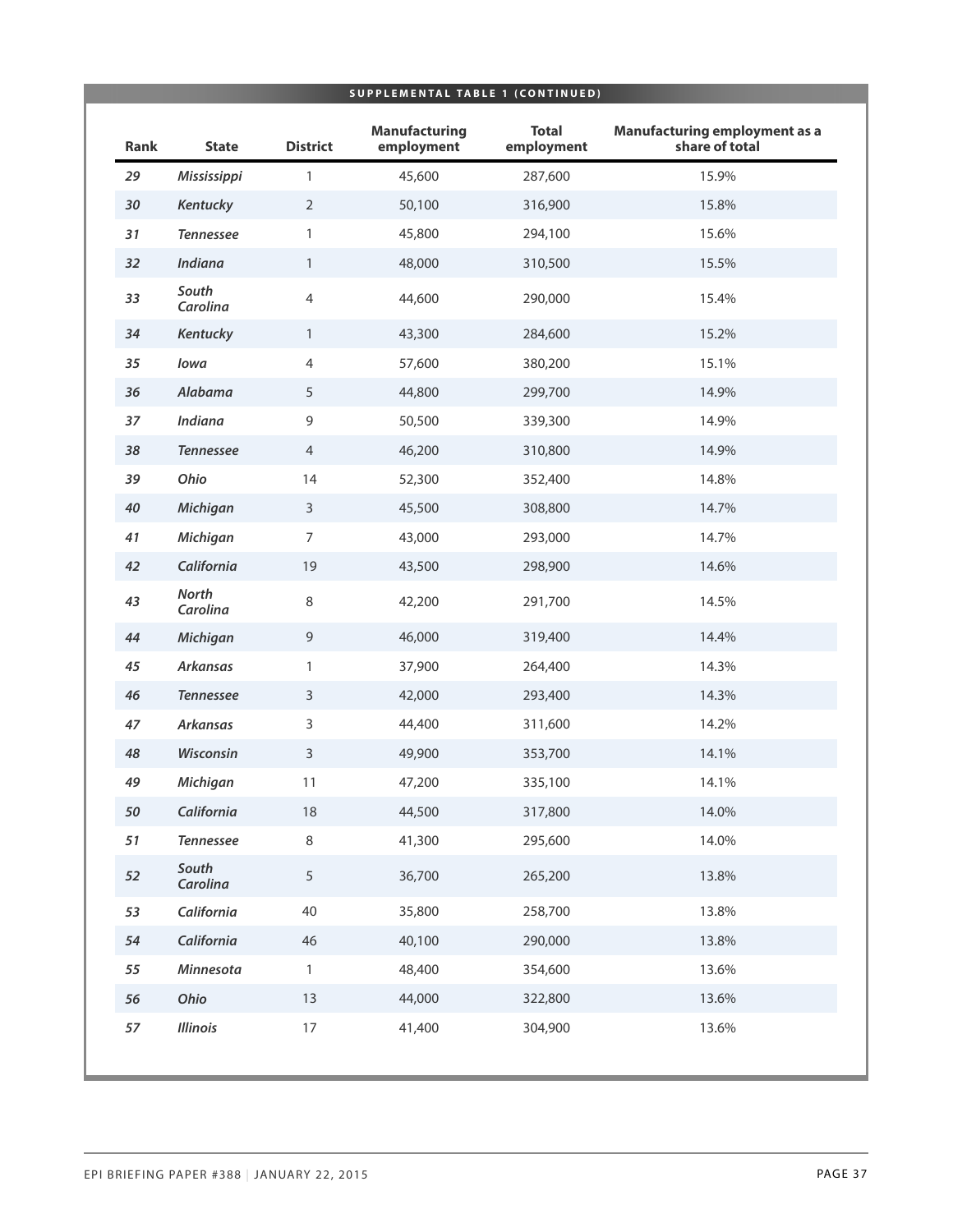| Rank   | <b>State</b>             | <b>District</b>  | <b>Manufacturing</b><br>employment | <b>Total</b><br>employment | <b>Manufacturing employment as a</b><br>share of total |
|--------|--------------------------|------------------|------------------------------------|----------------------------|--------------------------------------------------------|
| 58     | <b>North</b><br>Carolina | 5                | 42,600                             | 313,800                    | 13.6%                                                  |
| 59     | <b>Illinois</b>          | 16               | 43,100                             | 323,500                    | 13.3%                                                  |
| 60     | Georgia                  | $\mathsf 9$      | 36,400                             | 273,800                    | 13.3%                                                  |
| 61     | Pennsylvania             | 16               | 42,500                             | 321,600                    | 13.2%                                                  |
| 62     | <b>North</b><br>Carolina | $\overline{2}$   | 38,700                             | 293,800                    | 13.2%                                                  |
| 63     | <b>Massachusetts</b>     | $\mathsf{3}$     | 47,800                             | 363,400                    | 13.2%                                                  |
| 64     | California               | 44               | 32,600                             | 249,600                    | 13.1%                                                  |
| 65     | <b>Illinois</b>          | $\overline{4}$   | 41,500                             | 319,400                    | 13.0%                                                  |
| 66     | Minnesota                | 6                | 46,100                             | 355,200                    | 13.0%                                                  |
| 67     | Ohio                     | 16               | 46,500                             | 358,300                    | 13.0%                                                  |
| 68     | Ohio                     | 6                | 38,000                             | 294,500                    | 12.9%                                                  |
| 69     | <b>Texas</b>             | 36               | 36,600                             | 285,200                    | 12.8%                                                  |
| $70\,$ | Washington               | $\overline{2}$   | 39,100                             | 305,600                    | 12.8%                                                  |
| $71$   | Washington               | $\mathbf{1}$     | 40,700                             | 318,500                    | 12.8%                                                  |
| 72     | Pennsylvania             | $\mathsf{3}$     | 39,800                             | 311,700                    | 12.8%                                                  |
| 73     | Connecticut              | $\overline{2}$   | 42,200                             | 331,200                    | 12.7%                                                  |
| 74     | <b>North</b><br>Carolina | 11               | 35,900                             | 285,600                    | 12.6%                                                  |
| 75     | <b>Illinois</b>          | $\,8\,$          | 44,900                             | 358,300                    | 12.5%                                                  |
| 76     | <b>Minnesota</b>         | $\overline{7}$   | 41,900                             | 334,800                    | 12.5%                                                  |
| 77     | Michigan                 | $\overline{4}$   | 34,900                             | 280,400                    | 12.4%                                                  |
| 78     | Michigan                 | $\,8\,$          | 40,000                             | 324,000                    | 12.3%                                                  |
| 79     | Pennsylvania             | $\overline{4}$   | 41,000                             | 336,500                    | 12.2%                                                  |
| 80     | Pennsylvania             | 15               | 41,000                             | 337,300                    | 12.2%                                                  |
| 81     | <b>Illinois</b>          | 14               | 41,600                             | 343,300                    | 12.1%                                                  |
| 82     | Kentucky                 | $\overline{4}$   | 40,300                             | 333,300                    | 12.1%                                                  |
| 83     | Kansas                   | 1                | 41,300                             | 342,000                    | 12.1%                                                  |
| 84     | <b>Tennessee</b>         | 6                | 36,300                             | 300,800                    | 12.1%                                                  |
| 85     | <b>Tennessee</b>         | $\boldsymbol{7}$ | 34,000                             | 282,400                    | 12.0%                                                  |
| 86     | Mississippi              | $\overline{4}$   | 34,500                             | 286,900                    | 12.0%                                                  |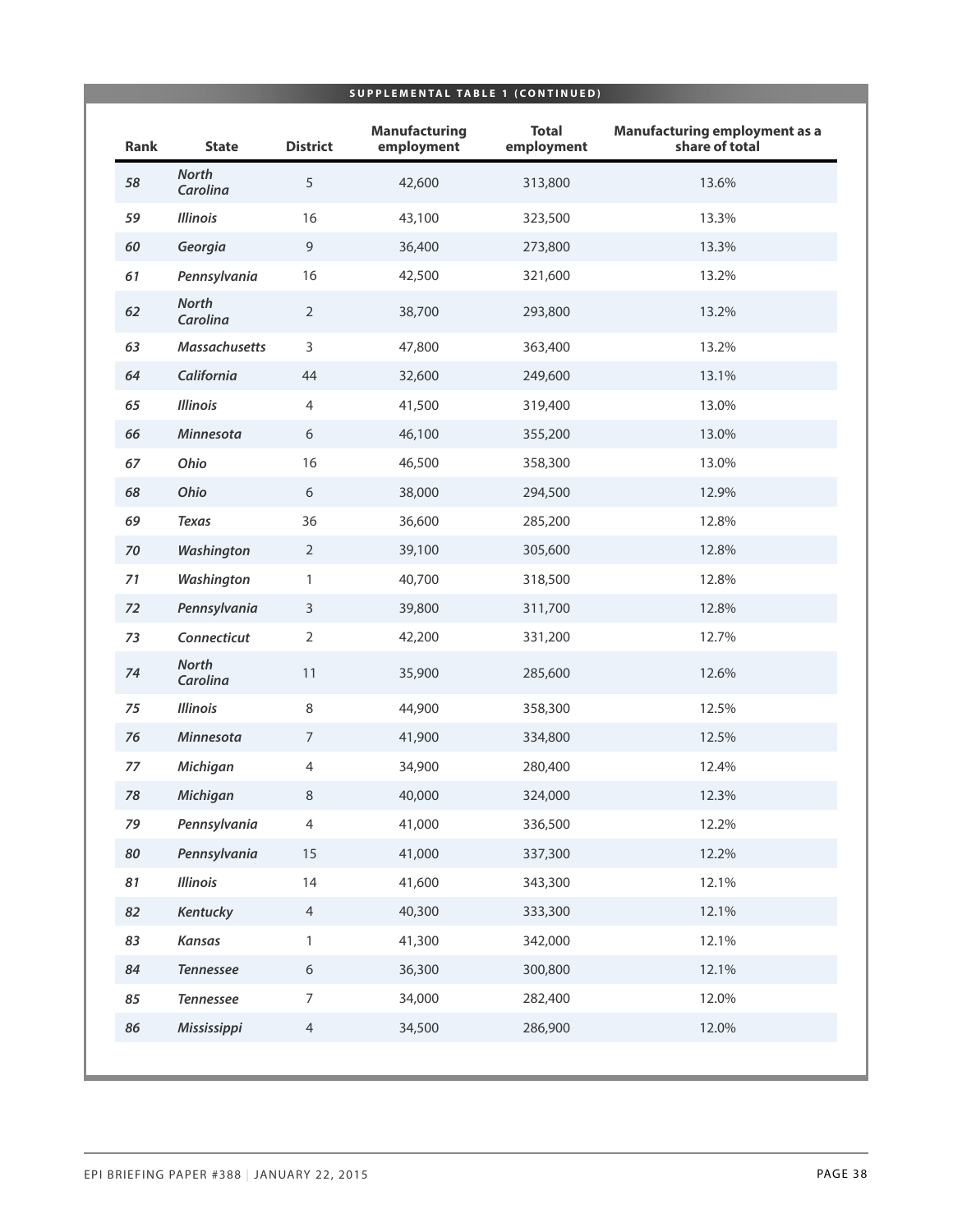|      |                          |                 | <b>Manufacturing</b> | <b>Total</b> | <b>Manufacturing employment as a</b> |
|------|--------------------------|-----------------|----------------------|--------------|--------------------------------------|
| Rank | <b>State</b>             | <b>District</b> | employment           | employment   | share of total                       |
| 87   | <b>North</b><br>Carolina | 6               | 39,700               | 330,600      | 12.0%                                |
| 88   | Missouri                 | 8               | 35,400               | 297,100      | 11.9%                                |
| 89   | Ohio                     | $\mathsf 9$     | 37,800               | 317,400      | 11.9%                                |
| 90   | Minnesota                | $\mathsf{3}$    | 42,800               | 360,300      | 11.9%                                |
| 91   | Nebraska                 | $\mathsf{3}$    | 37,400               | 317,000      | 11.8%                                |
| 92   | Virginia                 | $\overline{9}$  | 34,300               | 291,100      | 11.8%                                |
| 93   | Pennsylvania             | 5               | 36,600               | 310,900      | 11.8%                                |
| 94   | California               | 35              | 30,900               | 262,700      | 11.8%                                |
| 95   | <b>Illinois</b>          | $10$            | 37,100               | 317,700      | 11.7%                                |
| 96   | <b>North</b><br>Carolina | $\mathbf{1}$    | 32,900               | 282,300      | 11.7%                                |
| 97   | Washington               | 8               | 35,200               | 304,700      | 11.6%                                |
| 98   | <b>Texas</b>             | 33              | 32,000               | 277,300      | 11.5%                                |
| 99   | <b>Illinois</b>          | 15              | 35,600               | 309,500      | 11.5%                                |
| 100  | <b>Oklahoma</b>          | $\overline{2}$  | 32,400               | 282,000      | 11.5%                                |
| 101  | <b>Texas</b>             | 14              | 34,000               | 296,300      | 11.5%                                |
| 102  | Kentucky                 | $6\,$           | 38,200               | 335,200      | 11.4%                                |
| 103  | Wisconsin                | $\overline{4}$  | 35,100               | 308,100      | 11.4%                                |
| 104  | Utah                     | $\mathbf{1}$    | 36,400               | 319,600      | 11.4%                                |
| 105  | Alabama                  | $\overline{2}$  | 30,300               | 266,100      | 11.4%                                |
| 106  | Pennsylvania             | 10              | 34,900               | 306,600      | 11.4%                                |
| 107  | <b>Illinois</b>          | 6               | 39,500               | 347,800      | 11.4%                                |
| 108  | <b>New York</b>          | 23              | 36,500               | 323,000      | 11.3%                                |
| 109  | <b>Michigan</b>          | 12              | 34,700               | 307,400      | 11.3%                                |
| 110  | Georgia                  | $\mathsf{3}$    | 30,900               | 274,900      | 11.2%                                |
| 111  | <b>Michigan</b>          | 13              | 25,400               | 226,000      | 11.2%                                |
| 112  | New<br>Hampshire         | $\overline{2}$  | 34,600               | 310,700      | 11.1%                                |
| 113  | <b>Texas</b>             | 29              | 31,800               | 286,100      | 11.1%                                |
| 114  | Ohio                     | $\overline{2}$  | 36,200               | 326,100      | 11.1%                                |
| 115  | California               | 38              | 32,000               | 289,000      | 11.1%                                |
| 116  | Ohio                     | $\mathbf{1}$    | 36,700               | 334,800      | 11.0%                                |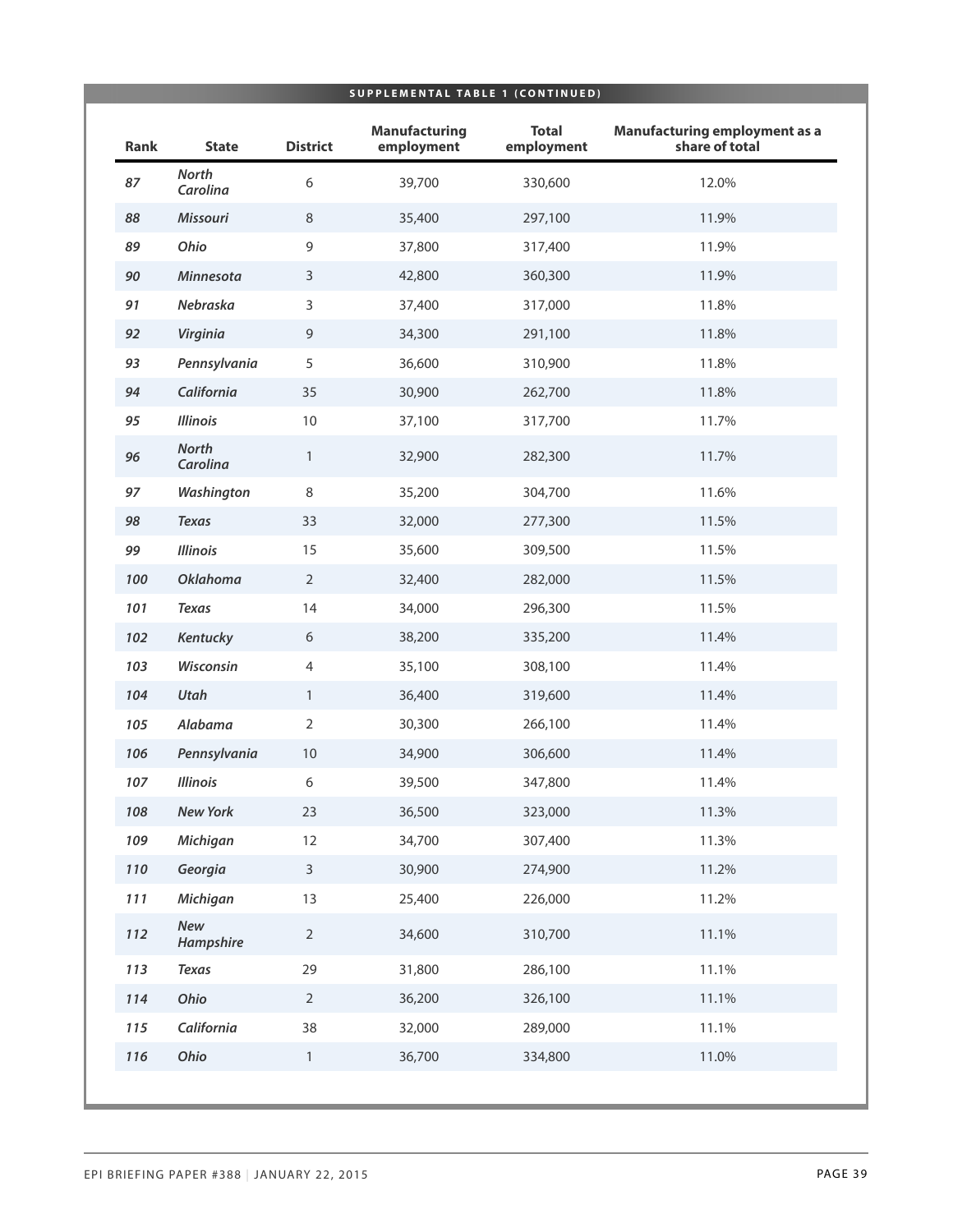|      |                 |                 | SUPPLEMENTAL TABLE 1 (CONTINUED)<br><b>Manufacturing</b> | <b>Total</b> | Manufacturing employment as a |
|------|-----------------|-----------------|----------------------------------------------------------|--------------|-------------------------------|
| Rank | <b>State</b>    | <b>District</b> | employment                                               | employment   | share of total                |
| 117  | Minnesota       | $\overline{2}$  | 40,000                                                   | 365,000      | 11.0%                         |
| 118  | <b>Illinois</b> | 11              | 37,100                                                   | 339,700      | 10.9%                         |
| 119  | California      | 15              | 33,800                                                   | 310,300      | 10.9%                         |
| 120  | Washington      | $\mathsf{3}$    | 29,700                                                   | 272,700      | 10.9%                         |
| 121  | <b>Missouri</b> | $\mathsf{3}$    | 40,000                                                   | 368,200      | 10.9%                         |
| 122  | Pennsylvania    | 17              | 33,200                                                   | 306,700      | 10.8%                         |
| 123  | <b>Michigan</b> | 5               | 28,000                                                   | 259,400      | 10.8%                         |
| 124  | Washington      | $\mathsf 9$     | 35,200                                                   | 327,200      | 10.8%                         |
| 125  | Mississippi     | $\overline{2}$  | 26,800                                                   | 251,200      | 10.7%                         |
| 126  | California      | 42              | 30,200                                                   | 283,200      | 10.7%                         |
| 127  | Pennsylvania    | 6               | 37,900                                                   | 355,500      | 10.7%                         |
| 128  | <b>Indiana</b>  | 5               | 38,100                                                   | 357,600      | 10.7%                         |
| 129  | California      | 32              | 28,700                                                   | 271,000      | 10.6%                         |
| 130  | Wisconsin       | $\overline{2}$  | 41,200                                                   | 390,100      | 10.6%                         |
| 131  | Alabama         | $\overline{7}$  | 25,700                                                   | 243,600      | 10.6%                         |
| 132  | Kentucky        | $\mathsf{3}$    | 35,000                                                   | 333,100      | 10.5%                         |
| 133  | Alabama         | 1               | 28,400                                                   | 271,900      | 10.4%                         |
| 134  | Mississippi     | $\mathsf{3}$    | 29,800                                                   | 285,900      | 10.4%                         |
| 135  | Connecticut     | 5               | 34,300                                                   | 331,000      | 10.4%                         |
| 136  | Vermont         | $\mathbf{1}$    | 31,700                                                   | 306,000      | 10.4%                         |
| 137  | <b>New York</b> | 27              | 34,800                                                   | 336,200      | 10.4%                         |
| 138  | Nebraska        | $\mathbf{1}$    | 34,400                                                   | 333,700      | 10.3%                         |
| 139  | <b>Missouri</b> | 6               | 36,500                                                   | 354,200      | 10.3%                         |
| 140  | <b>Texas</b>    | 6               | 35,100                                                   | 340,800      | 10.3%                         |
| 141  | <b>Oklahoma</b> | 1               | 36,100                                                   | 351,400      | 10.3%                         |
| 142  | Connecticut     | 3               | 34,300                                                   | 335,100      | 10.2%                         |
| 143  | Idaho           | 1               | 31,400                                                   | 307,600      | 10.2%                         |
| 144  | California      | 25              | 28,500                                                   | 279,200      | 10.2%                         |
| 145  | California      | $10\,$          | 26,100                                                   | 255,700      | 10.2%                         |
| 146  | California      | 45              | 33,300                                                   | 326,900      | 10.2%                         |
| 147  | Pennsylvania    | 8               | 35,700                                                   | 351,000      | 10.2%                         |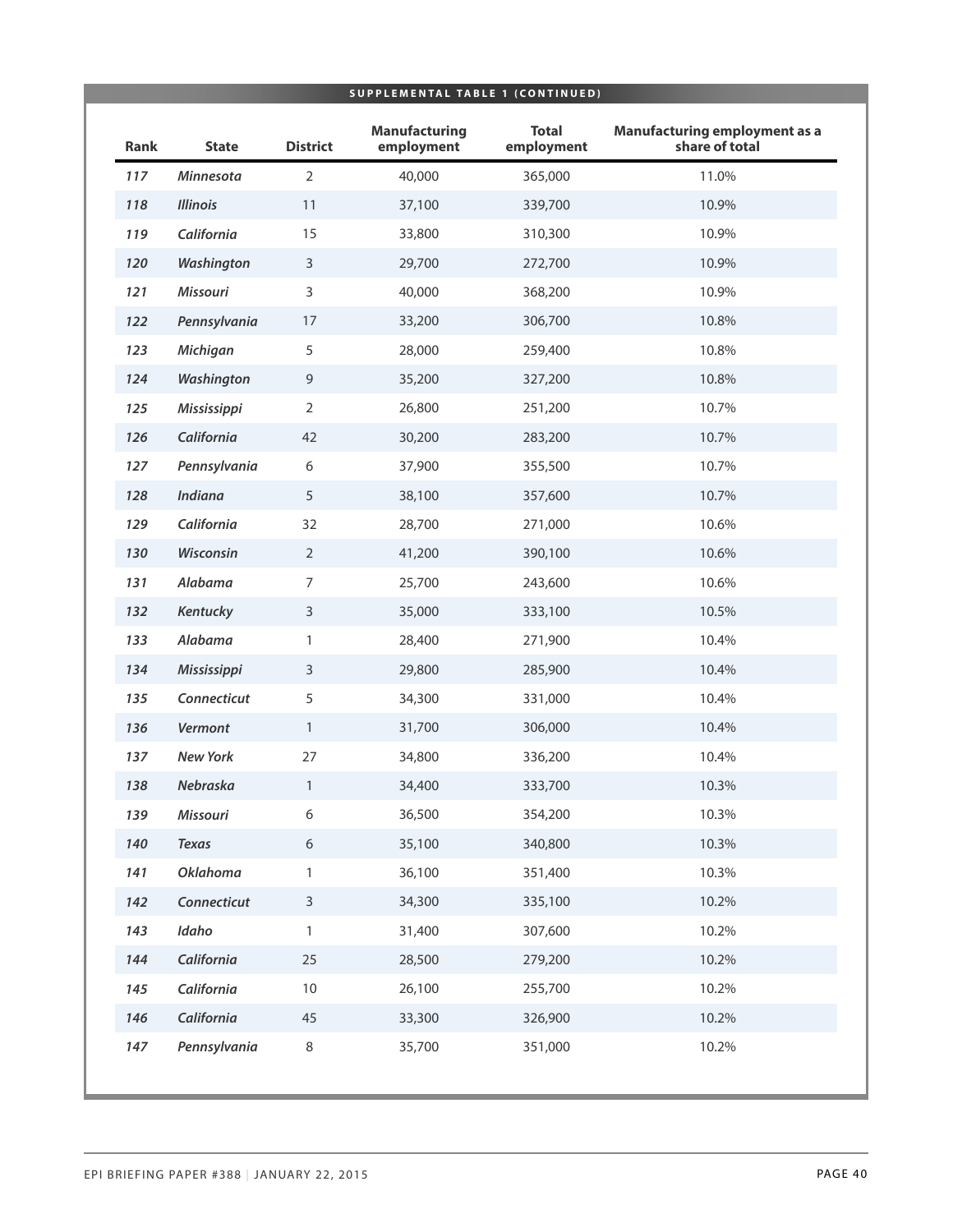|      |                          |                 | SUPPLEMENTAL TABLE 1 (CONTINUED)<br><b>Manufacturing</b> | <b>Total</b> | <b>Manufacturing employment as a</b> |
|------|--------------------------|-----------------|----------------------------------------------------------|--------------|--------------------------------------|
| Rank | <b>State</b>             | <b>District</b> | employment                                               | employment   | share of total                       |
| 148  | Pennsylvania             | 9               | 30,400                                                   | 299,100      | 10.2%                                |
| 149  | <b>Texas</b>             | 12              | 33,500                                                   | 329,700      | 10.2%                                |
| 150  | <b>Michigan</b>          | 14              | 25,500                                                   | 252,500      | 10.1%                                |
| 151  | <b>Texas</b>             | $\overline{4}$  | 29,500                                                   | 292,400      | 10.1%                                |
| 152  | <b>Kansas</b>            | $\overline{2}$  | 33,900                                                   | 336,100      | 10.1%                                |
| 153  | California               | 48              | 32,800                                                   | 325,300      | 10.1%                                |
| 154  | <b>North</b><br>Carolina | 13              | 34,100                                                   | 338,400      | 10.1%                                |
| 155  | <b>Illinois</b>          | $\mathsf{3}$    | 31,400                                                   | 312,500      | 10.0%                                |
| 156  | Utah                     | $\overline{4}$  | 34,000                                                   | 339,100      | 10.0%                                |
| 157  | Ohio                     | 10              | 31,600                                                   | 315,200      | 10.0%                                |
| 158  | California               | 39              | 30,600                                                   | 306,200      | 10.0%                                |
| 159  | South Dakota             | $\mathbf{1}$    | 41,600                                                   | 417,200      | 10.0%                                |
| 160  | Pennsylvania             | 11              | 32,200                                                   | 323,100      | 10.0%                                |
| 161  | Georgia                  | 12              | 26,600                                                   | 267,600      | 9.9%                                 |
| 162  | <b>Illinois</b>          | 18              | 32,800                                                   | 330,100      | 9.9%                                 |
| 163  | Minnesota                | $\overline{4}$  | 33,700                                                   | 342,200      | 9.8%                                 |
| 164  | <b>Indiana</b>           | $\overline{7}$  | 30,600                                                   | 312,200      | 9.8%                                 |
| 165  | South<br>Carolina        | $\overline{7}$  | 25,400                                                   | 259,600      | 9.8%                                 |
| 166  | California               | 34              | 27,700                                                   | 285,500      | 9.7%                                 |
| 167  | South<br>Carolina        | 6               | 23,600                                                   | 244,300      | 9.7%                                 |
| 168  | Alabama                  | $\sqrt{6}$      | 29,400                                                   | 305,900      | 9.6%                                 |
| 169  | <b>Texas</b>             | $\overline{2}$  | 33,900                                                   | 356,200      | 9.5%                                 |
| 170  | Pennsylvania             | $\overline{7}$  | 31,600                                                   | 333,400      | 9.5%                                 |
| 171  | New<br>Hampshire         | $\mathbf{1}$    | 31,200                                                   | 329,800      | 9.5%                                 |
| 172  | Connecticut              | $\mathbf{1}$    | 31,400                                                   | 332,400      | 9.4%                                 |
| 173  | California               | 29              | 26,100                                                   | 280,100      | 9.3%                                 |
| 174  | Ohio                     | 12              | 33,600                                                   | 362,300      | 9.3%                                 |
| 175  | Kentucky                 | 5               | 21,700                                                   | 234,100      | 9.3%                                 |
| 176  | Ohio                     | 15              | 31,400                                                   | 338,900      | 9.3%                                 |
|      |                          |                 |                                                          |              |                                      |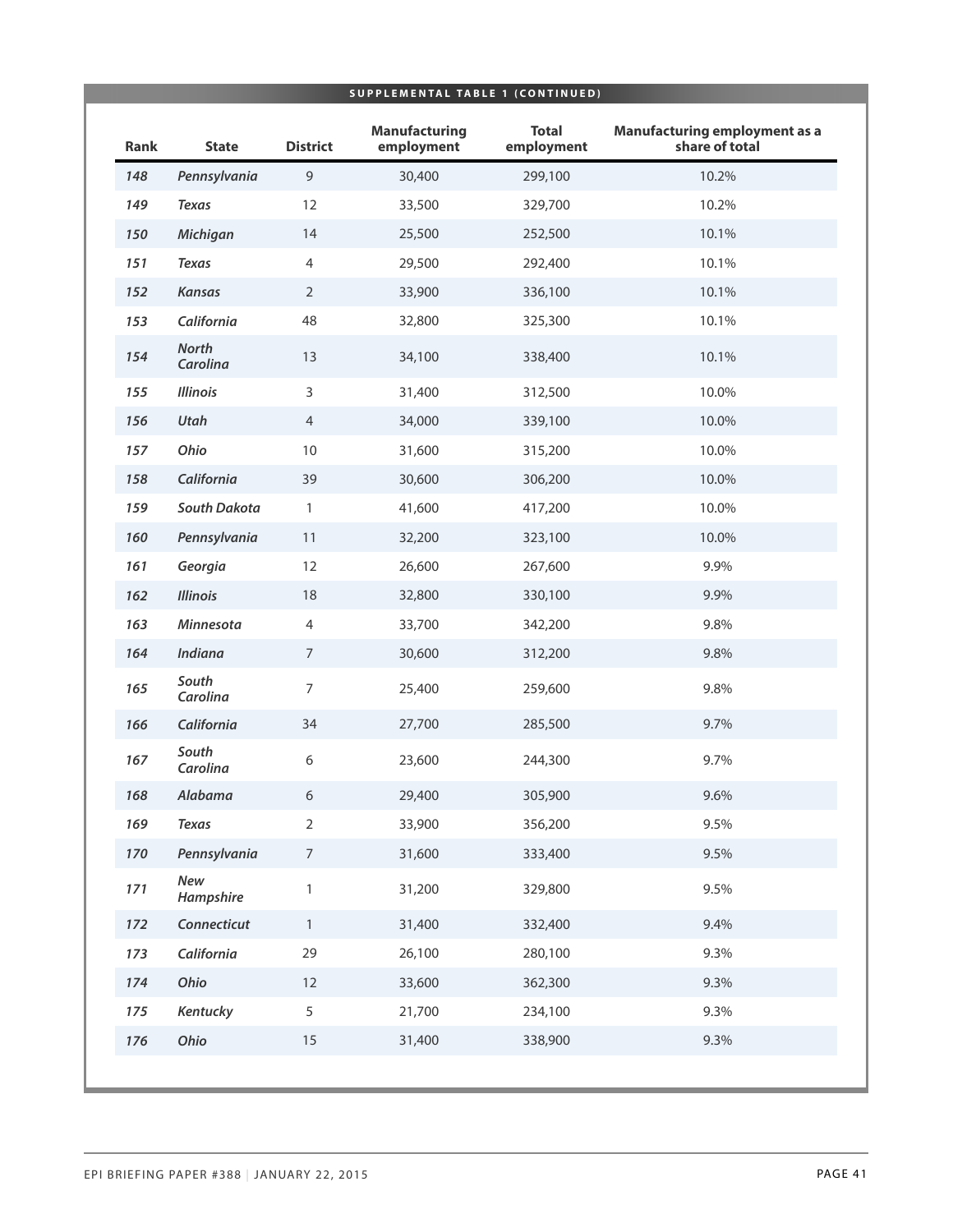| Rank | <b>State</b>             | <b>District</b>  | <b>Manufacturing</b><br>employment | <b>Total</b><br>employment | <b>Manufacturing employment as a</b><br>share of total |
|------|--------------------------|------------------|------------------------------------|----------------------------|--------------------------------------------------------|
|      |                          |                  |                                    |                            |                                                        |
| 177  | Georgia                  | $\overline{2}$   | 22,300                             | 241,700                    | 9.2%                                                   |
| 178  | Georgia                  | $\,8\,$          | 24,100                             | 262,300                    | 9.2%                                                   |
| 179  | <b>Massachusetts</b>     | $\overline{2}$   | 33,400                             | 364,400                    | 9.2%                                                   |
| 180  | <b>Tennessee</b>         | $\overline{2}$   | 29,600                             | 323,200                    | 9.2%                                                   |
| 181  | Pennsylvania             | 18               | 31,000                             | 338,500                    | 9.2%                                                   |
| 182  | <b>North</b><br>Carolina | $\overline{7}$   | 27,800                             | 305,000                    | 9.1%                                                   |
| 183  | California               | 47               | 27,500                             | 302,200                    | 9.1%                                                   |
| 184  | Virginia                 | $\overline{4}$   | 29,100                             | 319,900                    | 9.1%                                                   |
| 185  | Oregon                   | 3                | 34,100                             | 375,200                    | 9.1%                                                   |
| 186  | <b>Rhode Island</b>      | $\mathbf{1}$     | 21,000                             | 231,200                    | 9.1%                                                   |
| 187  | <b>Missouri</b>          | $\overline{7}$   | 30,500                             | 335,800                    | 9.1%                                                   |
| 188  | California               | 43               | 25,200                             | 279,300                    | 9.0%                                                   |
| 189  | <b>Missouri</b>          | $\overline{2}$   | 34,000                             | 376,900                    | 9.0%                                                   |
| 190  | Virginia                 | 6                | 29,900                             | 331,500                    | 9.0%                                                   |
| 191  | Oregon                   | $\overline{2}$   | 27,700                             | 307,600                    | 9.0%                                                   |
| 192  | <b>Texas</b>             | 18               | 26,900                             | 299,300                    | 9.0%                                                   |
| 193  | <b>Texas</b>             | 8                | 27,000                             | 302,100                    | 8.9%                                                   |
| 194  | Georgia                  | $10\,$           | 24,700                             | 276,500                    | 8.9%                                                   |
| 195  | <b>New York</b>          | 22               | 28,400                             | 318,700                    | 8.9%                                                   |
| 196  | <b>Texas</b>             | $\mathbf{1}$     | 25,800                             | 290,900                    | 8.9%                                                   |
| 197  | Virginia                 | 5                | 27,300                             | 308,400                    | 8.9%                                                   |
| 198  | Michigan                 | 1                | 25,000                             | 284,200                    | 8.8%                                                   |
| 199  | South<br>Carolina        | $\mathbf{1}$     | 25,400                             | 288,900                    | 8.8%                                                   |
| 200  | <b>New Jersey</b>        | $\boldsymbol{7}$ | 31,400                             | 357,400                    | 8.8%                                                   |
| 201  | <b>Illinois</b>          | $\overline{2}$   | 23,900                             | 272,100                    | 8.8%                                                   |
| 202  | <b>Massachusetts</b>     | $\mathbf{1}$     | 30,600                             | 348,600                    | 8.8%                                                   |
| 203  | Minnesota                | $\,8\,$          | 27,100                             | 309,000                    | 8.8%                                                   |
| 204  | <b>Texas</b>             | 32               | 30,900                             | 352,600                    | 8.8%                                                   |
| 205  | <b>New York</b>          | 25               | 29,200                             | 333,800                    | 8.7%                                                   |
| 206  | Pennsylvania             | 12               | 28,300                             | 325,600                    | 8.7%                                                   |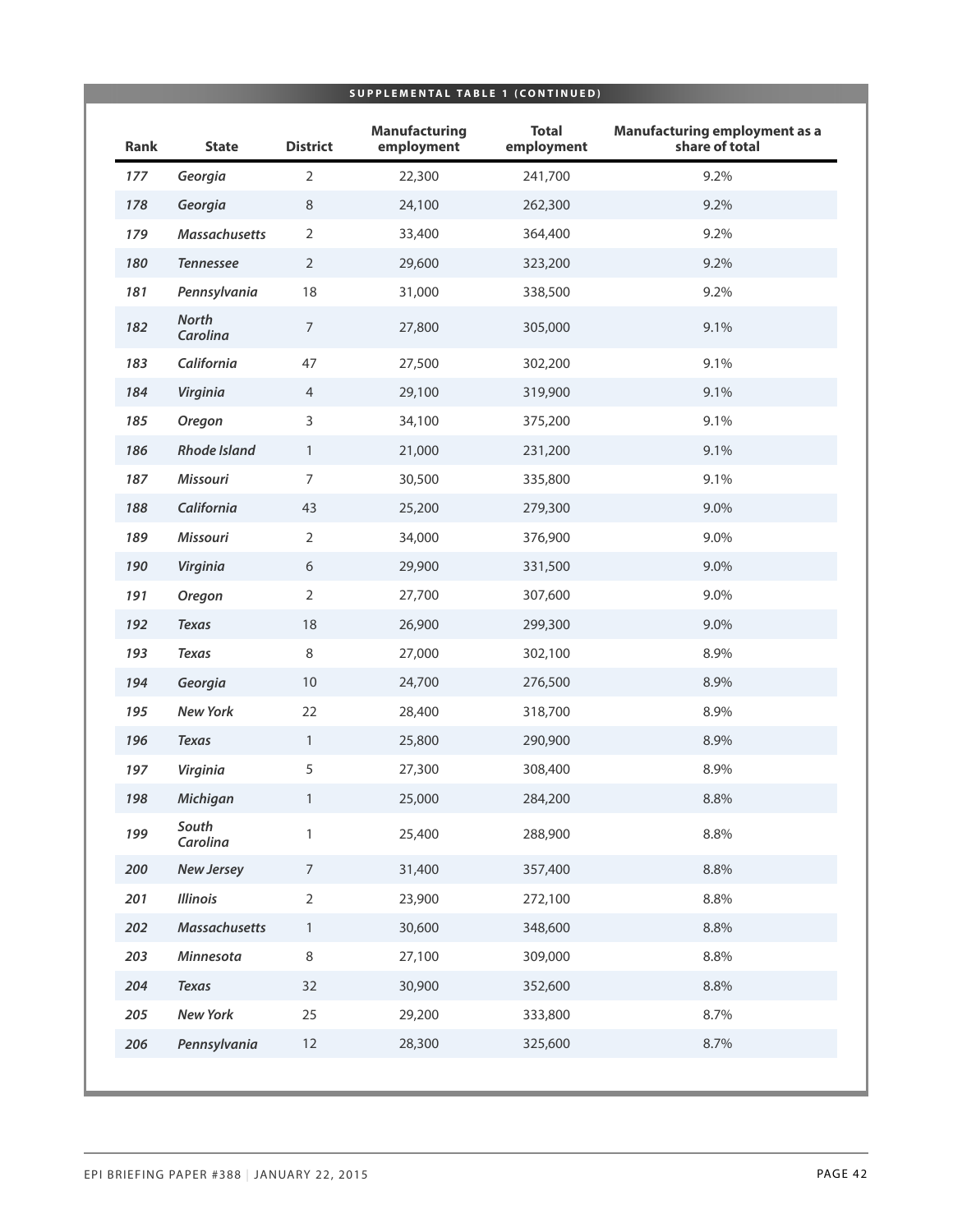|      |                          |                  | <b>Manufacturing</b> | <b>Total</b> | Manufacturing employment as a |
|------|--------------------------|------------------|----------------------|--------------|-------------------------------|
| Rank | <b>State</b>             | <b>District</b>  | employment           | employment   | share of total                |
| 207  | Ohio                     | 11               | 24,100               | 277,300      | 8.7%                          |
| 208  | <b>Texas</b>             | 13               | 26,100               | 301,900      | 8.6%                          |
| 209  | Maine                    | $\mathbf{1}$     | 27,400               | 318,500      | 8.6%                          |
| 210  | <b>Texas</b>             | $\mathsf{3}$     | 31,200               | 362,700      | 8.6%                          |
| 211  | South<br>Carolina        | $\sqrt{2}$       | 25,300               | 294,500      | 8.6%                          |
| 212  | Idaho                    | $\overline{2}$   | 28,400               | 330,900      | 8.6%                          |
| 213  | California               | 49               | 23,700               | 276,500      | 8.6%                          |
| 214  | Oregon                   | 5                | 27,400               | 319,800      | 8.6%                          |
| 215  | California               | 5                | 25,800               | 301,400      | 8.6%                          |
| 216  | <b>North</b><br>Carolina | 12               | 26,400               | 309,300      | 8.5%                          |
| 217  | Arizona                  | 5                | 25,300               | 297,500      | 8.5%                          |
| 218  | California               | 26               | 25,400               | 300,700      | 8.4%                          |
| 219  | <b>Texas</b>             | $10\,$           | 27,900               | 334,700      | 8.3%                          |
| 220  | California               | 41               | 20,800               | 250,800      | 8.3%                          |
| 221  | <b>Oregon</b>            | $\overline{4}$   | 24,900               | 302,500      | 8.2%                          |
| 222  | Washington               | $\sqrt{6}$       | 21,700               | 264,000      | 8.2%                          |
| 223  | California               | 31               | 22,000               | 269,500      | 8.2%                          |
| 224  | <b>Texas</b>             | 22               | 28,100               | 344,400      | 8.2%                          |
| 225  | <b>Massachusetts</b>     | $\overline{4}$   | 31,200               | 383,100      | 8.1%                          |
| 226  | <b>Texas</b>             | 24               | 30,900               | 379,700      | 8.1%                          |
| 227  | <b>Maine</b>             | 2                | 23,000               | 283,200      | 8.1%                          |
| 228  | <b>Illinois</b>          | 12               | 23,900               | 294,400      | 8.1%                          |
| 229  | Louisiana                | $\boldsymbol{6}$ | 29,500               | 363,600      | 8.1%                          |
| 230  | California               | 52               | 26,200               | 323,000      | 8.1%                          |
| 231  | Kansas                   | 3                | 29,600               | 366,200      | 8.1%                          |
| 232  | <b>North</b><br>Carolina | $\overline{9}$   | 29,000               | 359,200      | 8.1%                          |
| 233  | <b>New York</b>          | 24               | 25,900               | 325,700      | 8.0%                          |
| 234  | Missouri                 | $\overline{4}$   | 25,700               | 323,300      | 7.9%                          |
| 235  | <b>Rhode Island</b>      | $\overline{2}$   | 19,000               | 239,900      | 7.9%                          |
| 236  | Utah                     | $\sqrt{2}$       | 24,700               | 312,800      | 7.9%                          |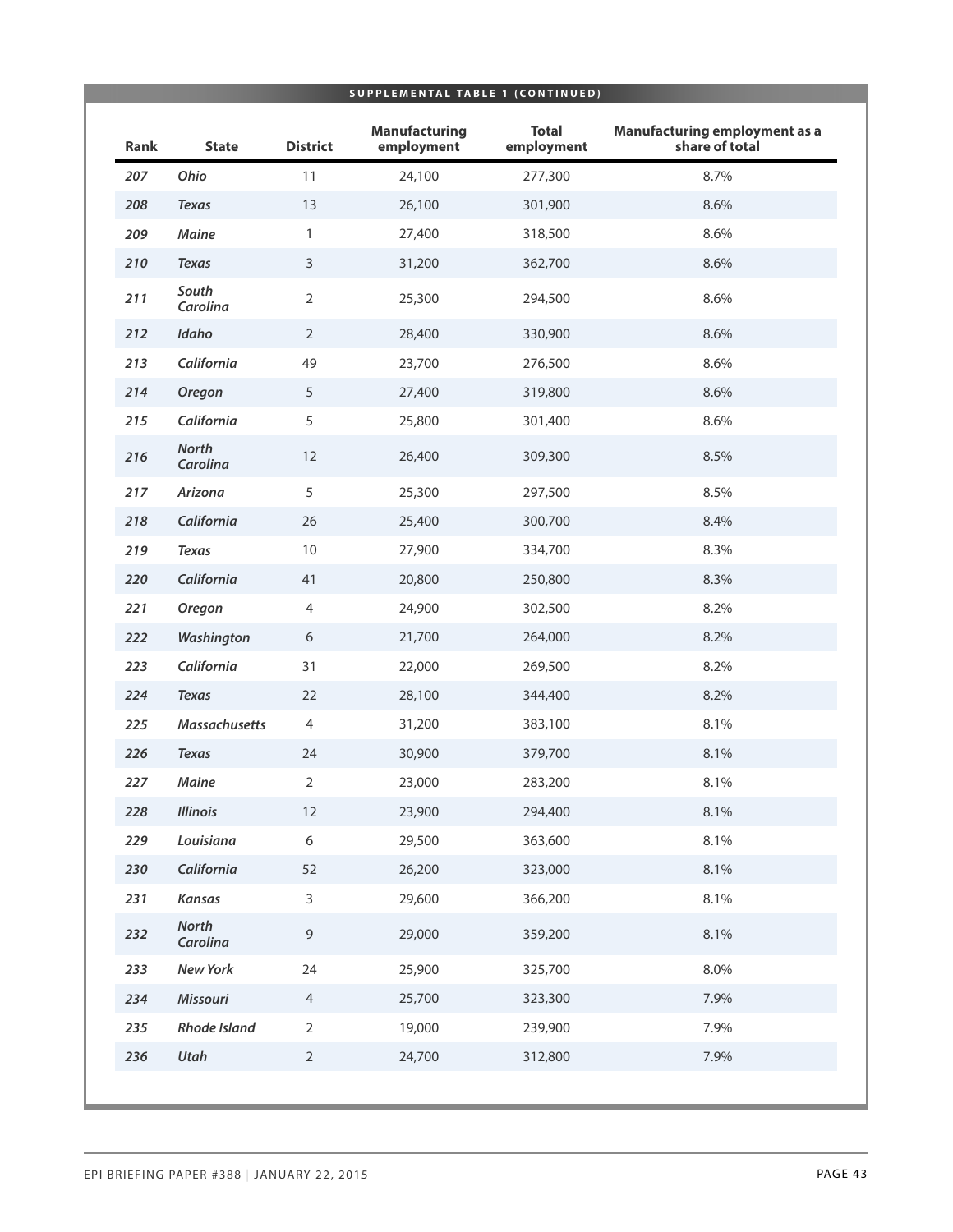|      |                      |                 | <b>SUPPLEMENTAL TABLE 1 (CONTINUED)</b> |                            |                                                 |
|------|----------------------|-----------------|-----------------------------------------|----------------------------|-------------------------------------------------|
| Rank | <b>State</b>         | <b>District</b> | <b>Manufacturing</b><br>employment      | <b>Total</b><br>employment | Manufacturing employment as a<br>share of total |
| 237  | Georgia              | 11              | 25,900                                  | 328,000                    | 7.9%                                            |
| 238  | Georgia              | $\mathbf{1}$    | 21,600                                  | 275,200                    | 7.8%                                            |
| 239  | Minnesota            | 5               | 28,100                                  | 358,500                    | 7.8%                                            |
| 240  | California           | 16              | 17,700                                  | 225,900                    | 7.8%                                            |
| 241  | <b>Texas</b>         | $\overline{7}$  | 28,800                                  | 367,600                    | 7.8%                                            |
| 242  | <b>Oklahoma</b>      | $\mathsf{3}$    | 25,000                                  | 320,400                    | 7.8%                                            |
| 243  | <b>Missouri</b>      | 5               | 26,800                                  | 343,700                    | 7.8%                                            |
| 244  | <b>New Jersey</b>    | $\overline{9}$  | 25,000                                  | 320,800                    | 7.8%                                            |
| 245  | California           | 50              | 21,100                                  | 273,300                    | 7.7%                                            |
| 246  | Arizona              | $\overline{7}$  | 20,400                                  | 264,300                    | 7.7%                                            |
| 247  | Virginia             | 3               | 24,100                                  | 312,300                    | 7.7%                                            |
| 248  | <b>West Virginia</b> | $\mathbf{1}$    | 20,200                                  | 263,800                    | 7.7%                                            |
| 249  | Louisiana            | 3               | 24,800                                  | 324,500                    | 7.6%                                            |
| 250  | Pennsylvania         | 13              | 25,400                                  | 332,700                    | 7.6%                                            |
| 251  | <b>Massachusetts</b> | 6               | 28,700                                  | 380,300                    | 7.5%                                            |
| 252  | <b>Texas</b>         | 17              | 24,200                                  | 321,700                    | 7.5%                                            |
| 253  | Utah                 | 3               | 23,900                                  | 318,400                    | 7.5%                                            |
| 254  | lowa                 | $\mathsf{3}$    | 29,000                                  | 388,600                    | 7.5%                                            |
| 255  | <b>Texas</b>         | 5               | 21,900                                  | 293,800                    | 7.5%                                            |
| 256  | <b>Texas</b>         | 26              | 26,800                                  | 359,800                    | 7.4%                                            |
| 257  | Washington           | $\overline{4}$  | 20,300                                  | 272,600                    | 7.4%                                            |
| 258  | <b>Illinois</b>      | 13              | 23,700                                  | 319,400                    | 7.4%                                            |
| 259  | Washington           | $\overline{7}$  | 27,000                                  | 364,200                    | 7.4%                                            |
| 260  | Nebraska             | $\overline{2}$  | 24,300                                  | 328,100                    | 7.4%                                            |
| 261  | Florida              | 8               | 19,600                                  | 265,200                    | 7.4%                                            |
| 262  | <b>Texas</b>         | 31              | 23,300                                  | 315,600                    | 7.4%                                            |
| 263  | <b>Texas</b>         | 27              | 22,000                                  | 298,500                    | 7.4%                                            |
| 264  | California           | 33              | 24,500                                  | 336,000                    | 7.3%                                            |
| 265  | <b>New York</b>      | 21              | 22,300                                  | 307,700                    | 7.2%                                            |
| 266  | Colorado             | $\overline{4}$  | 23,800                                  | 328,700                    | 7.2%                                            |
| 267  | Arkansas             | $\overline{2}$  | 23,200                                  | 320,500                    | 7.2%                                            |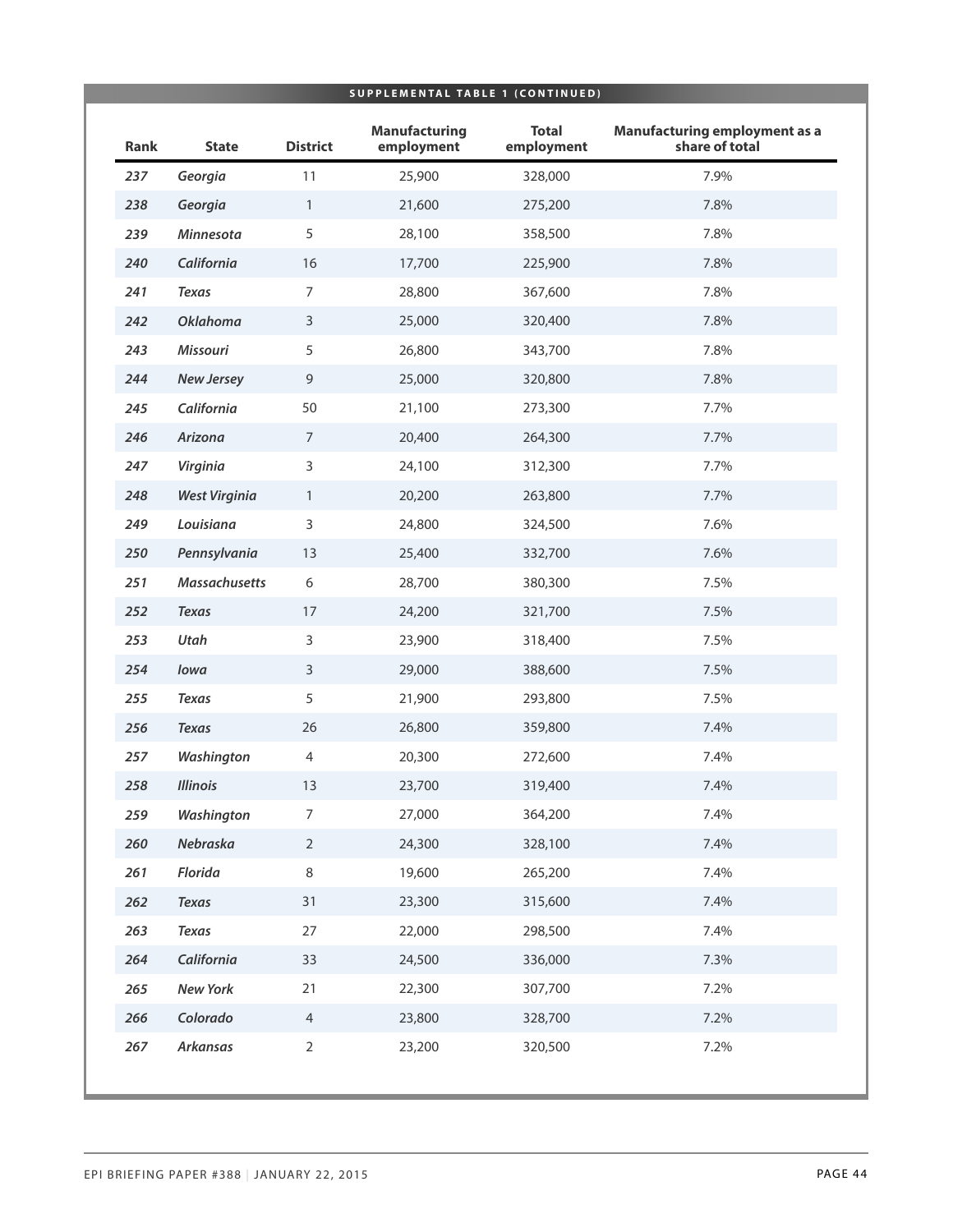| Rank | <b>State</b>             | <b>District</b> | <b>Manufacturing</b><br>employment | <b>Total</b><br>employment | Manufacturing employment as a<br>share of total |
|------|--------------------------|-----------------|------------------------------------|----------------------------|-------------------------------------------------|
| 268  | <b>New York</b>          | $\overline{2}$  | 25,700                             | 356,000                    | 7.2%                                            |
| 269  | <b>New Jersey</b>        | 11              | 24,500                             | 340,000                    | 7.2%                                            |
| 270  | <b>Tennessee</b>         | 9               | 21,700                             | 301,600                    | 7.2%                                            |
| 271  | Louisiana                | $\overline{2}$  | 23,400                             | 325,300                    | 7.2%                                            |
| 272  | Louisiana                | $\overline{4}$  | 22,100                             | 307,600                    | 7.2%                                            |
| 273  | <b>Texas</b>             | 25              | 21,200                             | 295,300                    | 7.2%                                            |
| 274  | Arizona                  | $\overline{9}$  | 24,200                             | 337,200                    | 7.2%                                            |
| 275  | Louisiana                | 1               | 25,100                             | 350,000                    | 7.2%                                            |
| 276  | Maryland                 | $\mathbf{1}$    | 21,900                             | 307,000                    | 7.1%                                            |
| 277  | <b>Texas</b>             | 30              | 20,300                             | 285,600                    | 7.1%                                            |
| 278  | Georgia                  | $\overline{4}$  | 21,200                             | 299,800                    | 7.1%                                            |
| 279  | <b>Missouri</b>          | 1               | 23,200                             | 329,900                    | 7.0%                                            |
| 280  | Georgia                  | $\overline{7}$  | 21,100                             | 300,600                    | 7.0%                                            |
| 281  | Georgia                  | 13              | 21,000                             | 300,900                    | 7.0%                                            |
| 282  | <b>New York</b>          | 26              | 22,700                             | 326,100                    | 7.0%                                            |
| 283  | California               | 53              | 21,800                             | 316,100                    | 6.9%                                            |
| 284  | <b>North</b><br>Carolina | $\overline{4}$  | 23,400                             | 339,400                    | 6.9%                                            |
| 285  | Washington               | 5               | 19,200                             | 279,400                    | 6.9%                                            |
| 286  | <b>Oklahoma</b>          | $\overline{4}$  | 23,400                             | 340,800                    | 6.9%                                            |
| 287  | Louisiana                | 5               | 19,200                             | 280,800                    | 6.8%                                            |
| 288  | <b>North</b><br>Carolina | 3               | 20,200                             | 295,500                    | 6.8%                                            |
| 289  | <b>New Jersey</b>        | 5               | 22,800                             | 337,400                    | 6.8%                                            |
| 290  | California               | 27              | 20,500                             | 306,500                    | 6.7%                                            |
| 291  | <b>New Jersey</b>        | 8               | 23,500                             | 351,600                    | 6.7%                                            |
| 292  | <b>Texas</b>             | $\overline{9}$  | 21,300                             | 318,900                    | 6.7%                                            |
| 293  | Colorado                 | $\overline{2}$  | 24,500                             | 367,400                    | 6.7%                                            |
| 294  | <b>Illinois</b>          | $\overline{9}$  | 22,600                             | 339,600                    | 6.7%                                            |
| 295  | <b>Illinois</b>          | 5               | 25,700                             | 388,900                    | 6.6%                                            |
| 296  | Connecticut              | $\overline{4}$  | 21,500                             | 325,900                    | 6.6%                                            |
| 297  | Washington               | $10\,$          | 18,300                             | 279,100                    | 6.6%                                            |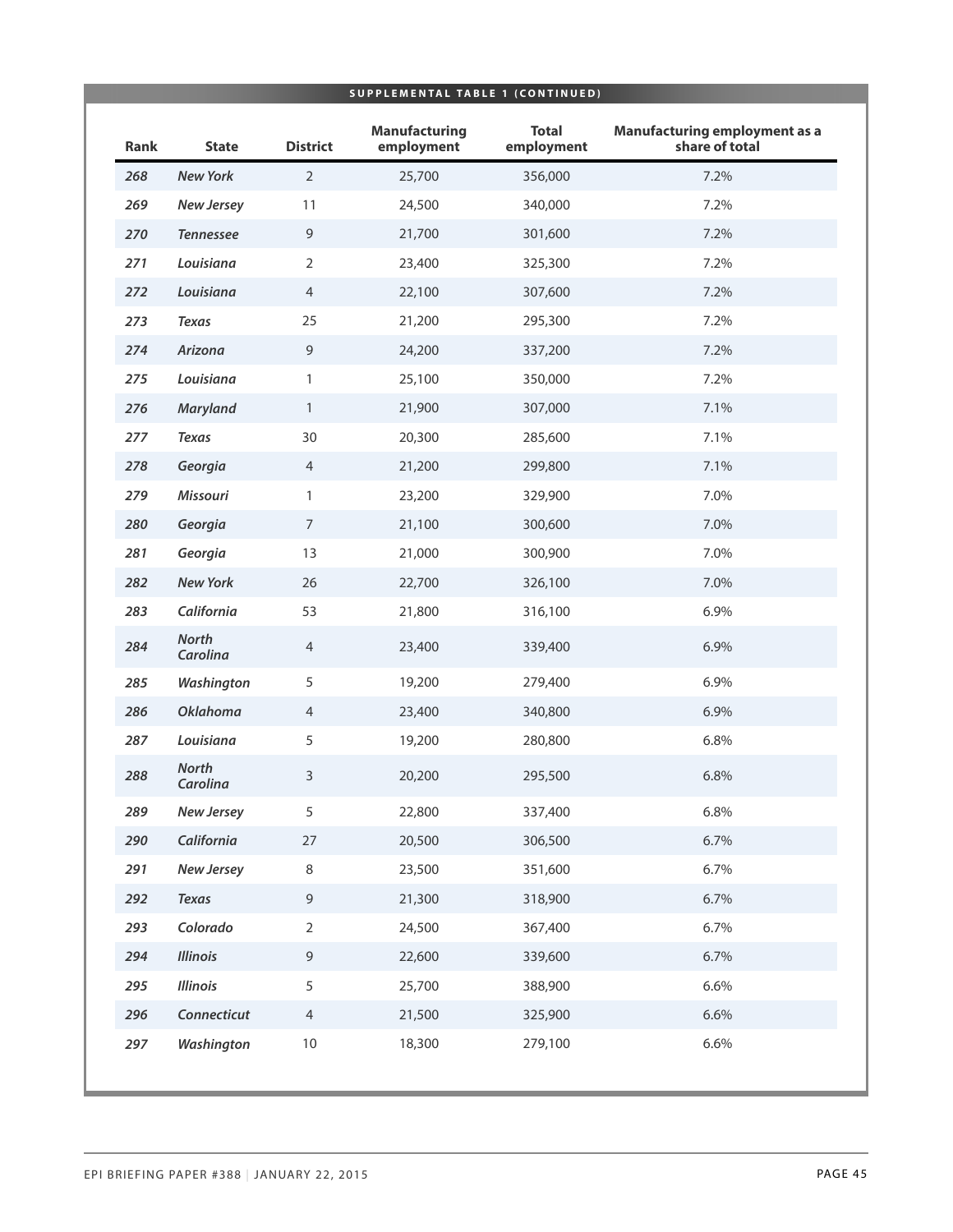|      |                      |                 | SUPPLEMENTAL TABLE 1 (CONTINUED)   |                            |                                                        |
|------|----------------------|-----------------|------------------------------------|----------------------------|--------------------------------------------------------|
| Rank | <b>State</b>         | <b>District</b> | <b>Manufacturing</b><br>employment | <b>Total</b><br>employment | <b>Manufacturing employment as a</b><br>share of total |
| 298  | California           | $\mathsf 9$     | 16,600                             | 254,000                    | 6.5%                                                   |
| 299  | <b>New Jersey</b>    | 12              | 21,700                             | 334,000                    | 6.5%                                                   |
| 300  | <b>Tennessee</b>     | 5               | 22,200                             | 349,100                    | 6.4%                                                   |
| 301  | <b>New Jersey</b>    | 6               | 21,100                             | 335,100                    | 6.3%                                                   |
| 302  | California           | 30              | 20,800                             | 330,400                    | 6.3%                                                   |
| 303  | California           | 51              | 14,800                             | 238,600                    | 6.2%                                                   |
| 304  | Ohio                 | $\mathsf{3}$    | 20,800                             | 335,500                    | 6.2%                                                   |
| 305  | <b>Massachusetts</b> | $\mathsf 9$     | 22,200                             | 360,200                    | 6.2%                                                   |
| 306  | California           | 14              | 20,500                             | 335,800                    | 6.1%                                                   |
| 307  | <b>Texas</b>         | 11              | 18,300                             | 301,700                    | 6.1%                                                   |
| 308  | Virginia             | $\overline{2}$  | 20,100                             | 331,500                    | 6.1%                                                   |
| 309  | <b>Illinois</b>      | 1               | 17,200                             | 283,800                    | 6.1%                                                   |
| 310  | Florida              | 13              | 17,500                             | 289,300                    | 6.0%                                                   |
| 311  | Colorado             | $\overline{7}$  | 20,900                             | 346,400                    | 6.0%                                                   |
| 312  | <b>New York</b>      | 19              | 19,400                             | 325,700                    | 6.0%                                                   |
| 313  | <b>Delaware</b>      | $\mathbf{1}$    | 25,400                             | 427,800                    | 5.9%                                                   |
| 314  | Arizona              | 8               | 16,600                             | 282,400                    | 5.9%                                                   |
| 315  | <b>West Virginia</b> | $\overline{2}$  | 16,000                             | 272,200                    | 5.9%                                                   |
| 316  | Nevada               | $\overline{2}$  | 17,700                             | 301,700                    | 5.9%                                                   |
| 317  | <b>Oklahoma</b>      | 5               | 19,700                             | 338,700                    | 5.8%                                                   |
| 318  | California           | 22              | 15,500                             | 267,100                    | 5.8%                                                   |
| 319  | California           | 13              | 18,100                             | 313,800                    | 5.8%                                                   |
| 320  | California           | $\,8\,$         | 12,500                             | 217,300                    | 5.8%                                                   |
| 321  | Pennsylvania         | 14              | 18,200                             | 317,100                    | 5.7%                                                   |
| 322  | <b>North Dakota</b>  | $\mathbf{1}$    | 25,500                             | 444,300                    | 5.7%                                                   |
| 323  | California           | 23              | 14,500                             | 252,900                    | 5.7%                                                   |
| 324  | Georgia              | 6               | 19,900                             | 347,400                    | 5.7%                                                   |
| 325  | California           | 37              | 17,400                             | 309,500                    | 5.6%                                                   |
| 326  | <b>Illinois</b>      | $\overline{7}$  | 16,400                             | 291,900                    | 5.6%                                                   |
| 327  | California           | 21              | 12,500                             | 224,900                    | 5.6%                                                   |
| 328  | <b>New York</b>      | 18              | 18,300                             | 330,500                    | 5.5%                                                   |
|      |                      |                 |                                    |                            |                                                        |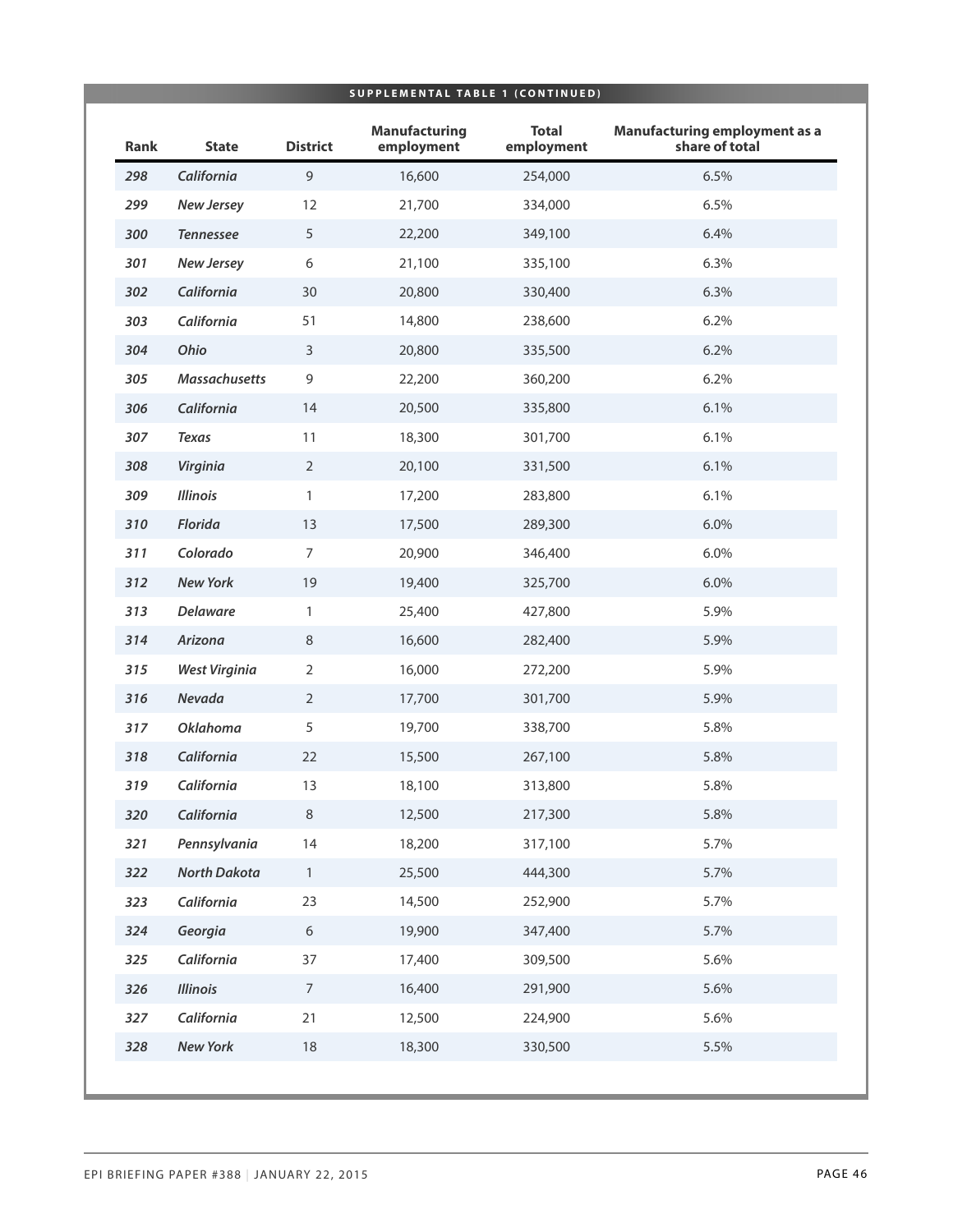|      |                      |                 | SUPPLEMENTAL TABLE 1 (CONTINUED)   |                            |                                                 |
|------|----------------------|-----------------|------------------------------------|----------------------------|-------------------------------------------------|
| Rank | <b>State</b>         | <b>District</b> | <b>Manufacturing</b><br>employment | <b>Total</b><br>employment | Manufacturing employment as a<br>share of total |
| 329  | <b>Texas</b>         | 16              | 15,200                             | 274,800                    | 5.5%                                            |
| 330  | <b>Massachusetts</b> | 5               | 21,900                             | 396,100                    | 5.5%                                            |
| 331  | California           | $\overline{4}$  | 14,800                             | 271,400                    | 5.5%                                            |
| 332  | Arizona              | $\mathbf{1}$    | 13,500                             | 247,900                    | 5.4%                                            |
| 333  | <b>New Jersey</b>    | 1               | 17,500                             | 321,500                    | 5.4%                                            |
| 334  | <b>Florida</b>       | 25              | 16,600                             | 305,000                    | 5.4%                                            |
| 335  | Colorado             | 6               | 19,200                             | 353,100                    | 5.4%                                            |
| 336  | <b>West Virginia</b> | $\mathsf{3}$    | 12,300                             | 227,400                    | 5.4%                                            |
| 337  | Arizona              | $\overline{2}$  | 15,100                             | 280,000                    | 5.4%                                            |
| 338  | California           | 24              | 16,000                             | 298,400                    | 5.4%                                            |
| 339  | Pennsylvania         | 1               | 14,300                             | 268,100                    | 5.3%                                            |
| 340  | California           | $\mathsf{3}$    | 14,100                             | 264,400                    | 5.3%                                            |
| 341  | Florida              | 6               | 14,000                             | 264,900                    | 5.3%                                            |
| 342  | Florida              | 5               | 13,900                             | 265,700                    | 5.2%                                            |
| 343  | <b>Massachusetts</b> | 8               | 19,900                             | 383,900                    | 5.2%                                            |
| 344  | Colorado             | 5               | 15,400                             | 301,800                    | 5.1%                                            |
| 345  | California           | 20              | 14,100                             | 279,100                    | 5.1%                                            |
| 346  | Arizona              | $\overline{4}$  | 11,000                             | 218,600                    | 5.0%                                            |
| 347  | <b>New York</b>      | $\overline{7}$  | 16,100                             | 320,700                    | 5.0%                                            |
| 348  | <b>Texas</b>         | 35              | 15,600                             | 310,900                    | 5.0%                                            |
| 349  | Arizona              | 3               | 12,300                             | 245,400                    | 5.0%                                            |
| 350  | <b>Maryland</b>      | $\overline{2}$  | 15,700                             | 315,500                    | 5.0%                                            |
| 351  | Virginia             | $\overline{7}$  | 17,700                             | 355,700                    | 5.0%                                            |
| 352  | California           | $\overline{2}$  | 14,700                             | 298,100                    | 4.9%                                            |
| 353  | <b>New Jersey</b>    | $\overline{2}$  | 15,100                             | 307,500                    | 4.9%                                            |
| 354  | Florida              | $\overline{4}$  | 15,100                             | 308,600                    | 4.9%                                            |
| 355  | Arizona              | 6               | 16,700                             | 342,600                    | 4.9%                                            |
| 356  | California           | 28              | 16,100                             | 332,000                    | 4.8%                                            |
| 357  | <b>New York</b>      | 20              | 17,200                             | 355,800                    | 4.8%                                            |
| 358  | California           | 12              | 17,800                             | 368,400                    | 4.8%                                            |
| 359  | <b>Texas</b>         | 19              | 14,600                             | 303,600                    | 4.8%                                            |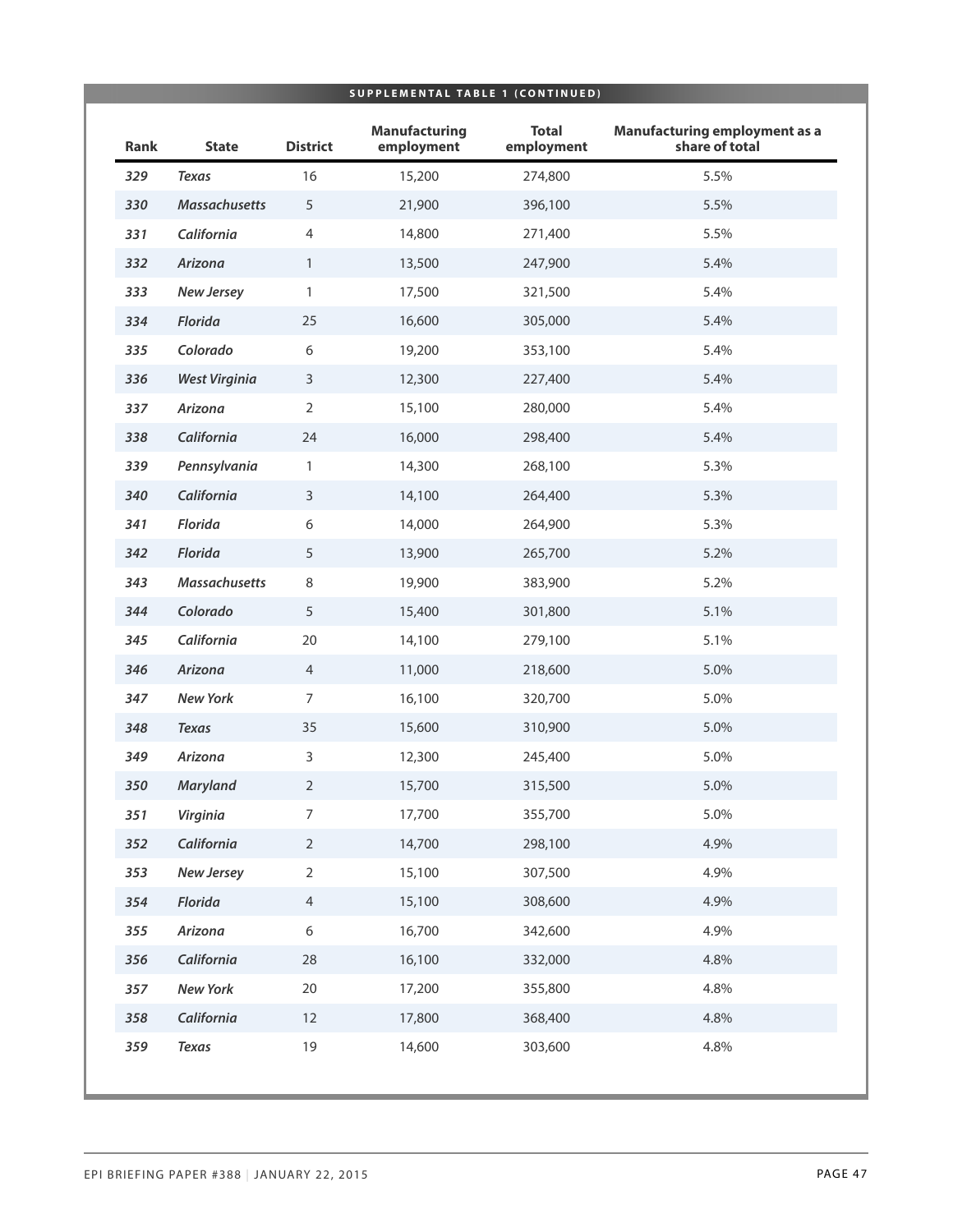|      |                   |                 |                                    | SUPPLEMENTAL TABLE 1 (CONTINUED) |                                                        |
|------|-------------------|-----------------|------------------------------------|----------------------------------|--------------------------------------------------------|
| Rank | <b>State</b>      | <b>District</b> | <b>Manufacturing</b><br>employment | <b>Total</b><br>employment       | <b>Manufacturing employment as a</b><br>share of total |
| 360  | Florida           | $\overline{7}$  | 14,500                             | 301,700                          | 4.8%                                                   |
| 361  | <b>New York</b>   | $\mathbf{1}$    | 16,400                             | 341,700                          | 4.8%                                                   |
| 362  | <b>Texas</b>      | 21              | 16,800                             | 352,900                          | 4.8%                                                   |
| 363  | Virginia          | $\mathbf{1}$    | 16,200                             | 343,800                          | 4.7%                                                   |
| 364  | California        | $11$            | 14,000                             | 299,100                          | 4.7%                                                   |
| 365  | California        | $\overline{7}$  | 13,500                             | 288,900                          | 4.7%                                                   |
| 366  | California        | $\mathbf{1}$    | 11,200                             | 240,100                          | 4.7%                                                   |
| 367  | Florida           | 15              | 13,200                             | 284,600                          | 4.6%                                                   |
| 368  | Florida           | 11              | 9,300                              | 203,400                          | 4.6%                                                   |
| 369  | Georgia           | 5               | 13,800                             | 306,000                          | 4.5%                                                   |
| 370  | <b>Texas</b>      | 20              | 13,700                             | 304,300                          | 4.5%                                                   |
| 371  | Florida           | 16              | 11,600                             | 258,300                          | 4.5%                                                   |
| 372  | <b>Texas</b>      | 34              | 10,600                             | 236,600                          | 4.5%                                                   |
| 373  | Florida           | 18              | 11,900                             | 265,700                          | 4.5%                                                   |
| 374  | California        | $6\,$           | 11,900                             | 266,000                          | 4.5%                                                   |
| 375  | <b>New Jersey</b> | $\mathsf{3}$    | 14,500                             | 326,200                          | 4.4%                                                   |
| 376  | Alaska            | $\mathbf{1}$    | 14,900                             | 336,600                          | 4.4%                                                   |
| 377  | <b>Texas</b>      | 28              | 11,500                             | 260,200                          | 4.4%                                                   |
| 378  | Colorado          | $\mathbf{1}$    | 16,200                             | 367,200                          | 4.4%                                                   |
| 379  | <b>Texas</b>      | 15              | 12,100                             | 274,400                          | 4.4%                                                   |
| 380  | <b>New Jersey</b> | $\overline{4}$  | 13,600                             | 309,400                          | 4.4%                                                   |
| 381  | <b>New Jersey</b> | $10\,$          | 12,700                             | 294,400                          | 4.3%                                                   |
| 382  | <b>Texas</b>      | 23              | 12,200                             | 283,100                          | 4.3%                                                   |
| 383  | Florida           | 22              | 13,300                             | 310,600                          | 4.3%                                                   |
| 384  | Florida           | 10              | 13,100                             | 310,100                          | 4.2%                                                   |
| 385  | <b>Maryland</b>   | 6               | 13,600                             | 325,800                          | 4.2%                                                   |
| 386  | Florida           | 14              | 12,500                             | 300,000                          | 4.2%                                                   |
| 387  | <b>New York</b>   | 3               | 13,800                             | 335,100                          | 4.1%                                                   |
| 388  | Florida           | $\mathsf{3}$    | 10,600                             | 259,100                          | 4.1%                                                   |
| 389  | Virginia          | $10$            | 15,000                             | 367,200                          | 4.1%                                                   |
| 390  | Montana           | $\mathbbm{1}$   | 18,300                             | 448,800                          | 4.1%                                                   |
|      |                   |                 |                                    |                                  |                                                        |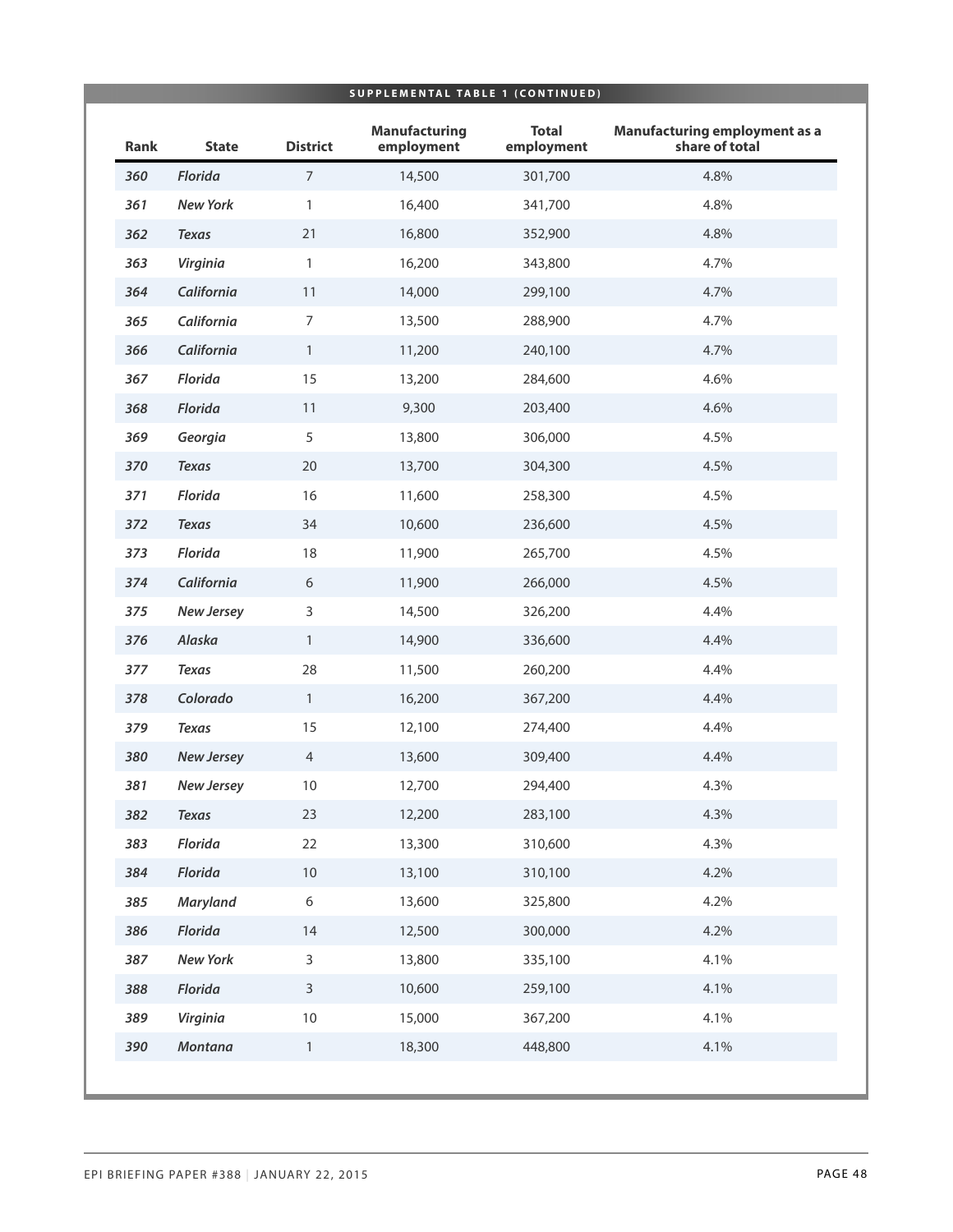| SUPPLEMENTAL TABLE 1 (CONTINUED) |                      |                 |                                    |                            |                                                 |  |
|----------------------------------|----------------------|-----------------|------------------------------------|----------------------------|-------------------------------------------------|--|
| Rank                             | <b>State</b>         | <b>District</b> | <b>Manufacturing</b><br>employment | <b>Total</b><br>employment | Manufacturing employment as a<br>share of total |  |
| 391                              | Maryland             | 3               | 13,500                             | 331,500                    | 4.1%                                            |  |
| 392                              | <b>New York</b>      | $17\,$          | 13,800                             | 339,800                    | 4.1%                                            |  |
| 393                              | Maryland             | 7               | 11,500                             | 283,200                    | 4.1%                                            |  |
| 394                              | Colorado             | $\mathsf{3}$    | 12,800                             | 316,600                    | 4.0%                                            |  |
| 395                              | Florida              | 12              | 10,600                             | 265,000                    | 4.0%                                            |  |
| 396                              | Florida              | 23              | 12,700                             | 318,000                    | 4.0%                                            |  |
| 397                              | <b>New Mexico</b>    | $\overline{2}$  | 10,000                             | 254,800                    | 3.9%                                            |  |
| 398                              | <b>New Mexico</b>    | 1               | 11,400                             | 291,000                    | 3.9%                                            |  |
| 399                              | <b>Massachusetts</b> | $\overline{7}$  | 14,800                             | 378,100                    | 3.9%                                            |  |
| 400                              | Florida              | $\mathbf{1}$    | 10,700                             | 284,300                    | 3.8%                                            |  |
| 401                              | Florida              | 24              | 10,000                             | 274,500                    | 3.6%                                            |  |
| 402                              | Pennsylvania         | $\overline{2}$  | 9,600                              | 268,000                    | 3.6%                                            |  |
| 403                              | Florida              | 27              | 10,400                             | 293,400                    | 3.5%                                            |  |
| 404                              | Florida              | $\overline{2}$  | 9,600                              | 282,100                    | 3.4%                                            |  |
| 405                              | Florida              | 20              | 9,400                              | 282,700                    | 3.3%                                            |  |
| 406                              | California           | 36              | 7,700                              | 232,400                    | 3.3%                                            |  |
| 407                              | Florida              | 21              | 9,800                              | 296,400                    | 3.3%                                            |  |
| 408                              | <b>New York</b>      | 15              | 8,400                              | 254,600                    | 3.3%                                            |  |
| 409                              | Wyoming              | $\mathbf{1}$    | 9,500                              | 290,700                    | 3.3%                                            |  |
| 410                              | Florida              | 17              | 7,400                              | 232,600                    | 3.2%                                            |  |
| 411                              | <b>New York</b>      | 13              | 10,000                             | 315,600                    | 3.2%                                            |  |
| 412                              | <b>New York</b>      | 6               | 10,200                             | 325,400                    | 3.1%                                            |  |
| 413                              | <b>New York</b>      | 14              | 10,600                             | 340,100                    | 3.1%                                            |  |
| 414                              | <b>New York</b>      | $\overline{4}$  | 10,600                             | 340,800                    | 3.1%                                            |  |
| 415                              | Maryland             | 8               | 11,100                             | 359,000                    | 3.1%                                            |  |
| 416                              | <b>New York</b>      | 16              | 9,900                              | 322,000                    | 3.1%                                            |  |
| 417                              | <b>New York</b>      | $10$            | 10,500                             | 358,500                    | 2.9%                                            |  |
| 418                              | Florida              | 19              | 7,200                              | 248,100                    | 2.9%                                            |  |
| 419                              | <b>New Mexico</b>    | 3               | 7,700                              | 265,800                    | 2.9%                                            |  |
| 420                              | <b>New York</b>      | 11              | 9,100                              | 316,000                    | 2.9%                                            |  |
| 421                              | <b>Maryland</b>      | 5               | 9,500                              | 330,300                    | 2.9%                                            |  |